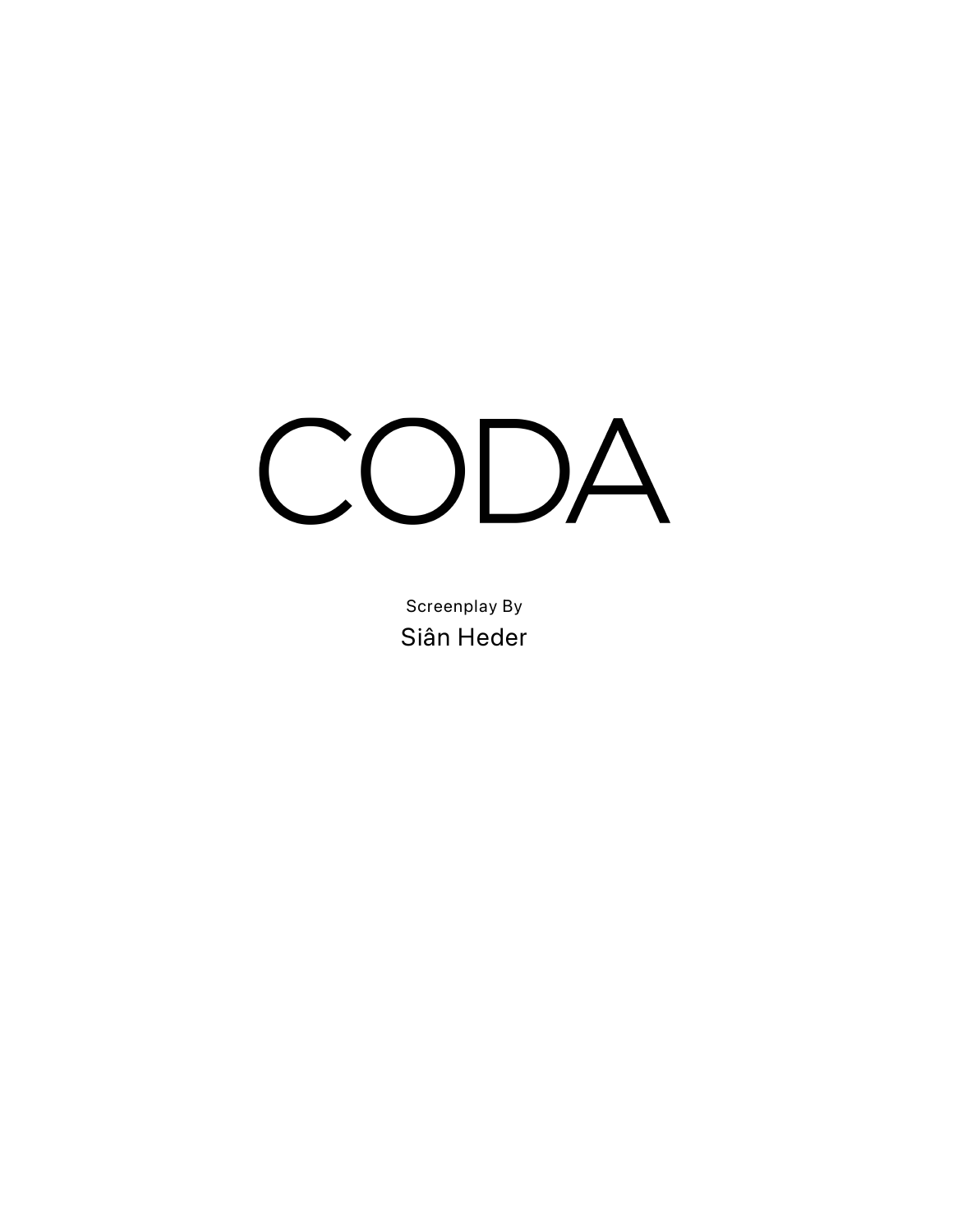EXT. ANGELA ROSE DECK - FISHING WATERS - DAWN

Open ocean. Cape Ann, off the coast of Gloucester, Massachusetts. A rusty thirty-foot FISHING TRAWLER, the Angela Rose, slices the grey water. Waves slap the boat, the engine roars, the winch creaks, and gulls circle overhead as the nets come up, hoping for a fish. "Something's Got a Hold on Me" by Etta James plays from a small radio.

On deck, RUBY (17, in fishing Grundens), belts out the song as she runs the winch, raising the net above the sorting bin. She sings along with the radio as she works. Her father, FRANK (50s, bearded, weathered) and brother, LEO (early 20s, handsome, tattooed) guide the catch into position. They signal to Ruby. She pulls the release and the net opens, dropping an impressive haul of fish onto the deck.

Ruby, Leo and Frank sort the fish into tubs, measuring them and tossing the bycatch back overboard. Leo and Frank pay no attention to Ruby's singing. They sort and clean fish with the efficiency of guys who have done this their whole lives.

Reaching into the pile of fish, Ruby pulls out an old shoe. She laughs, tosses it to Leo. He gestures that it's too small. Throws it overboard.

Frank shovels ice over the layers of fish. Leo cleans the fish by slushing them around in a bucket with his boot. The radio crackles.

> RADIO (O.S.) Angela Rose, do you copy?

INT. ANGELA ROSE WHEELHOUSE - OCEAN - DAWN, CONTINUOUS

Ruby enters the wheelhouse, snatching up the receiver.

RUBY

OK, copy.

RADIO Are you guys coming in?

EXT. ANGELA ROSE - ON THE WATER - MORNING

As the boat sails past the breakwall into the harbor, Ruby leans over the rail, watching the rocky granite shoreline.

Gloucester City Hall towers above town. The quaint shopping district fades into the working wharf. In the harbor, lobstermen pull up their traps.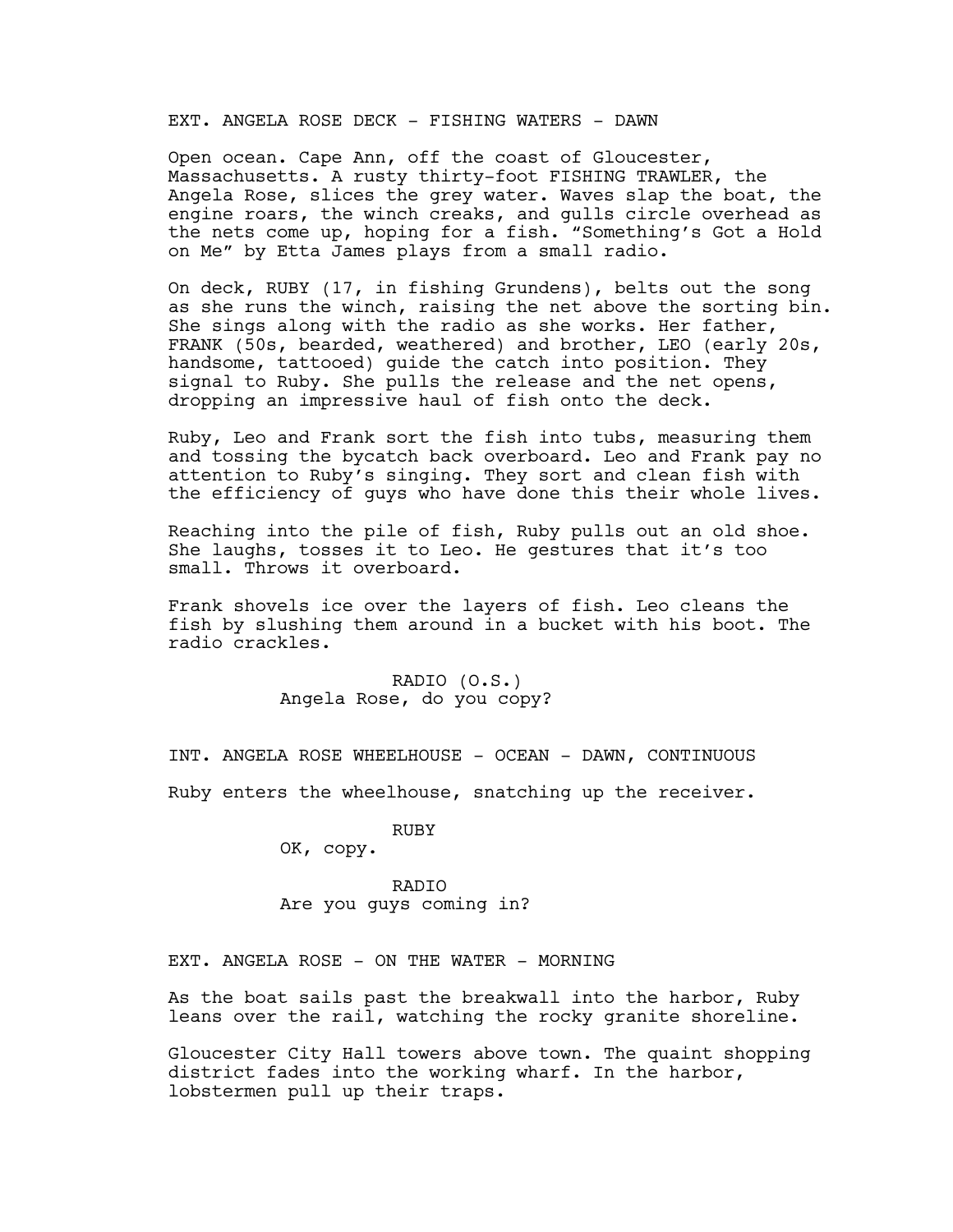The Angela Rose pulls into the dock. Ruby, Frank and Leo offload their catch. The processor, TONY SALGADO, (heavy, Italian) weighs their haul. The Salgados run everything around here, as evidenced by the family name on warehouses, trucks and the auction house.

Fishermen mingle, loading and unloading boats. As Ruby weaves through them, ARTHUR, the ice distributor, calls to her.

> ARTHUR I see you, Ruby! I'm cutting off your ice! I'm not a freaking charity!

> > RUBY

It's coming!

Ruby approaches Tony and he hands over her paperwork.

TONY How you doing honey?

Ruby ignores him, flipping through the forms. Another fisherman, BRADY, loads his boat with his crew.

> BRADY Hey, Ruby! I thought you guys were fishing First Ledge. You're done already for the day?

RUBY Piece of shit quotas.

BRADY

Bullshit quotas, right? (gesturing to Tony) What are you gonna give her on those haddock, two bucks a pound?

TONY Two-fifty and I'm being generous.

RUBY Two-fifty? What're you guys getting at auction?

**TONY** Calm ya livah, honey, you let me worry about the numbers. Sign over here.

Rolling her eyes, Ruby signs.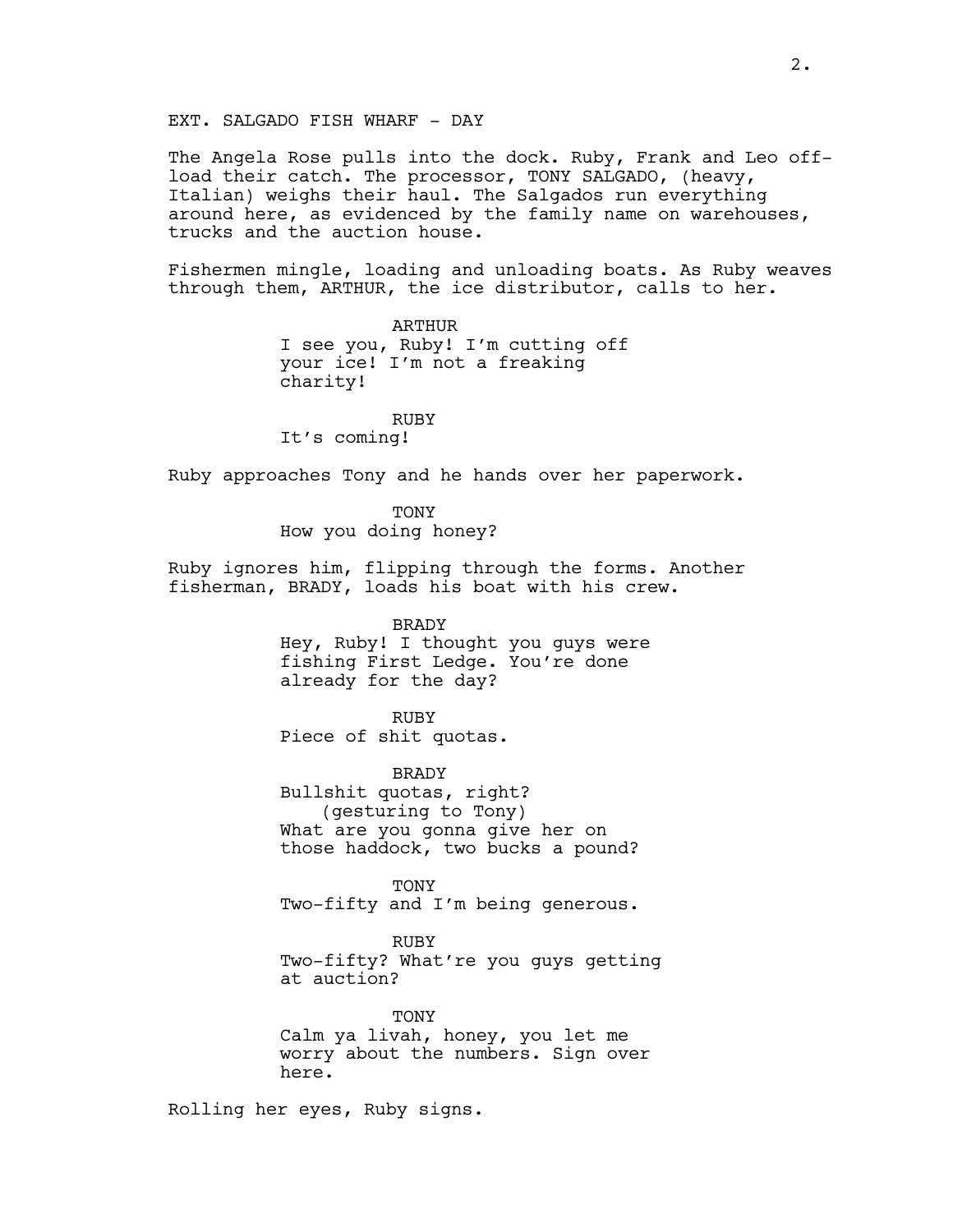BRADY What're you gonna take her lunch money too?

Ruby hands over the paperwork and heads back to the boat.

EXT. ANGELA ROSE - SALGADO FISH WHARF - CONTINUOUS

Ruby approaches the boat where Frank and Leo work the boom, unloading tubs of fish on ice.

ALL following conversations in ITALICS are signed and subtitled **AMERICAN SIGN LANGUAGE**. This is where it is clear-- Ruby's family is deaf.

> RUBY *What a dick.*

> > LEO

*I keep saying, let's sell our own fish.* 

FRANK *They tried it down the Cape. That all went to hell.* 

LEO *So keep bitching. That'll work.*

Ruby's heard this argument a million times.

RUBY *Gotta go. Love you Daddy.*

FRANK *Don't forget about the doctor. And the nets.* 

RUBY

I know. (to Leo) *Bye shit-face.*

LEO *Bye twat waffle.* 

RUBY (spoken) Twat waffle. (signed and spoken) *That's a new one! That's good.*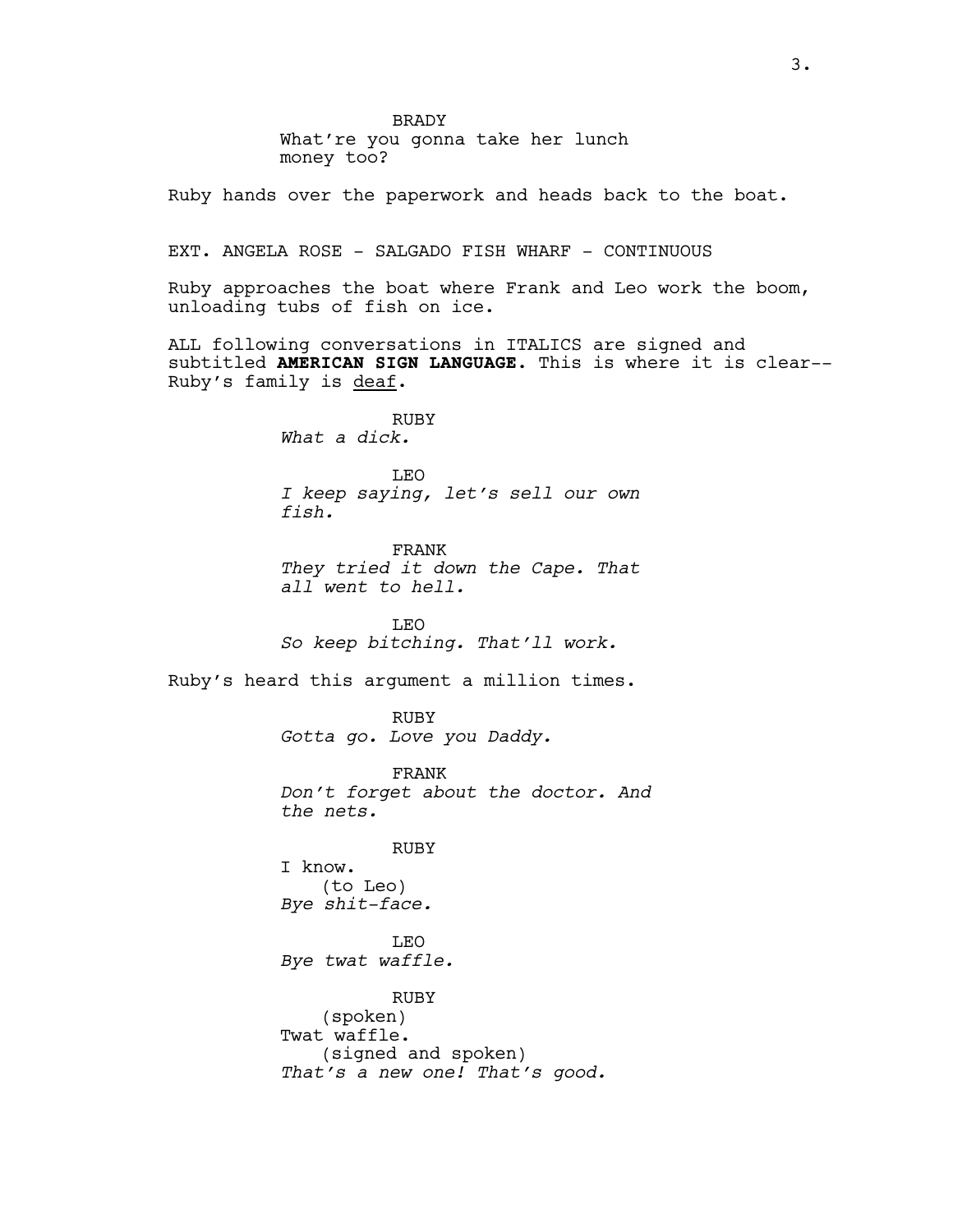EXT. GLOUCESTER STREETS - MONTAGE - DAY

Ruby hops on her bike and puts in her headphones. Etta James drowns out the sounds of the wharf as she bikes to school.

The landscape changes from boarded up warehouses to the polished commercial district, through town and ending at the high school.

EXT. HIGH SCHOOL - DAY

Ruby parks her bike at the rack and runs up the empty front steps of the school, late.

INT. HIGH SCHOOL - CLASSROOM - DAY

MS. SIMON lectures Ruby's history class.

MS. SIMON Where the Bill of Rights protected people from the federal government, Amendments 13, 14, and 15 protected them from their state governments...

The faint sound of SNORING comes from the back of the class. Ms. Simon stares at Ruby, passed out on her desk.

> MS. SIMON (CONT'D) Sadly, there was no amendment protecting the right to nap - Ruby!

Disoriented, Ruby awakes with a start and signs as she talks.

RUBY (signing) *What's wrong?*

Kids exchange looks. Ruby catches herself. She looks around, embarrassed. The bell rings, saving her.

> MS. SIMON Ok, let's re-read and we will resume this tomorrow. You are free to go!

INT. HIGH SCHOOL - LOCKERS - DAY

Ruby opens her locker. Her friend GERTIE (17, wry, Gloucester to the core) launches in without missing a beat.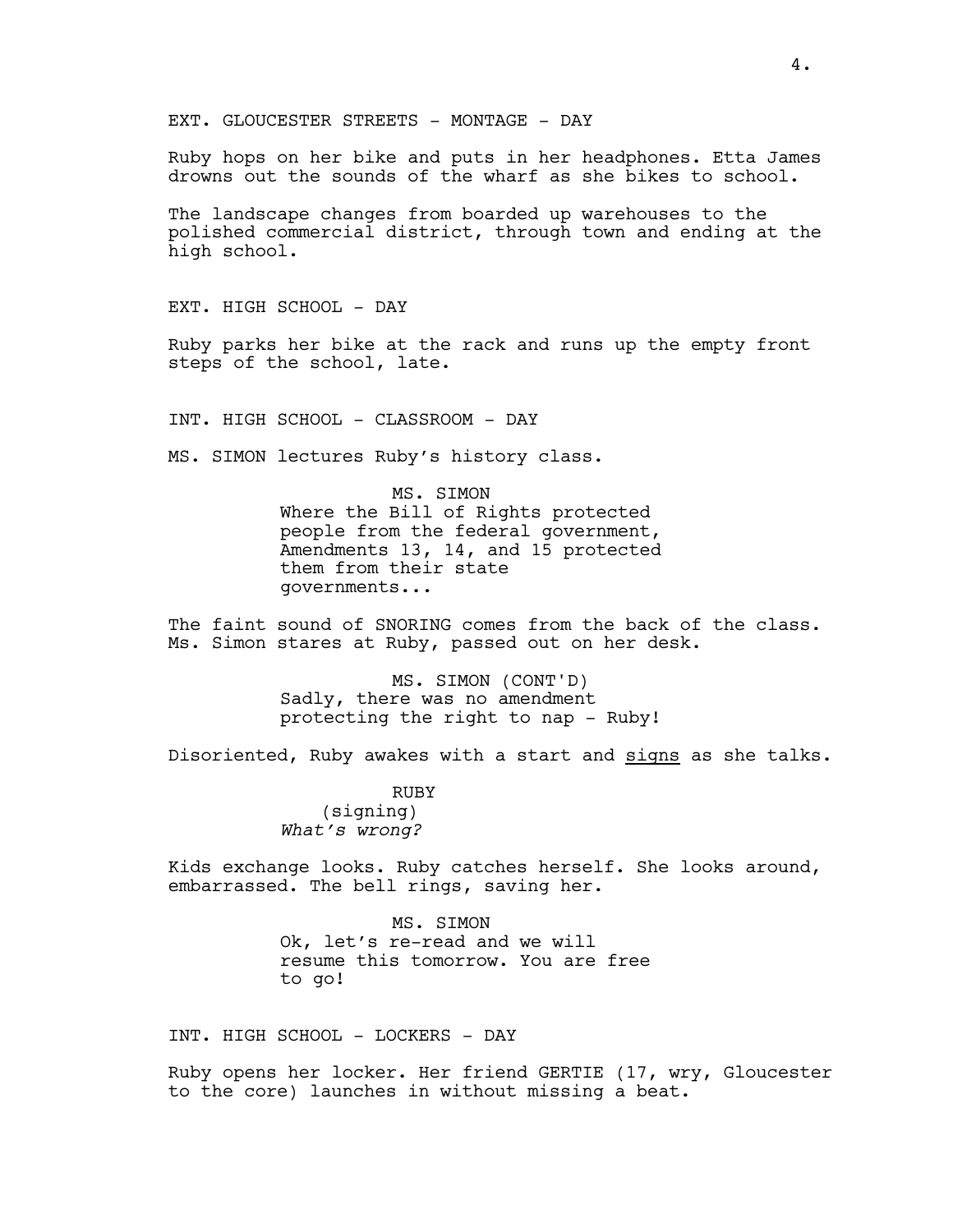**GERTIE** 

Guess what!

RUBY

What?

GERTIE I did it. I hooked up with Tiny Fingers.

RUBY

Why?!

**GERTIE** I don't know! Curiosity got the better of me. Also, totally wrong. Despite those little baby hands...

Gertie holds her hands like a foot apart.

RUBY

Really?!

GERTIE Yeah, we have to change the nickname.

AUDRA, beautiful and horrible, walks by them with a group of girls. She shoots Ruby a look as she passes.

> AUDRA (quietly, to her friends) Do you smell fish?

The girls snicker. Gertie watches them with disgust.

GERTIE Well, at least she's not doing deaf voice anymore. That's progress.

Ruby watches as Audra passes MILES, (17, king among choir kids) carrying his guitar. Audra slaps his ass. Her friends crack up. Ruby stares at Miles, feeling invisible.

INT. HIGH SCHOOL - CAFETERIA - DAY

Ruby and Gertie stand in line to sign up for electives. Gertie flips through a course book.

> (MORE) GERTIE The goal is to find the elective that asks the least of you.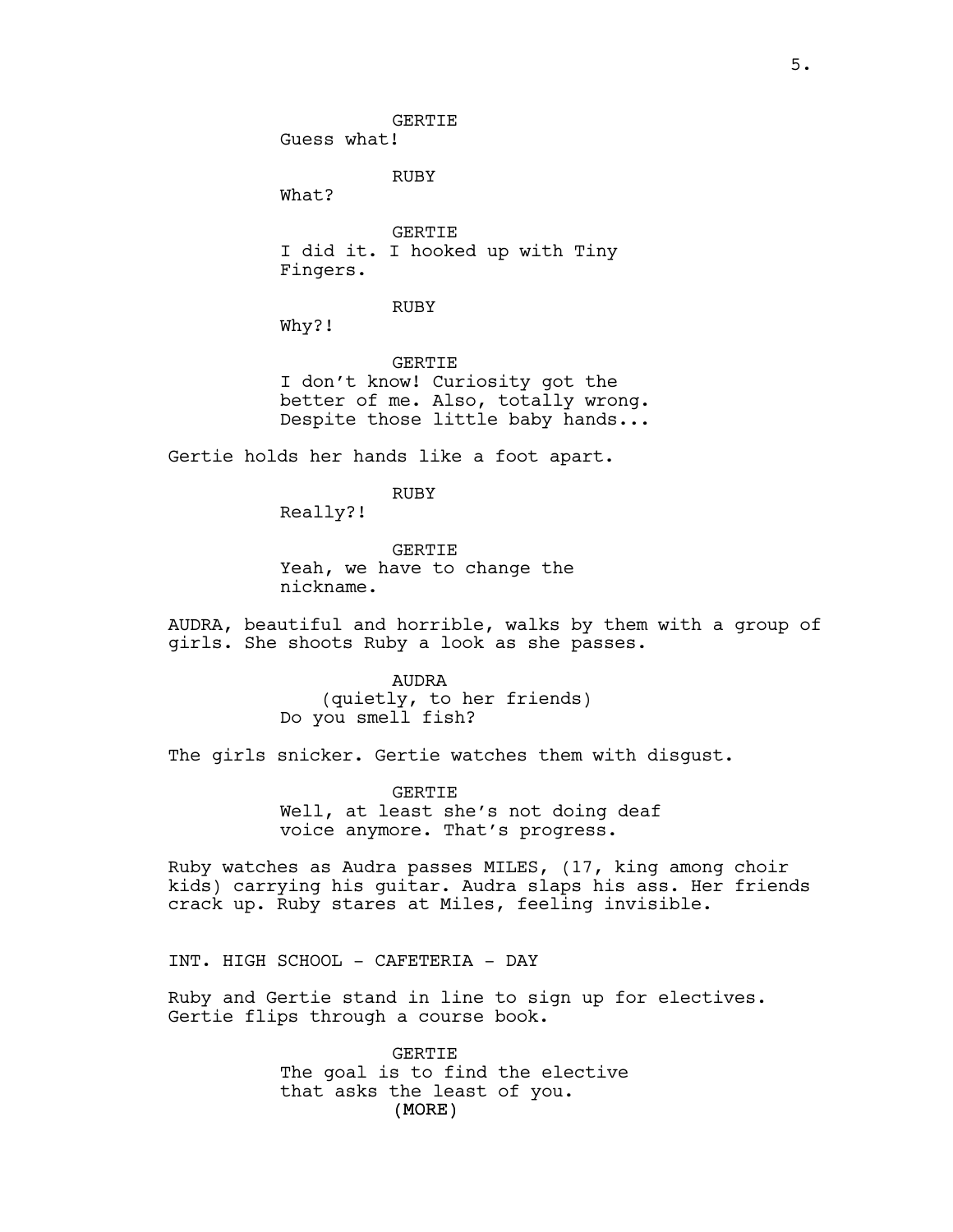#### GERTIE (CONT'D)

Like film club. Also known as "put your backpack down and go smoke a bowl."

Ruby glances furtively at Miles, inching forward in the line next to hers.

> GERTIE (CONT'D) Plus, Mr. Wabatch is actually pretty hot, you know. In a Comic Con kind of way.

Ruby reaches the registration desk and the GUIDANCE COUNSELOR behind it. Miles is also at the front of his line. Ruby eavesdrops.

> MILES Yeah, choir please.

Ruby suddenly turns to her counselor.

RUBY

Choir.

GUIDANCE COUNSELOR Okay. Just fill this out. **GERTIE** Choir?! Are you high?

Ruby eye-shushes her as Miles moves away from the table.

RUBY I sing all the time!

GERTIE You're already socially challenged enough around here, but sure... (off Ruby's look) If you start, you know, beatboxing, or doing that cup/clapping thing, we're done, yeah?

EXT. HIGH SCHOOL - DAY

Ruby waits at the curb. She watches clusters of kids socialize. Everyone belongs to a group except her. Suddenly, a crazy THUMPING BASS makes heads turn. Ruby's parents pull up in front of the school, Frank driving and JACKIE, (beautiful, 40s, heavy-handed makeup), shotgun. They blast GANGSTA' RAP. Ruby, mortified, quickly climbs in.

> RUBY (signing) *Turn that down! It's loud.*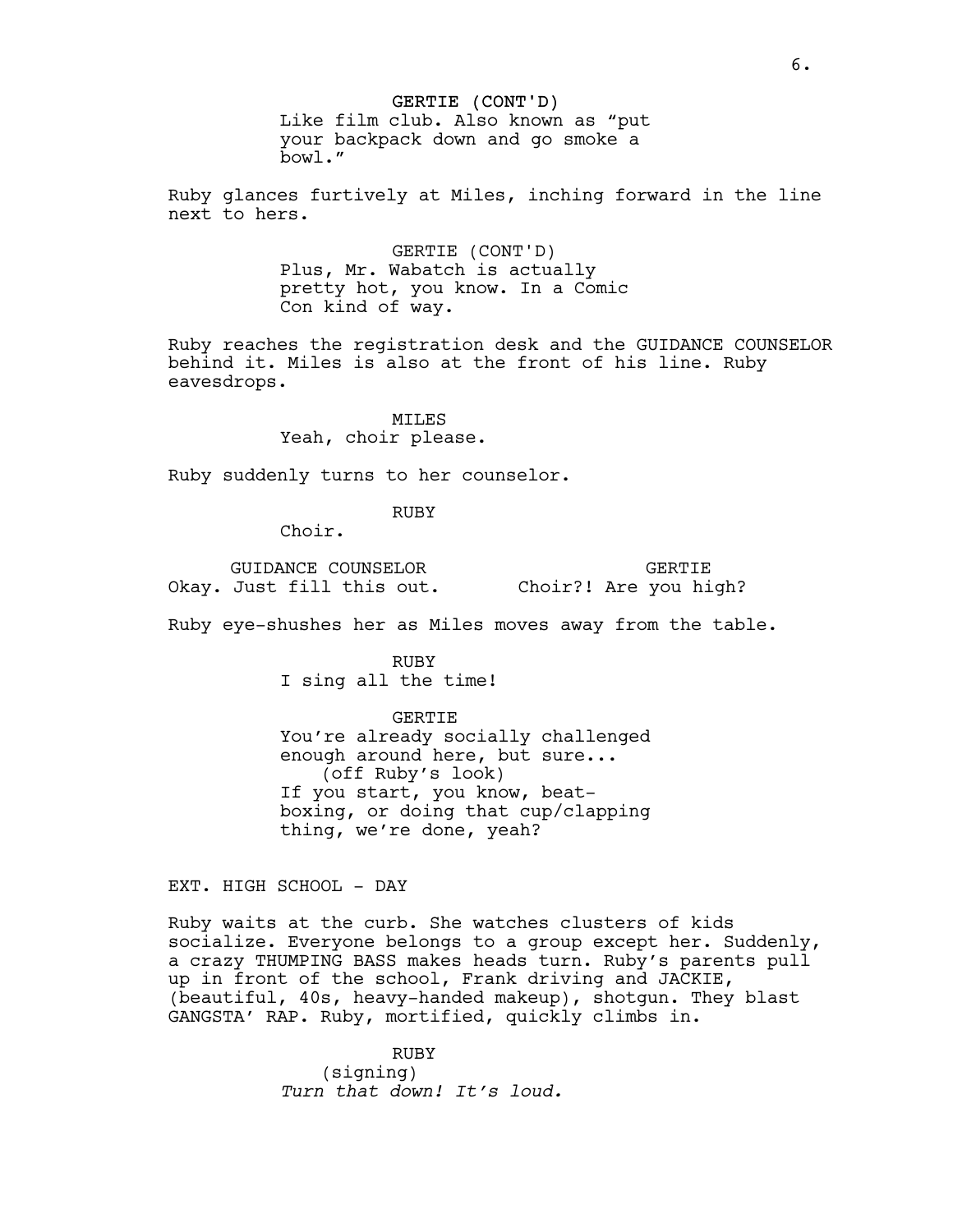**JACKIE** *You didn't change after fishing? You stink.* 

FRANK *I love this song. Feel that beat. My whole ass is vibrating.* 

RUBY *Just drive please!*

Ruby stares out the window at the kids laughing.

INT. DOCTOR'S OFFICE - EXAM ROOM - DAY

Ruby sits between her parents in a tiny exam room, translating for them. She's done this many times. That doesn't make it any less awkward.

> FRANK *It's definitely itchy as hell.*

> > RUBY

It itches.

FRANK *My nuts are on fire.* 

RUBY His, you know...

FRANK *They're like angry hard little beets. Covered in barnacles.*

RUBY

*I got it.*

FRANK *And your mother's got it even worse. Like a boiled lobster claw.*

Ruby squirms, mortified.

DOCTOR Right, so the layman's term for what you both have is "jock itch." It's common if you spend a lot of time in damp clothes. And it's easily transferable via intercourse.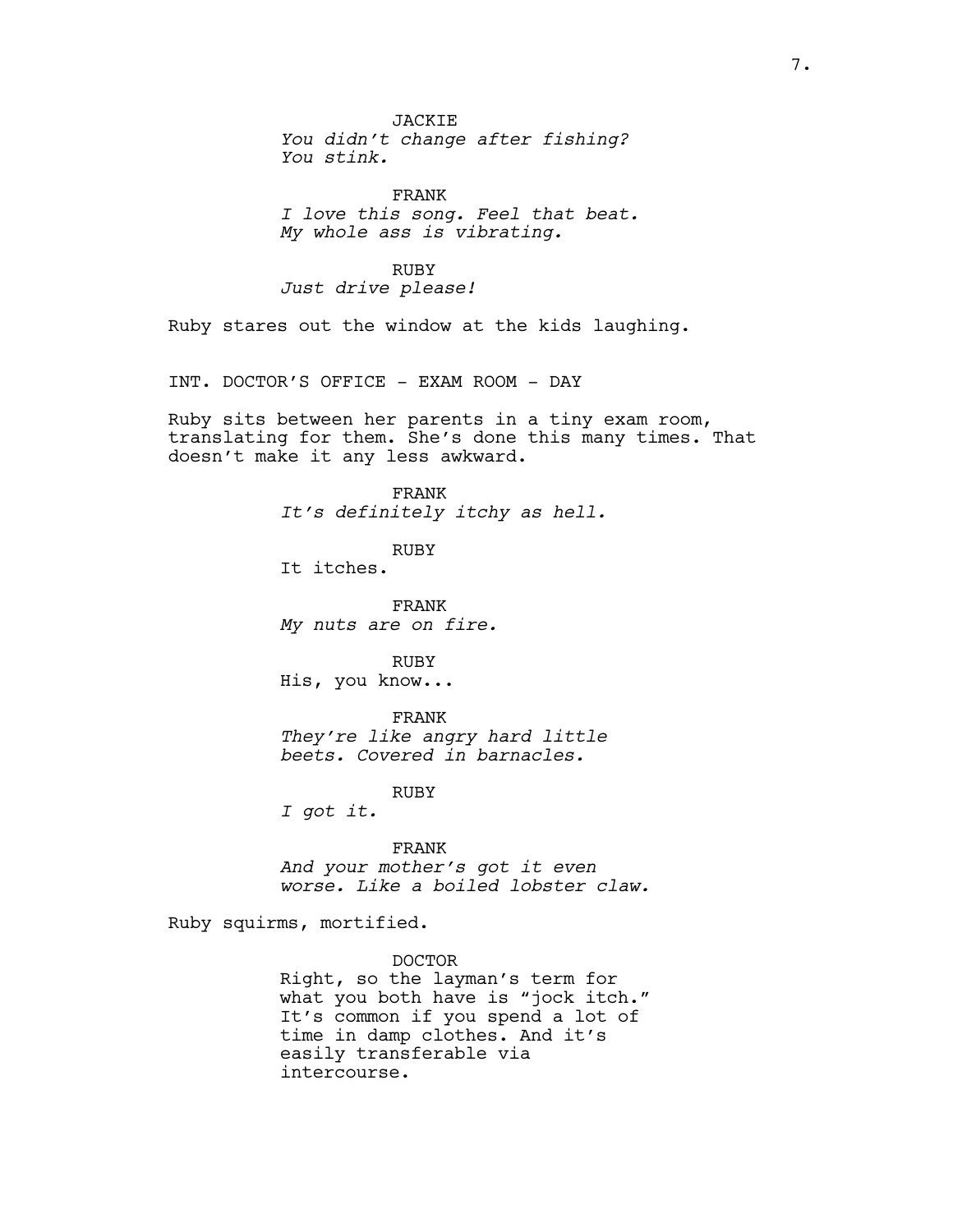RUBY

(to her dad) *You guys have jock itch.* 

DOCTOR

I'll give you an antifungal cream. But you both have to keep the area dry and avoid sex for two weeks.

RUBY

(to her parents) *You two need clean underwear. And you're not allowed to do it anymore.*

FRANK *What?! For how long?*

RUBY (to her parents) *Never again. Done for life.*

Frank and Jackie stare at her.

RUBY (CONT'D) (caving) *Two weeks.* 

JACKIE *Can't do it.*

FRANK *Impossible.*

EXT. ROSSI HOME - DECK - NIGHT

Ruby tries to focus on her homework as Jackie cooks. It's not easy - Jackie bangs pots and clangs lids. Frank noisily scrapes the grill, oblivious to the racket. Leo swipes Tinder on his iPhone, sound on.

Ruby puts her headphones on, drowning them out. Jackie hits the table to get Ruby's attention.

> JACKIE *Take those off. It's rude.* RUBY (signed and spoken) *What's rude is how noisy you guys are!* (signed) *I can't focus.*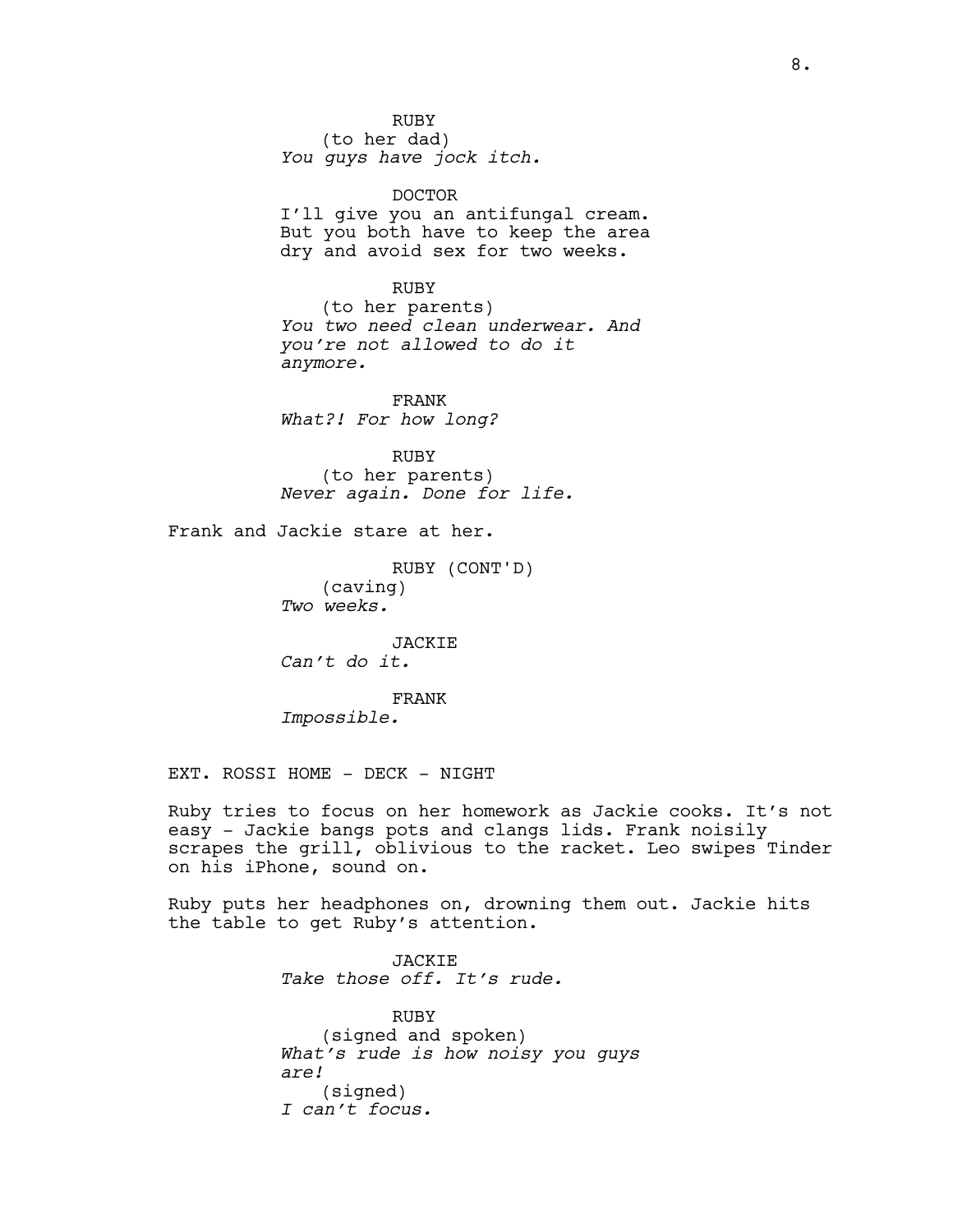Jackie heads back to the kitchen, ushering Leo to the table.

JACKIE (to Leo) *Go eat.*

Frank sits. He lets out a fart. Ruby kicks his leg. He looks up with feigned innocence.

> FRANK *You know why God made farts smell? So deaf people could enjoy them too.*

Frank grins. Ruby rolls her eyes. Jackie comes in with the wine, taps on Ruby's shoulders.

> JACKIE *Don't slouch. You'll get stuck.*

Ruby slumps more and puffs out her cheeks, makes her dad laugh. Frank picks up a wine bottle, looks at the price.

> FRANK *Fifteen bucks, really?*

JACKIE *You choose weed, I choose wine.* 

Jackie looks over Leo's shoulder as he Tinder swipes a couple of girls. She whacks him.

> JACKIE (CONT'D) *You don't want her! Swipe left. None of them smile?*

LEO *So? She's hot.*

JACKIE *When I was modeling...*

RUBY

(aloud) Here we go.

# FRANK

*Yes! Your mother was the best. First year I met her she won the Yankee Miss Pageant. Beat all those hearing girls. She was hotter than all of them.*

RUBY (CONT'D) (speaking aloud) ...she won the Yankee Miss Pageant.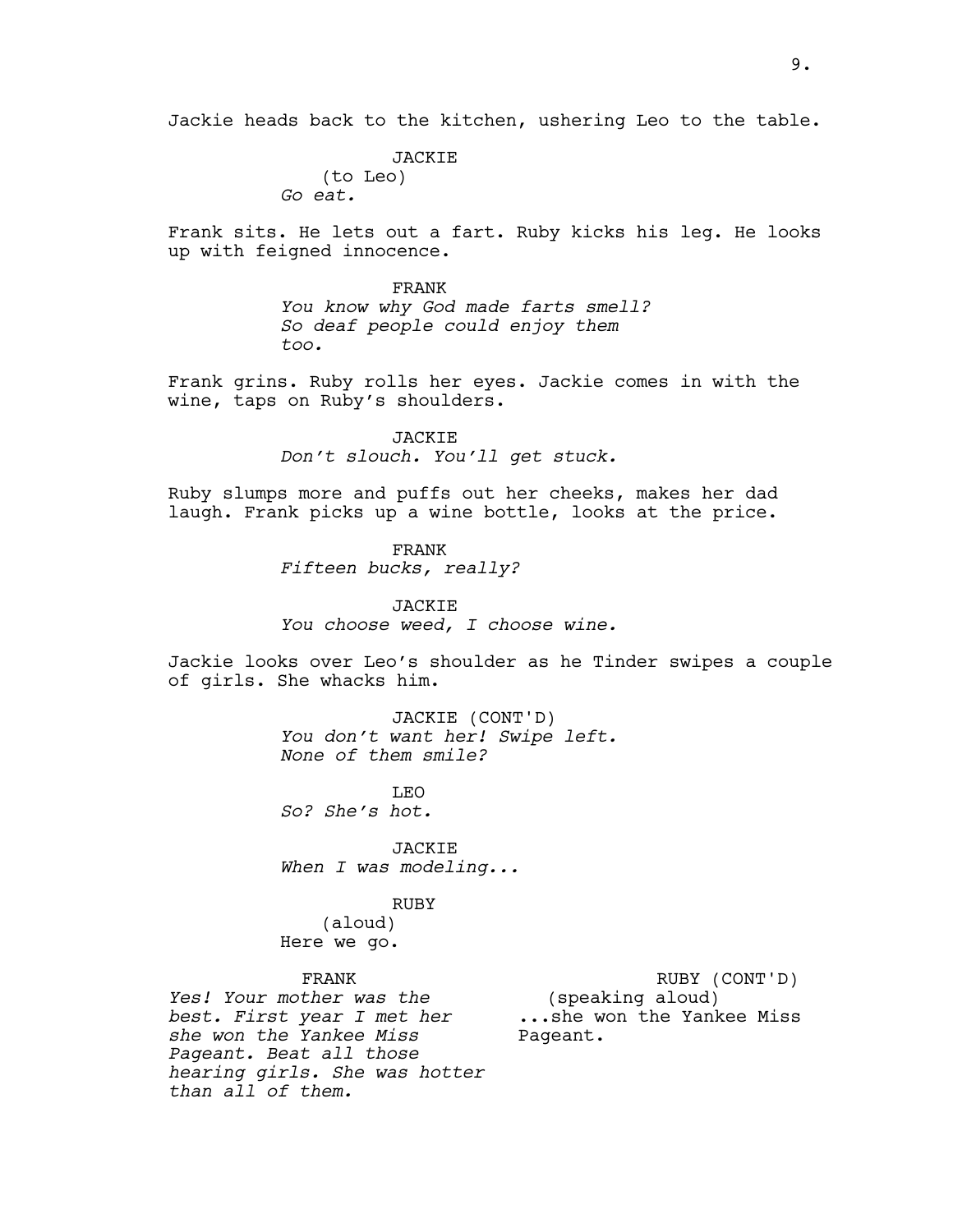Frank lovingly slaps her ass. Jackie beams, turns her attention back to Tinder.

> JACKIE (back to the phone) *What about her?*

RUBY *I thought we said no Tinder at the table!? How is music rude but Tinder's okay?*

JACKIE *Because Tinder is something we can all do as a family.*

Frank chews loudly and grins. Ruby stares at him. She looks around at her crazy family.

INT. HIGH SCHOOL - CHOIR ROOM - DAY

First day of choir. KIDS stream in, take their seats. Ruby, in a flannel, watches Miles socialize with some CHOIR GIRLS. BERNARDO VILLALOBOS (quick-witted and wearing abnormally tight pants) stands by the piano, coffee in hand.

## BERNARDO

I did not tell you to sit! On your feet, my friends. Up! They made my latte with some kind of disgusting nutmilk this morning, so I'm in a mood. My name is Bernardo Villalobos. Be*rrr*nardo. If you can't roll your r's, please don't embarrass yourself and just call me Mr. V. Okay, all of you, on this side. Come on, move! Let's see if you're an alto, a soprano, or just watched too many episodes of Glee.

He steps to the piano.

## BERNARDO (CONT'D)

My birthday was last Tuesday, so in lieu of gifts, I will be accepting the Happy Birthday song. I do not need an entire meal, I just want to place your voice. You, Harry Potter, let's hear it.

Ruby watches as a BOY WITH ROUND GLASSES steps forward.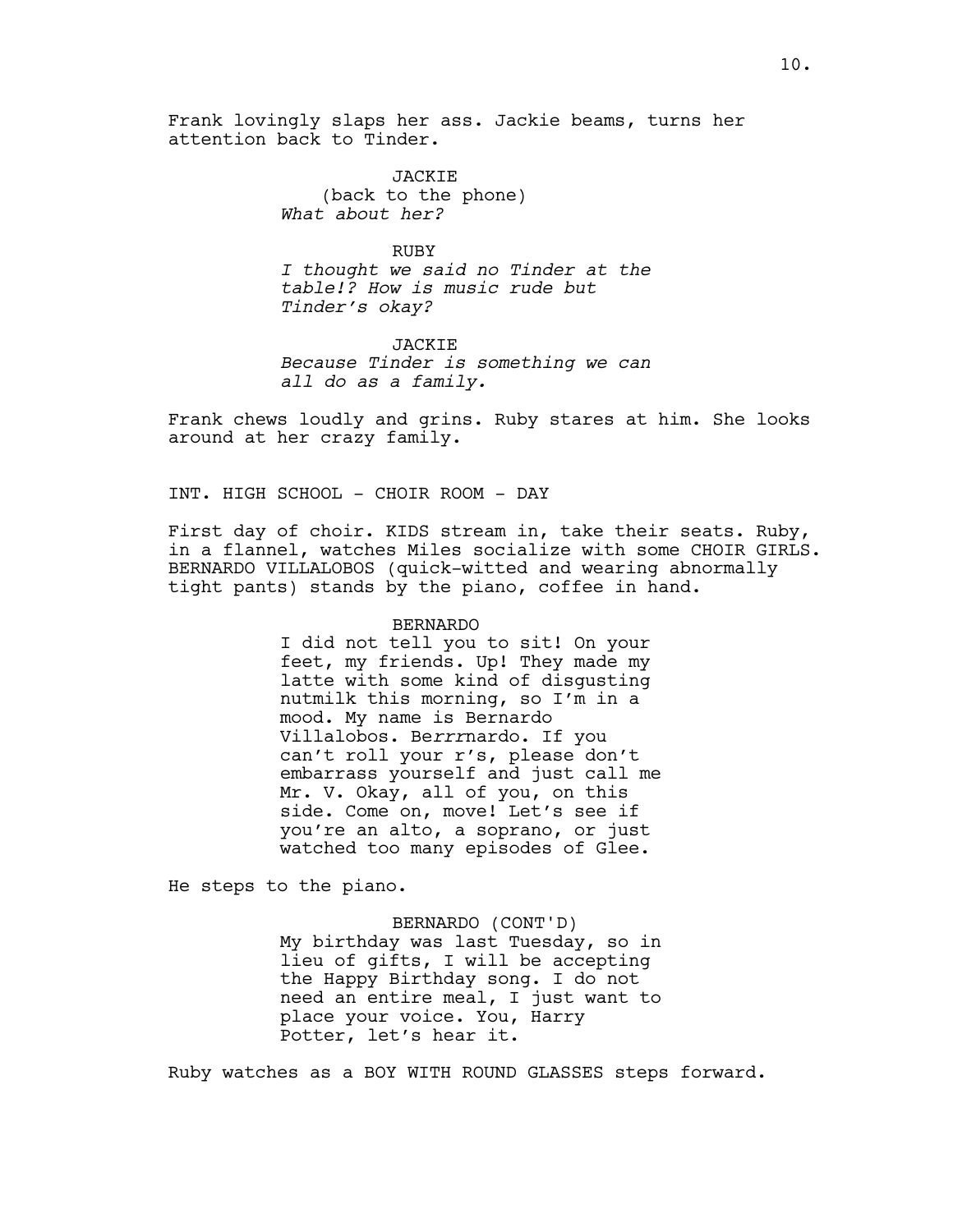HARRY POTTER BOY (singing) Happy birthday to you...

BERNARDO

Tenor. Next.

Various kids step forward and sing. Bernardo barks out critiques and directs them into their sections.

> STIFF GIRL (singing) Happy birthday to you...

> > BERNARDO

Alto. Next!

DEEP VOICE BOY (singing) Happy birthday to you...

SOFT VOICE GIRL (singing) Happy Birthday...

MILES (singing) To you. Happy Birthday...

BROADWAY BOY (singing) Mr. Berrrrnardo!

VOCALIZING GIRL (singing) Happy Bir...ir...ir...

ADELE GIRL (singing) Happy birthday...

SMOOTH GUY ...to you.

BERNARDO Suave. Tenor. Next.

Bernardo turns to Ruby, who has been watching this progression of singers with growing terror.

> BERNARDO (CONT'D) Next. Yes, you! The red shirt.

Ruby steps to the front.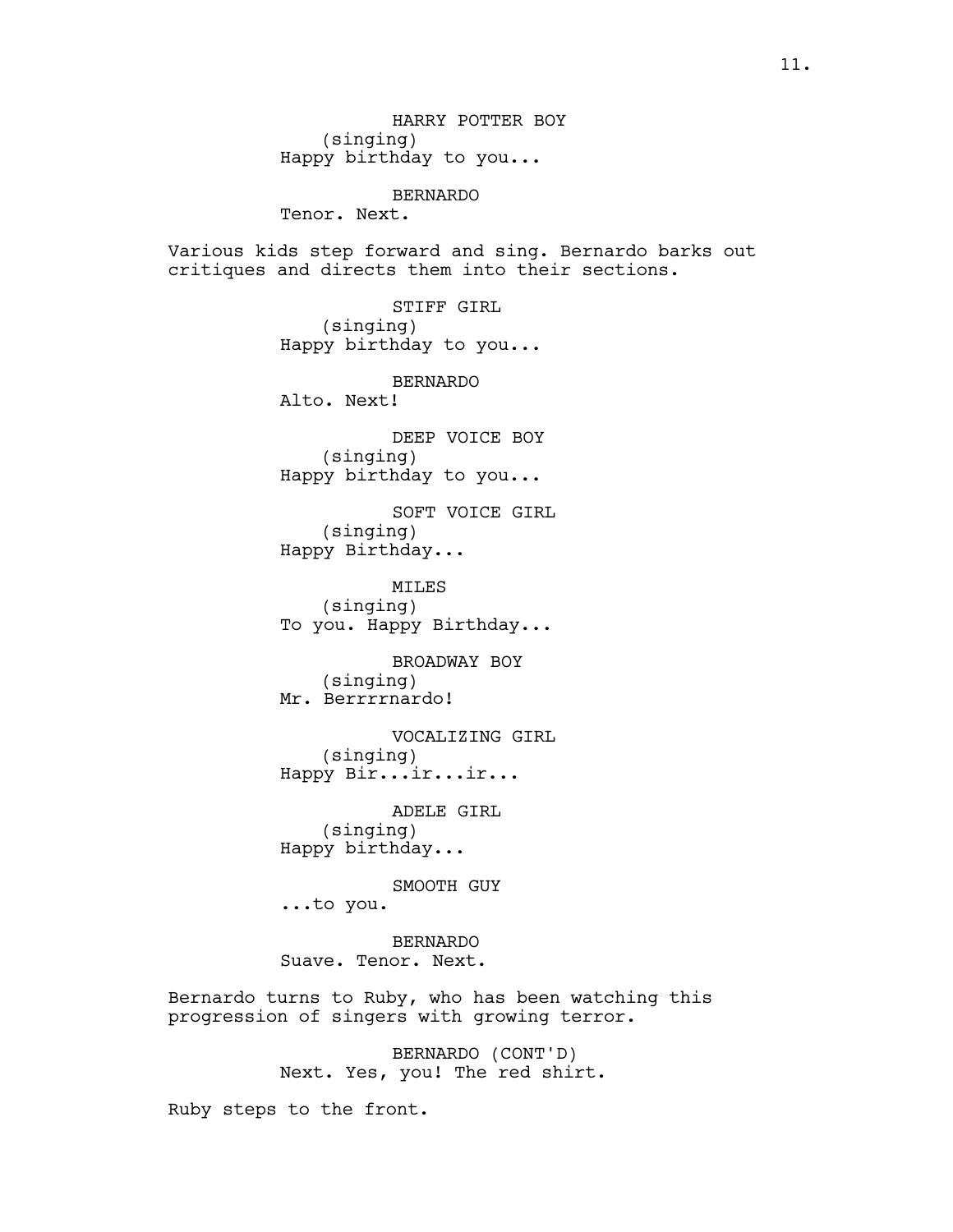# BERNARDO (CONT'D) Bless me with your birthday wishes.

Ruby freezes. She glances at Miles, who's staring right back at her. She turns red. Bernardo catches this.

> BERNARDO (CONT'D) Forget the words? Don't look at them. They're not gonna help you.

Ruby is unable to make a sound. Faces of judgement stare back at her. She looks like she might be sick. Without a word, she bolts from the room.

> BERNARDO (CONT'D) We have a runner!

EXT. MANSHIP QUARRY - WOODS - DAY

Ruby treks through the woods alone. Breaking through the trees, she reaches a massive granite quarry. It's breathtaking. She sits on the sheer edge, looking out over the lake. She starts to sing "HAPPY BIRTHDAY." Her voice is lovely and clear, echoing off the quarry walls.

INT. ROSSI HOME - KITCHEN/DECK - NIGHT

In her pajamas, Ruby pulls a load out of the laundry, then heads out of the kitchen. As she passes the porch, she notices her parents heatedly arguing. She watches, unseen.

> JACKIE *The card was declined!*

FRANK *I'll move money around tomorrow.*

JACKIE *It's so embarrassing!*

FRANK *What do you want me to do? I gotta pay for ice, fuel!* 

JACKIE *Maybe we should sell the boat?*

FRANK *And then what? It's the one thing I know how to do!*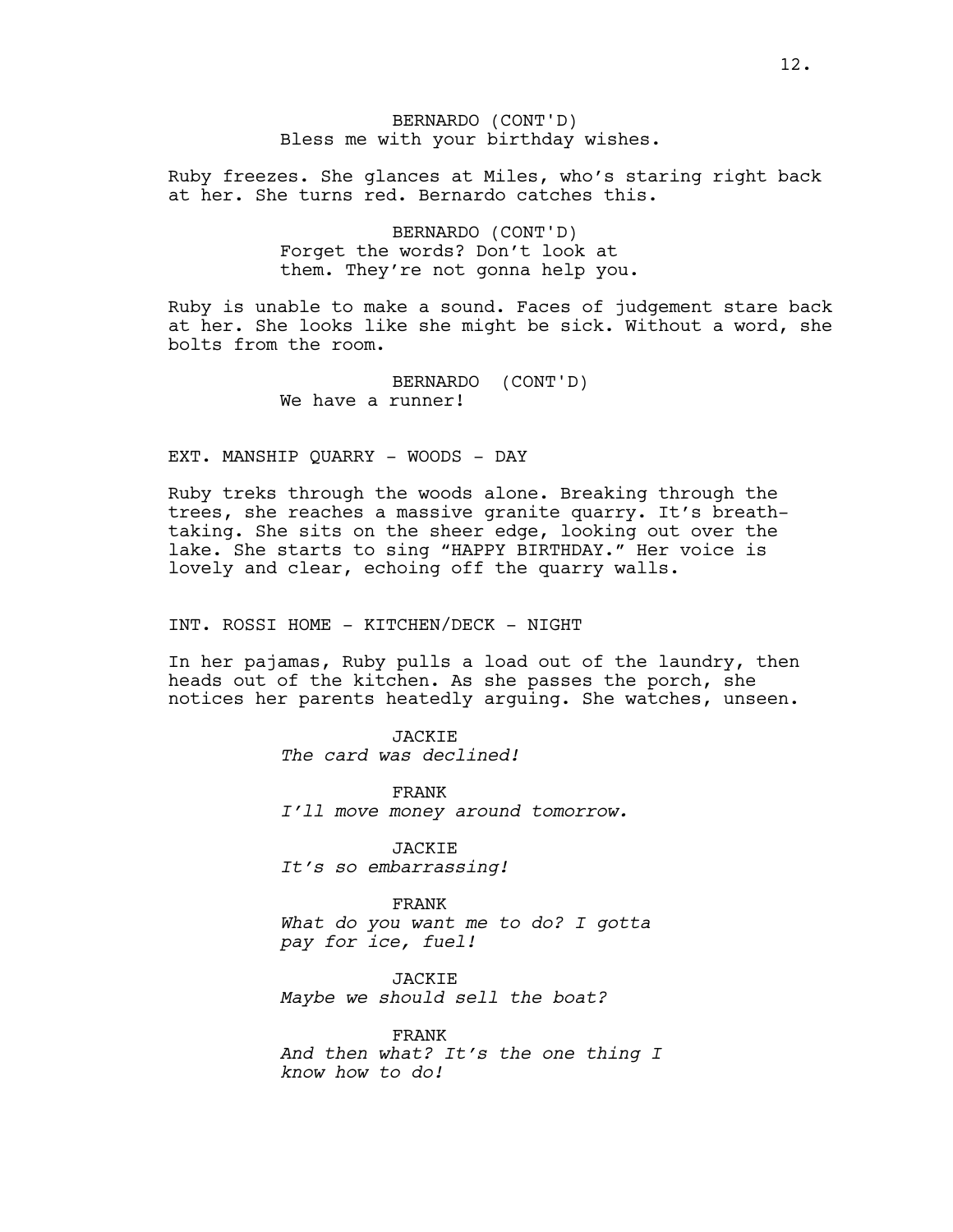Ruby closes her eyes. She doesn't want to watch her parents fight. This is how she turns it off. When she opens her eyes again, Frank leans against the counter, defeated.

> FRANK (CONT'D) *If we lose that boat, we got nothing.*

EXT. ANGELA ROSE DECK - OPEN OCEAN - MORNING

Ruby cleans fish in a bucket with her boot. She pulls a hose in to wash the deck, but her eyes aren't on her work, they keep drifting over to Frank, who looks lost in thought. He sits on the rail, smoking, looking out over the ocean.

EXT. SALGADO FISH WHARF - LATE MORNING

Frank does paperwork as Ruby and Leo finish unloading fish. Frank notices Tony Salgado addressing a group of fishermen gathered at the end of the wharf, including Brady, CHUBS (big and congenial), JIMMY (rough, 30s), and MONDO (Hispanic, 20s). Frank gestures to Ruby and Leo to join him.

As Ruby and Leo climb up, Frank points out the group.

FRANK *What's going on?*

RUBY

*I don't know.*

They join the crowd, which is mid-discussion.

**BRADY** I thought they weren't gonna do this observer shit!

TONY Hey, I ain't making the rules, I'm just telling you how it is.

BRADY Yeah, well how it is I can barely feed my family.

MONDO It's bullshit.

As the fishermen talk, Ruby interprets.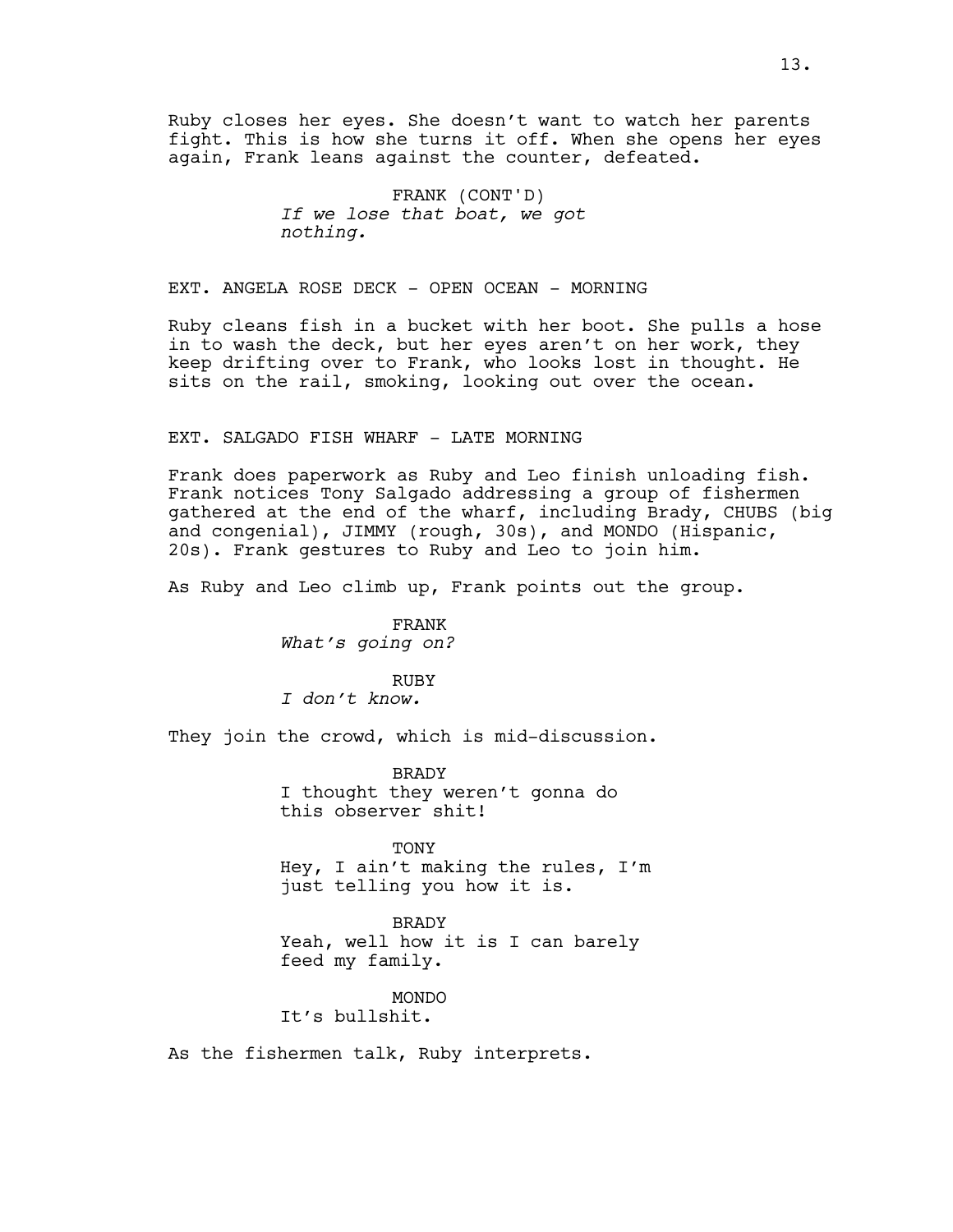**TONY** The Feds are insisting on "at sea monitors." Observers are gonna come onto your boat to make sure you're not breakin' any rules.

BRADY That's outta my pocket? So I gotta pay to have a spy on my boat?

CHUBS How much is that gonna cost?

**TONY** Eight hundred bucks a day.

MONDO Come on, that's gonna kill us.

Ruby turns to Frank, delivering this blow.

RUBY *Eight hundred a day.*

FRANK *That's more than we make in a day.* 

RUBY *Don't tell me, tell them.* 

Ruby gestures that he should address the group. Frank shakes her off, not comfortable speaking up.

INT. HIGH SCHOOL - CHOIR ROOM - DAY

Ruby enters between classes. She finds Bernardo alone, sitting at the piano, eyes closed.

> RUBY (hesitant) Mr. V?

BERNARDO I'm meditating.

He opens one eye, checks his phone timer. Closes his eyes.

BERNARDO (CONT'D) Two minutes to go.

RUBY Okay. Do you want me to wait or --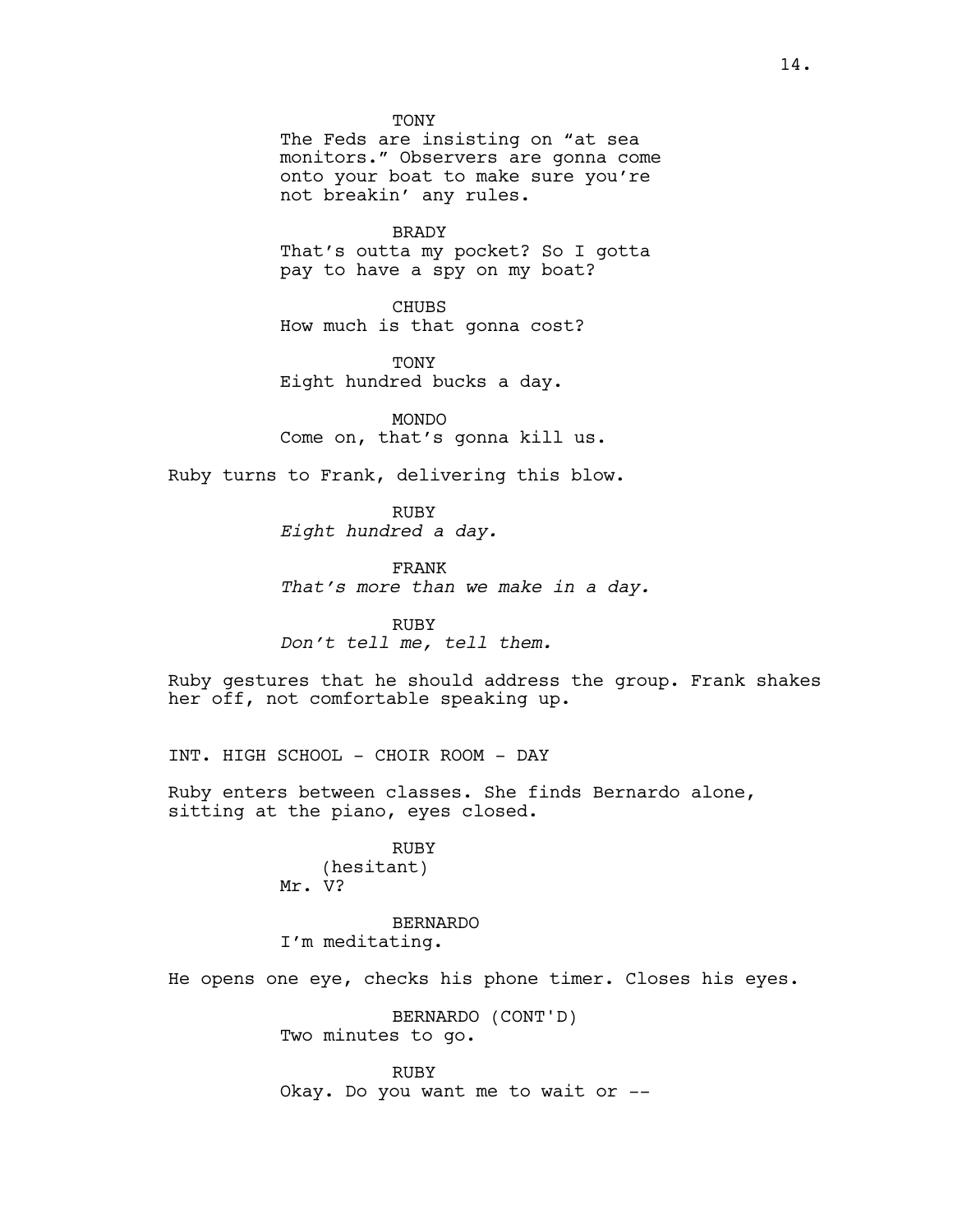Bernardo opens his eyes, pauses the timer.

BERNARDO Most people who are terrified of singing don't sign up for choir.

Ruby nods, not sure how to explain herself.

RUBY Other kids make me nervous. I used to get made fun of. I talked funny when I first started school.

BERNARDO You're the girl with the deaf family?

Ruby nods. Bernardo looks her over.

BERNARDO (CONT'D) Everyone but you?

RUBY

Yeah.

BERNARDO And you sing? Interesting. Are you any good?

RUBY

I don't know.

BERNARDO Why did you run out of class?

RUBY

I got scared.

BERNARDO Of what? Other kids?

RUBY

Maybe. Or maybe finding out that I'm bad.

# BERNARDO

Do you know what Bowie said about Bob Dylan? "A voice like sand and glue." There are plenty of pretty voices with nothing to say. Do you have something to say?

RUBY

I think so.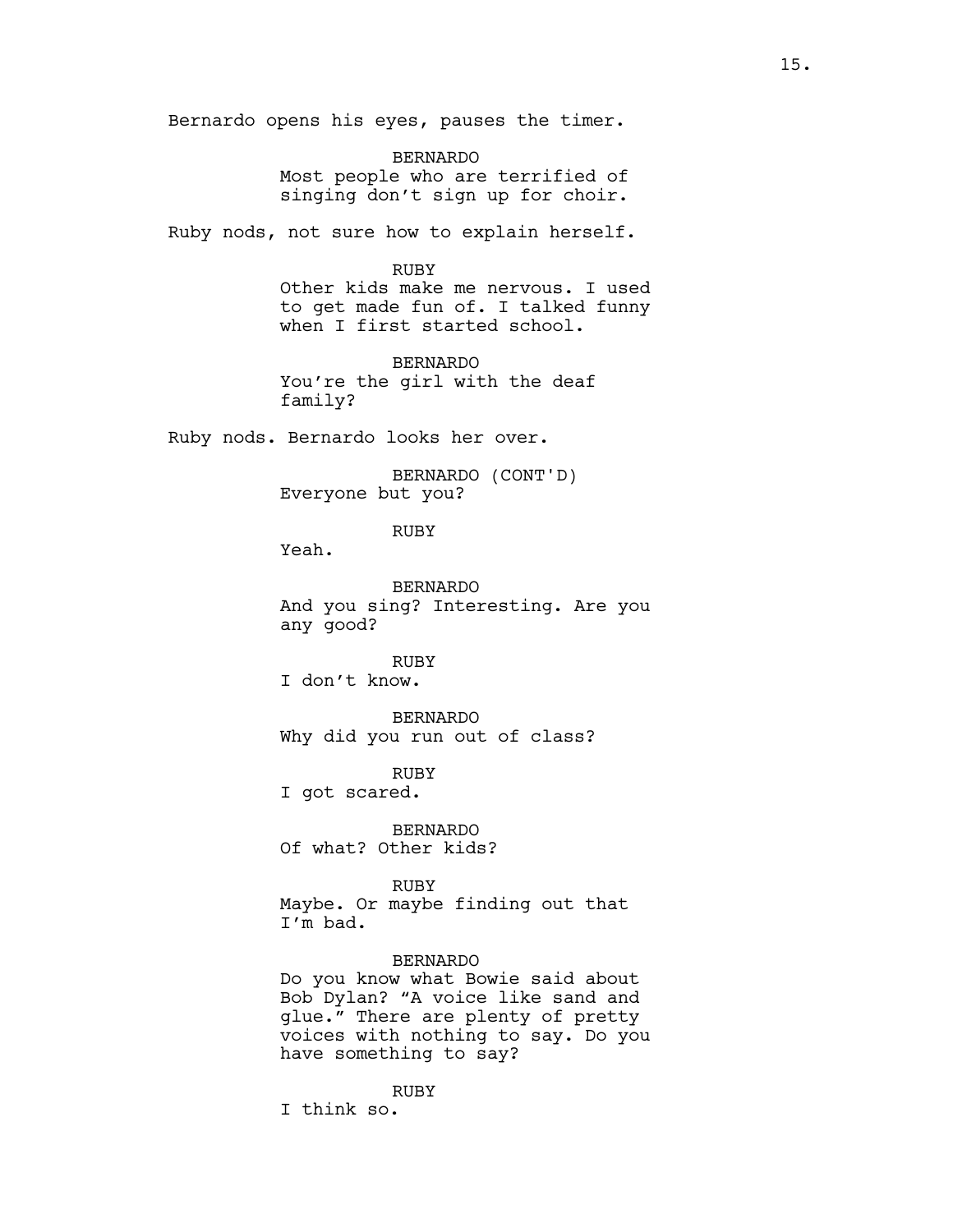He shoos her out with a wave. As Ruby leaves, a timer goes off on his phone, signaling the end of his meditation. Bernardo sighs, annoyed.

> BERNARDO (CONT'D) (calling after Ruby) Thank you. Thank you!

INT. ROSSI HOME - DECK/KITCHEN/LIVING ROOM - AFTERNOON

Leo lounges in an armchair on the deck, swiping Tinder. Jackie preps dinner in the kitchen. She looks up as Ruby and Gertie walk in. She waves down the girls, nodding hello to Gertie before turning to Ruby.

> **JACKIE** *Do you have a second to call Grandma?*

RUBY *Use the video relay.* 

JACKIE *It's awkward to talk to a stranger.*

RUBY (signed and spoken) *I have a friend over!*

Leo interjects, exasperated with his mom.

LEO *Leave her alone. She's with a friend.*

Ruby, momentarily freed, yanks her friend away. Gertie checks Leo out as she goes.

> GERTIE Damn, Leo got hot.

> > RUBY

Ew.

GERTIE What? He can't hear me.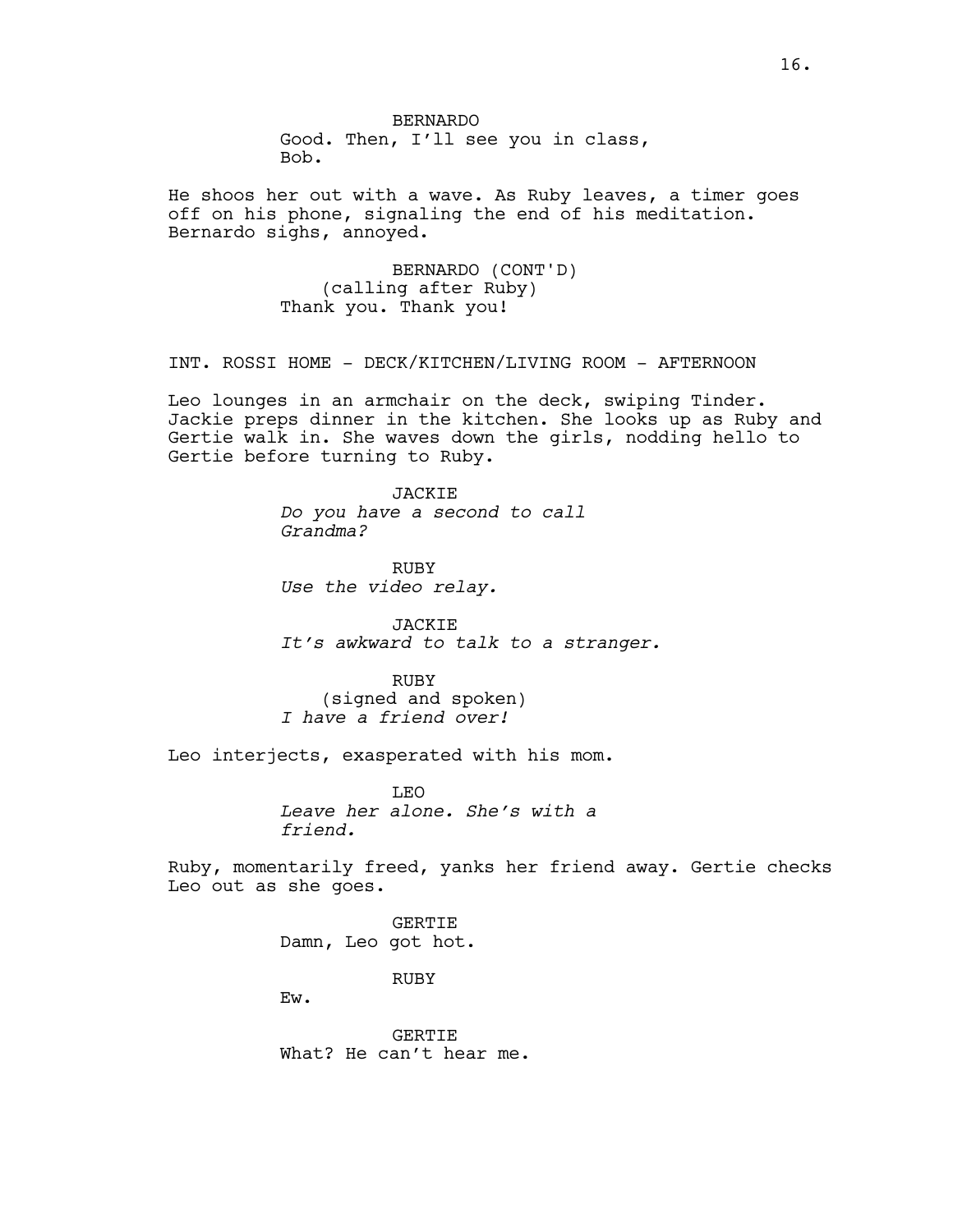INT. ROSSI HOME - RUBY'S ROOM - EVENING

Gertie sprawls across Ruby's bed. Ruby takes out a record and puts it on an old Fisher Price record player.

> GERTIE Does he work out, or are those like fishing muscles?

RUBY OK, stop. You cannot date my brother.

# **GERTIE**

Why?

RUBY Because for you, "dating" just means sex, which I don't even want to think about!

GERTIE Okay, I'm sure he doesn't need his little sister protecting him.

RUBY Will you go back to trying to get with teachers? It's more entertaining.

Ruby drops the needle onto the record. "My Pal Foot Foot" by the Shaggs plays. Ruby dances across the room to Gertie.

> GERTIE Oh, okay. (re: the music) What the hell are we listening to?

Ruby grins and flops onto the bed next to Gertie, holding up the record cover with delight.

> RUBY The Shaggs! (laughs) This song is called "My Pal Foot Foot."

> > GERTIE

Ruby.

RUBY Wait, wait...

The chorus of the song kicks in. It's weird.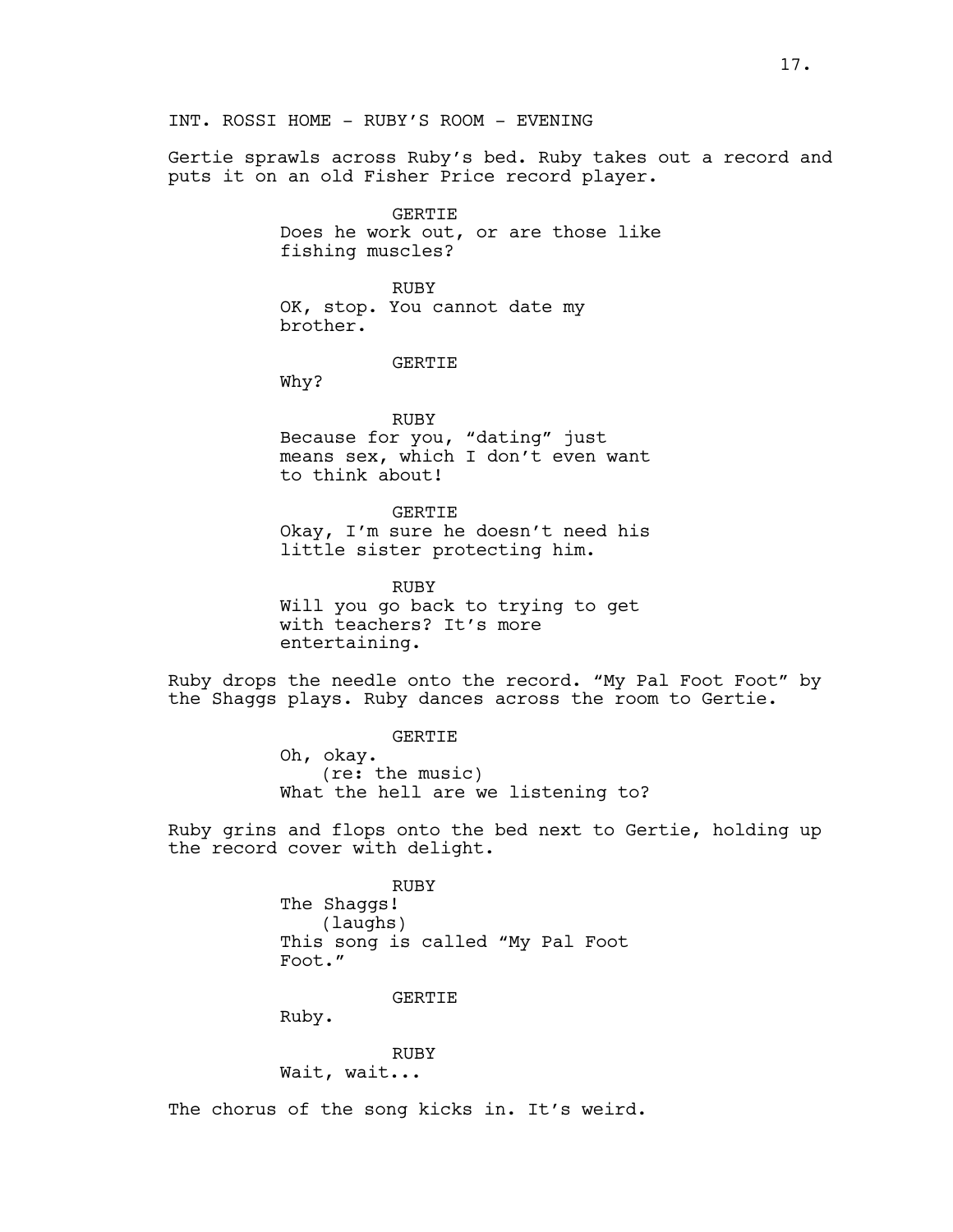RUBY (CONT'D) That's my favorite part, right there! GERTIE You find the weirdest shit. Did you get this in the dollar bin? (beat) Wait, I have a serious question. What's the sign for, um, for "You're really smoking hot"? RUBY No. GERTIE What about like "We should totally get it on"? RUBY No! **GERTIE** Is it just... this? Gertie thrusts her hips up and down. RUBY Oh my God. No. Stop! GERTIE Then show me! Ruby gives her a hard look, but then smiles, caving. INT. ROSSI HOME - STAIRS/LIVING ROOM - EVENING Gertie exits. Leo is lying on the couch. She smiles at him and SIGNS. He stares at her. She winks and exits. Ruby appears.

LEO *What's up with Gertie? She just told me she has herpes.* 

INT. HIGH SCHOOL - CHOIR ROOM - LATER

The choir sings "Let's Get it On" by Marvin Gaye like it's a funeral dirge. Bernardo rants.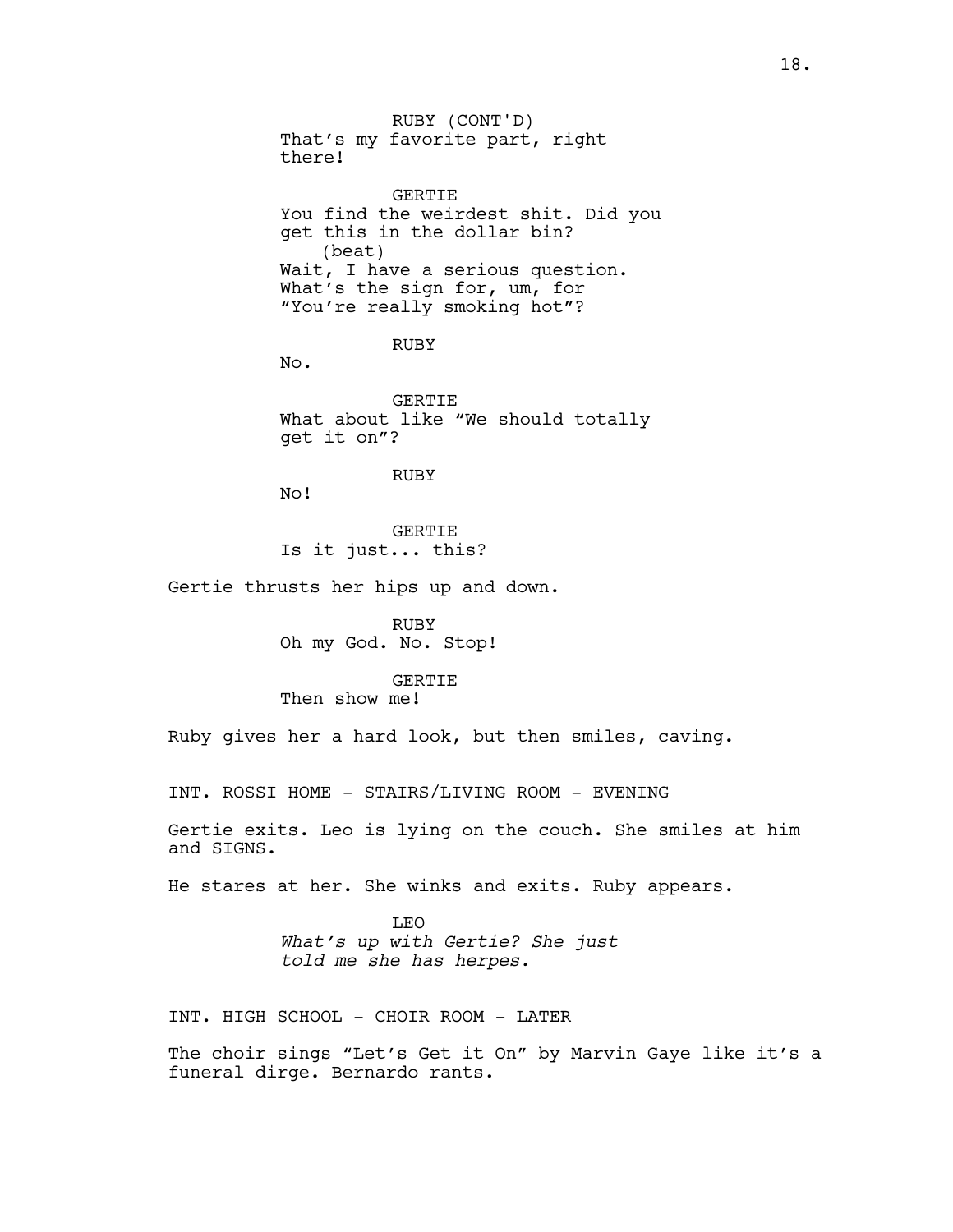BERNARDO Energy! I'm falling asleep! Guys, sounds like a funeral.

Bernardo stops playing.

BERNARDO (CONT'D) Come on! Guys, come on! You're teenagers! All you think about is getting it on!

Ruby snickers. Bernardo's eyes fall on her.

BERNARDO (CONT'D)

Bob!

Ruby is startled out of her reverie.

BERNARDO (CONT'D) Come! Get up here. Come on!

Ruby walks to the front of the class, and stands nervously. Bernardo approaches her.

> BERNARDO (CONT'D) Come on, sing.

> > RUBY

(tentatively singing) I've been really tryin' baby...

BERNARDO No, no, no! You're not breathing. There's no sound without breath and none of you are breathing. Fill your belly. Fill it up.

Ruby breathes in. Bernardo stares at her stomach.

BERNARDO (CONT'D) Come on, that is not a belly! This... This is a belly!

He grabs his own belly as he puffs it out.

BERNARDO (CONT'D) Okay, follow me. Remember the "little dog, big dog" exercise? Okay, "little dog."

He holds up his arms in front of his body like paws and hangs his tongue out, panting like a "little dog."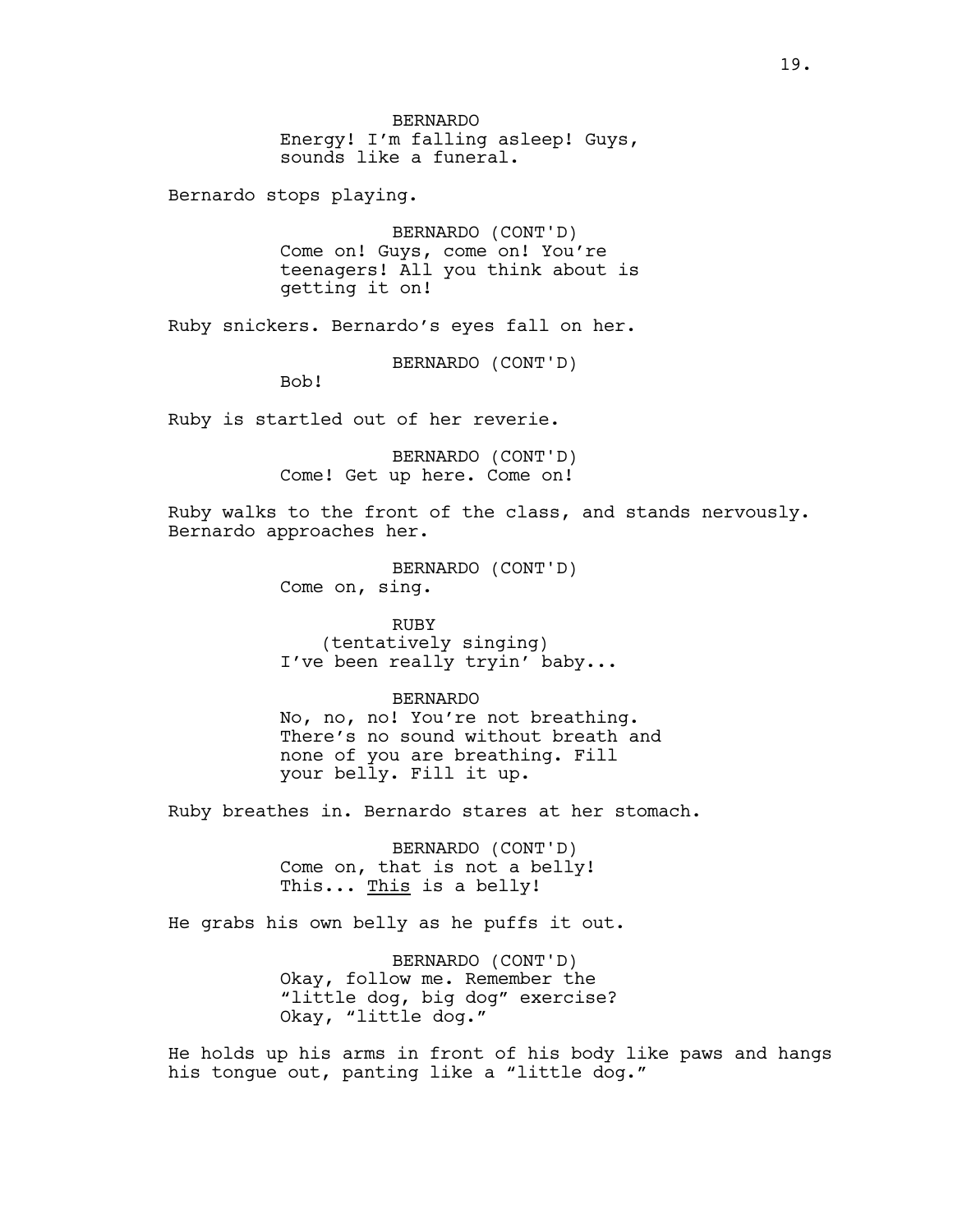Ruby doesn't move. Bernardo claps at her to follow his lead.

BERNARDO (CONT'D) Do it! Come on! Hah hah hah hah. Push, push, push!

Embarrassed, Ruby pokes her belly out and pants, holding her hands up like paws. Bernardo seems completely unfazed.

> BERNARDO (CONT'D) Medium dog! (slightly deeper pants) Hah hah hah hah. Big dog!

Bernardo makes a crazy low "big dog" sound. Ruby stops, completely mortified.

> BERNARDO (CONT'D) You're embarrassed? Really?

He turns to the class, commanding them all to participate.

BERNARDO (CONT'D) Everyone! "Little dog, big dog"! Come on! And...

He makes "little dog" pants again. The class reluctantly joins the exercise, "paws" up, tongues out.

> BERNARDO (CONT'D) Pant, pant! Push. Medium dog! Big dog! Engage your core. Blow it out. Push, push!

Now he is focused on Ruby, pushing only her to breathe.

BERNARDO (CONT'D) Push, push, push! Engage your core! More, more! Now... sing!

He sits at the piano, plays the first line of the song.

RUBY (singing) I've been really tryin', baby.

Her voice comes out with surprising clarity. Other students react. As does she. Bernardo smiles.

BERNARDO

Yes!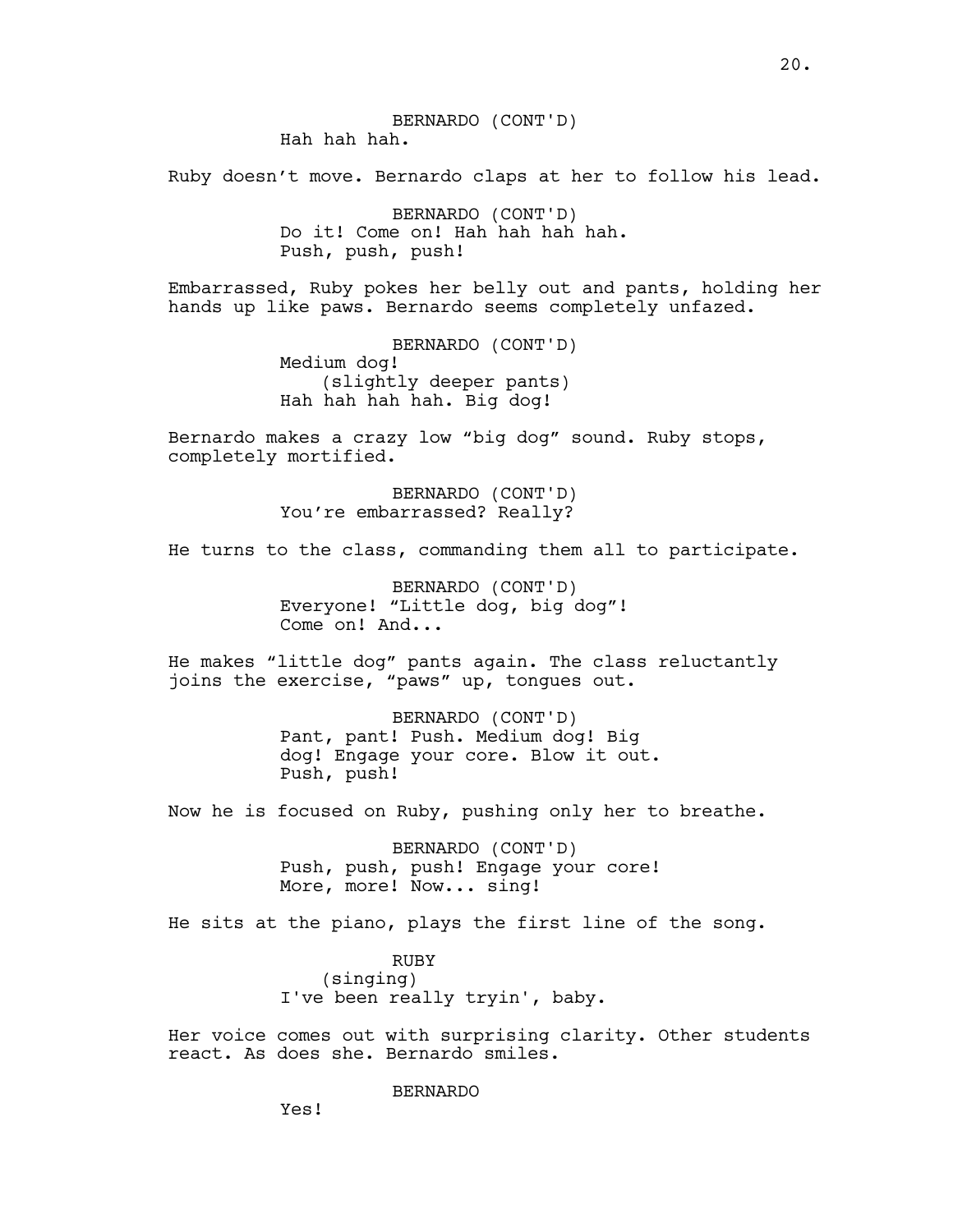RUBY Tryin' to hold back these feelings for so long... BERNARDO Now we're talking! RUBY And if you feel, like I feel, baby. Come on... come on. Bernardo stops playing. Ruby stops, unsure. BERNARDO Well. It's not sand and glue. A flicker of a smile crosses Miles's face. Bernardo grins. INT. HIGH SCHOOL - CHOIR ROOM - LATER The class heads out. Bernardo stops Ruby and Miles. BERNARDO Ruby. Miles. Come here. They look at each other and head over. BERNARDO (CONT'D) Today, if it's possible. Thank you. Do you two know each other? RUBY Yeah. MILES Kind of. Ruby looks mortified. Bernardo clocks this. BERNARDO Okay... I need a duet. I need a duet for the Fall Concert. "You're All I Need to Get By," you know it? **MTT.ES** Yeah. Ruby shakes her head. Bernardo looks disappointed. BERNARDO Educate yourself. He hands them each music.

> BERNARDO (CONT'D) We'll work next class.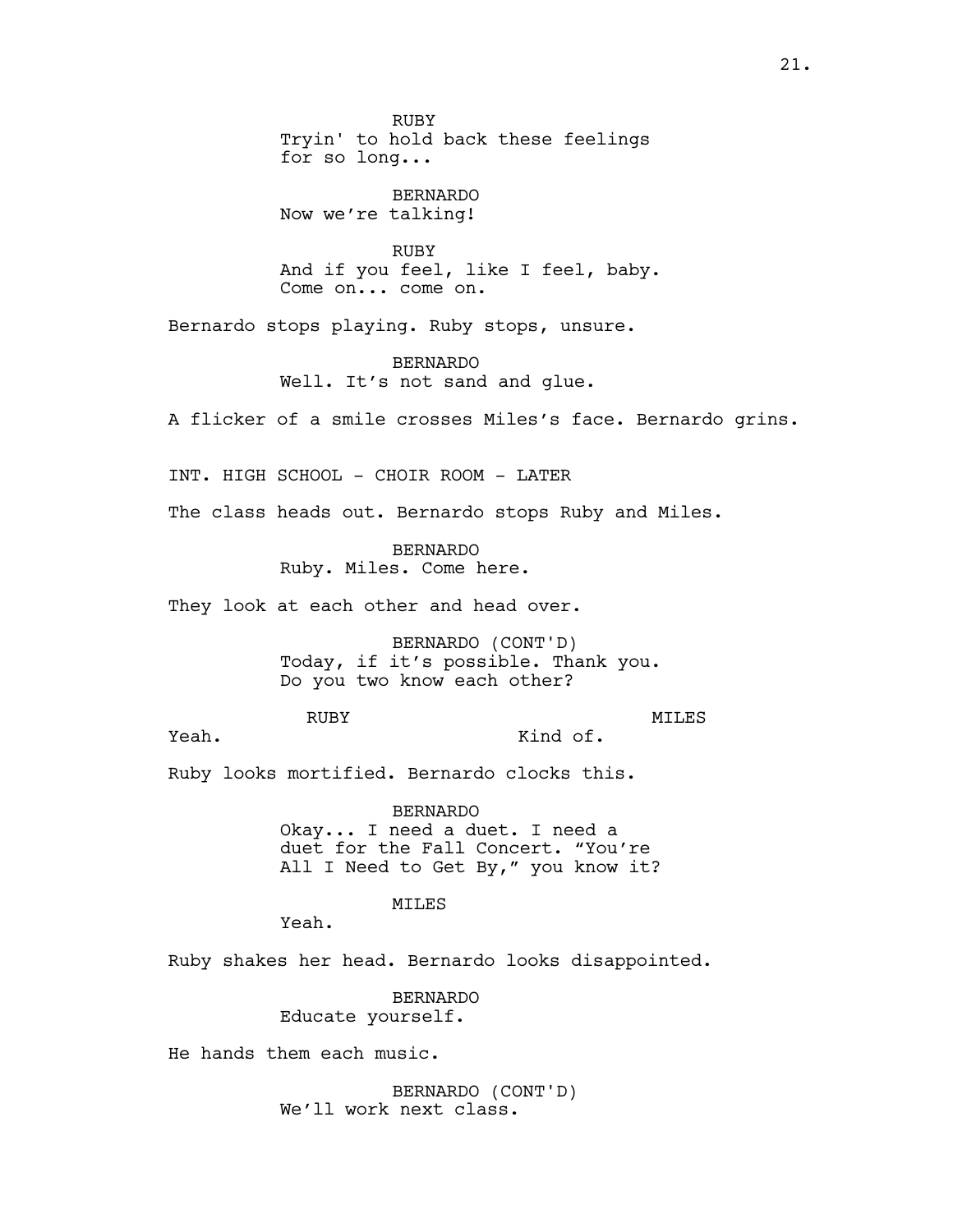EXT. GLOUCESTER STREETS - SEQUENCE - DAY

"You're All I Need to Get By" by Marvin Gaye and Tammi Terrell plays.

Ruby bikes from school to Salgado's along the water, passing sailboats and kids playing on the beach. Bucolic vistas juxtaposed with "For Lease" signs, boarded up buildings this is a beautiful place that has been hit hard.

EXT. SALGADO'S PROCESSING - PARKING LOT - DAY

She reaches the "SALGADO SEAFOOD COMPANY." Parks her bike. Takes her earbuds out, the song stops.

INT. SALGADO'S PROCESSING - DAY

Ruby walks through the auction. Workers move pallets of fish, shovel ice. Graders walk around assessing the tubs. She waves at some people.

She spots Leo. He types on his iPad, back and forth with GIO SALGADO (the auction owner). As Ruby approaches, she passes Tony haggling with another FISHERMAN and eavesdrops.

> TONY Eight hundred for three. It's as good as I can do. But I'll take them all, okay?

Ruby's just overheard the price, she's armed for battle. She approaches Leo and Gio. Leo's annoyed to see her.

> LEO *Dad's out back.*

Ruby ignores Leo, turning to Gio to negotiate.

RUBY What are you giving him?

LEO *Ruby, stop, I got this.*

GIO

2.75.

(MORE) RUBY I just heard Tony tell McKinny it was three. And his shit looks like it's been baking in the sun.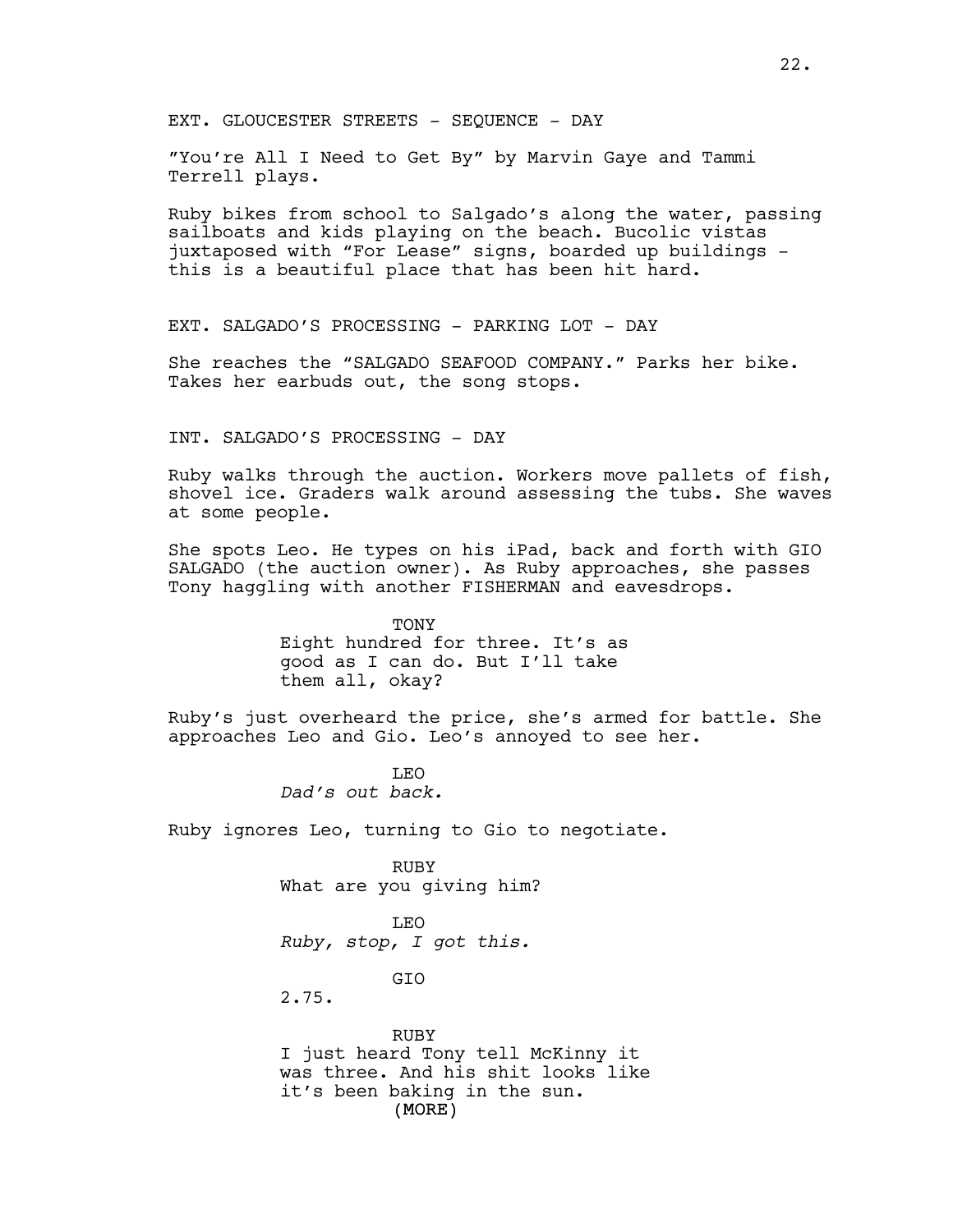RUBY (CONT'D) Come on. It's three or we take our catch back.

LEO *Ruby, get out of here! Out of here!* 

RUBY (signed and spoken) *He's ripping you off!*

Ruby heads out. Leo stares at Gio, livid.

EXT. SALGADO'S PROCESSING - CONTINUOUS

Ruby exits to find Frank, sitting on a stack of lobster traps, smoking a joint.

> RUBY (signed and spoken) *We're out in public.*

FRANK *It's medicinal.* 

RUBY (signed and spoken) *I don't think being deaf makes it legal to spark a fatty.* 

Leo emerges from the auction house, angry.

LEO *What the hell was that?!* 

RUBY *I got the price up didn't I?* 

LEO *I was handling it! You made me look stupid.*

RUBY *No, you look stupid when Gio throws out any number he wants and you can't cross-check it!*

FRANK *Guys! You want to fight, go fight those assholes! Our family sticks together.*  (beat) *I'd give my left nut to tell them to go screw themselves.*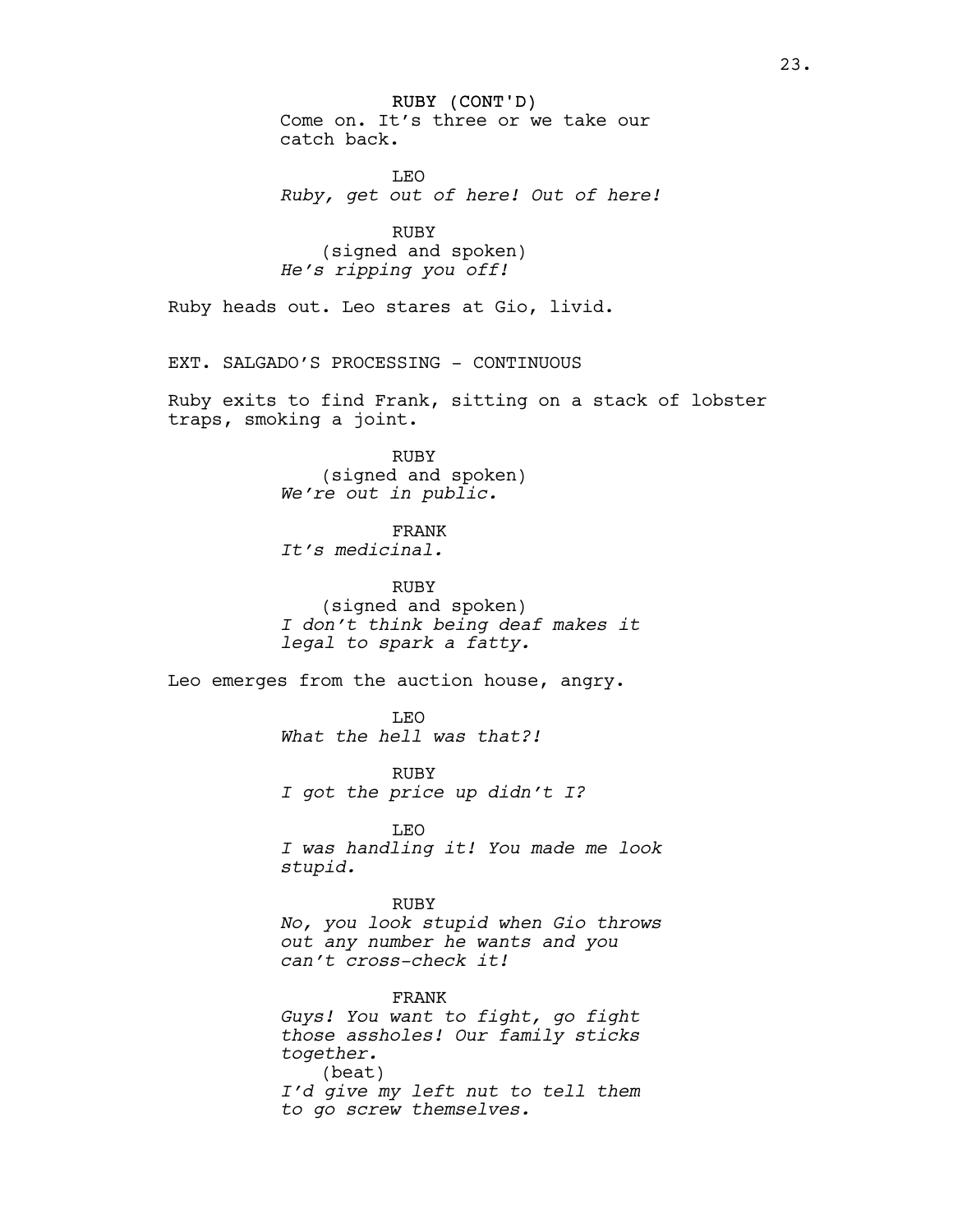RUBY *So do it.* FRANK *Who's gonna sell our fish?*  RUBY *Us!* LEO *Us!* Frank shakes his head. He walks away. INT. HIGH SCHOOL - CHOIR ROOM - DAY The Choir sings "It's Your Thing" by The Isley Brothers. Bernardo conducts. They stomp and clap for percussion. CHORUS (singing) It's your thing, do what you wanna do. I can't tell you, who to sock it to. It's your thing, do what you wanna do. They laugh, dance. Excited, Bernardo jumps around, handing out percussion instruments. He gives a shaker to a girl with no rhythm and then immediately takes it back. The kids jam on the song, having fun. INT. HIGH SCHOOL - CHOIR ROOM - LATER Kids head out. Ruby collects her things. She walks up to join Mr. V and Miles at the piano. BERNARDO Did you work on the song? (off their nods) Good! Blow my tiny mind. He begins to play. They begin. RUBY AND MILES (singing) You're all I need to get by. Like the sweet morning dew, I took one look at you. And it was plain -- Bernardo interrupts them.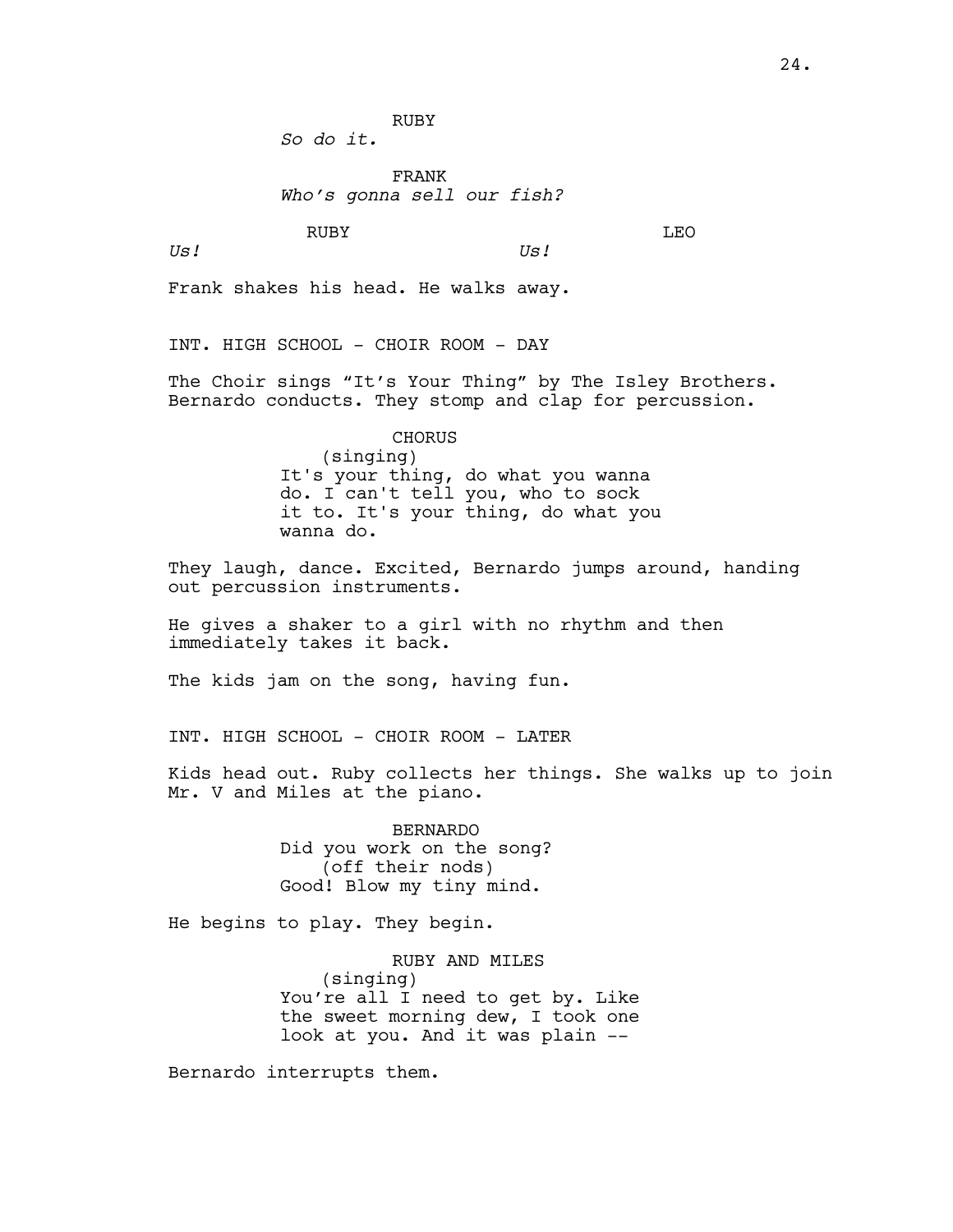(MORE) BERNARDO You did not work on this. RUBY We did. Just not, like, together. BERNARDO Dios mio. DU-ET. It's in the word. You must DO-ET together! Face each other. Come on! Face each other. (to Miles) You are afraid of her? You are wise. (to Ruby) Come on, he does not have piojos. (to both) Guys, this is not the Pledge of Allegiance. It's a love song. A love song. Try to imagine what it's like to sacrifice everything for another human! They stare at him. **MTT.ES** (carefully) So, again? BERNARDO No. (he sits) Of course, again! You go first Miles. Okay? Let's take it from the verse. Ready? Bernardo nods and plays. They sing again. MILES (singing) Like the sweet morning dew, I took one look at you. And it was plain to see, you were my destiny. RUBY (singing) With my arms open wide, I threw away my pride -- Ruby's voice soars. Their voices blend nicely. BERNARDO Good, good. Stop, stop! Good. In the chorus, try the harmony up. (demonstrating)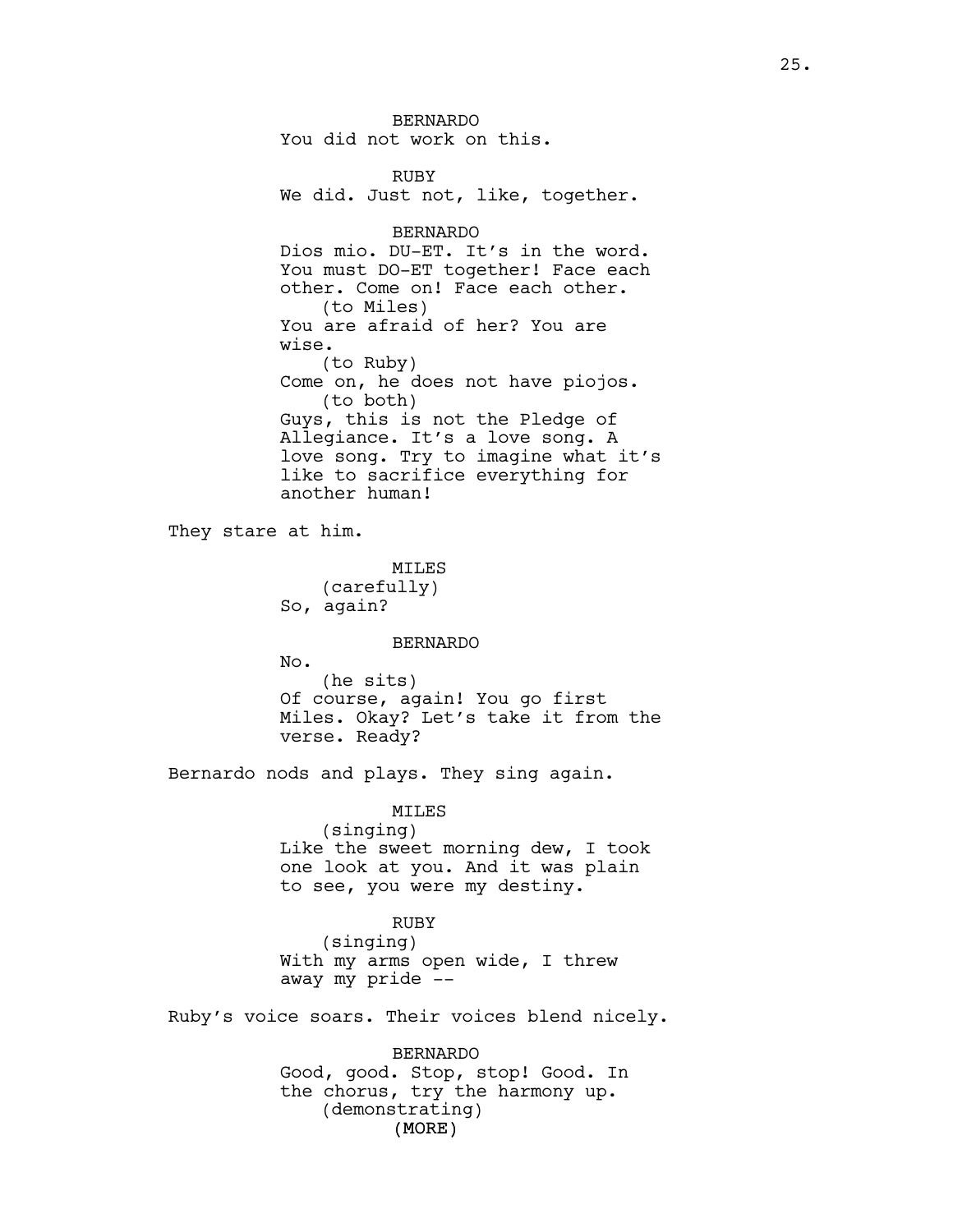## BERNARDO (CONT'D)

"There's no, no looking back for us." Got it?

MILES (copying the harmony) "No looking back for us."

BERNARDO Good! I'm not angry at this. Go work and come back.

Miles steals a look at Ruby, then grabs his stuff and beelines for the door.

> BERNARDO (CONT'D) (to Miles) Try it on the guitar.

> > MILES

Cool.

Ruby collects her things.

BERNARDO You can sing. (Ruby turns) You have no control but your tone is lovely.

RUBY Thanks. It's my favorite thing.

Bernardo takes this in.

BERNARDO What are you doing next year?

RUBY I don't know. Working with my dad.

BERNARDO No college?

RUBY I'm not good at school.

BERNARDO Miles is auditioning for Berklee College of Music. I've been coaching him for his audition. (off her blank look) You don't know Berklee?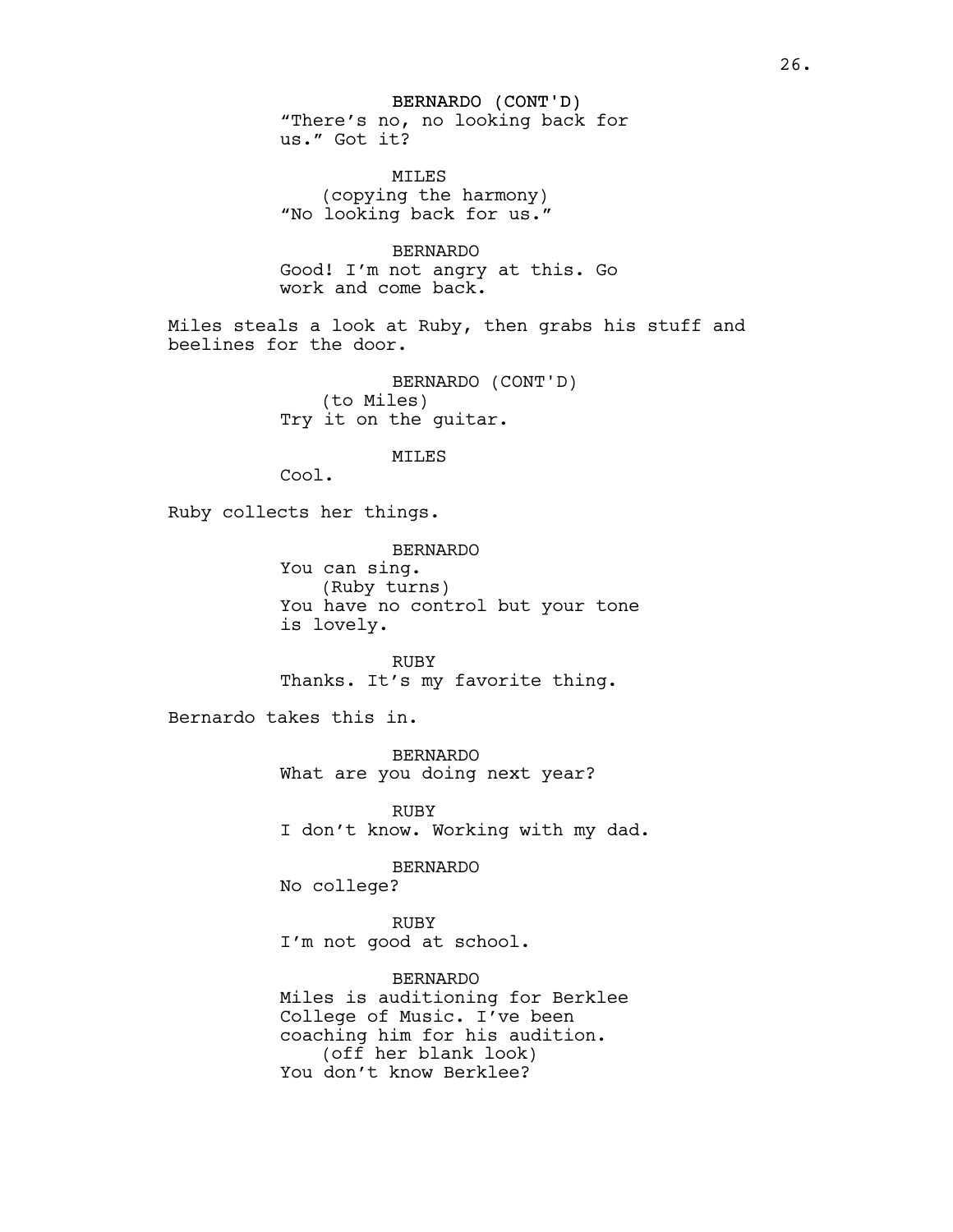27.

RUBY I've heard of it.

BERNARDO Come on, I grew up in Mexico City and even I knew Berklee! Abraham Laboriel, the famous bassist went there. I did too.

RUBY I can't afford school.

BERNARDO They have scholarships. (beat) How do you feel when you sing?

RUBY I don't know. It's hard to explain.

# BERNARDO

Try.

Ruby thinks. Then, unsure of how to express it, she **SIGNS**. Her two fingers make a figure standing still while her other hand circles to become the "universe," which spins and grows out of her hands into the air around her.

Bernardo considers her.

BERNARDO (CONT'D) You would need to sight-read and learn a classical piece. I need your nights and weekends. I do not waste my time. So, if I am offering, it is because I hear something.

Ruby takes this in, moved that someone is finally seeing her.

INT. ROSSI HOME - DECK - BREAKFAST

Ruby eats some cereal with Jackie. Jackie nurses her coffee. Ruby watches her mom for a moment.

> RUBY *I joined the choir.*

Jackie looks at her, curious.

**JACKIE** 

*Why?*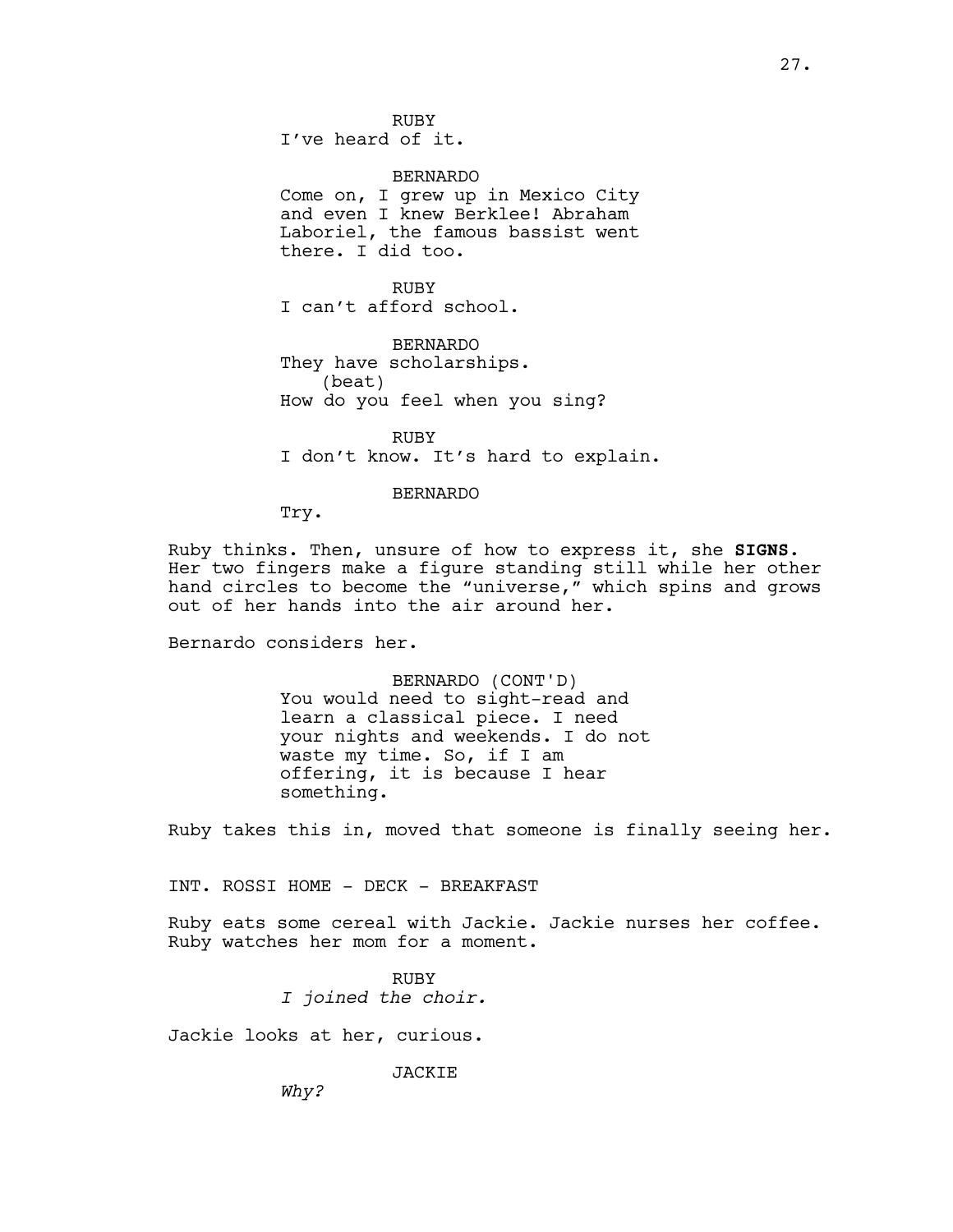Jackie laughs, rolls her eyes.

RUBY (CONT'D)

*What?*

JACKIE *You're a teenager. If I was blind, would you want to paint?*

Ruby stares at her.

RUBY (signed and spoken) *Why is it always about you?*

Jackie looks taken aback. Ruby grabs her stuff for school. She turns back.

> RUBY (CONT'D) (signed and spoken) *I'm meeting people! I'm making friends. You know what, you should get out in the world too.*

Ruby starts to leave. Jackie bangs the table, gesturing that Ruby didn't clear her plate. Ruby grabs her cereal bowl and stomps into the kitchen. Jackie looks after her.

EXT. ANGELA ROSE - SALGADO FISH WHARF - DAY

Frank and Leo dock their boat and tie it off.

LEO *We should do a Co-Op. Look, there's empty warehouses all over the place.* 

Frank looks annoyed with this conversation, but Leo persists.

*LEO* (CONT'D) *We could organize a business, get the other boats on board...*

FRANK (blowing up) *How?! Who's gonna support us? We're the deaf guys!*

This is the truth. The reason Frank has been so reluctant.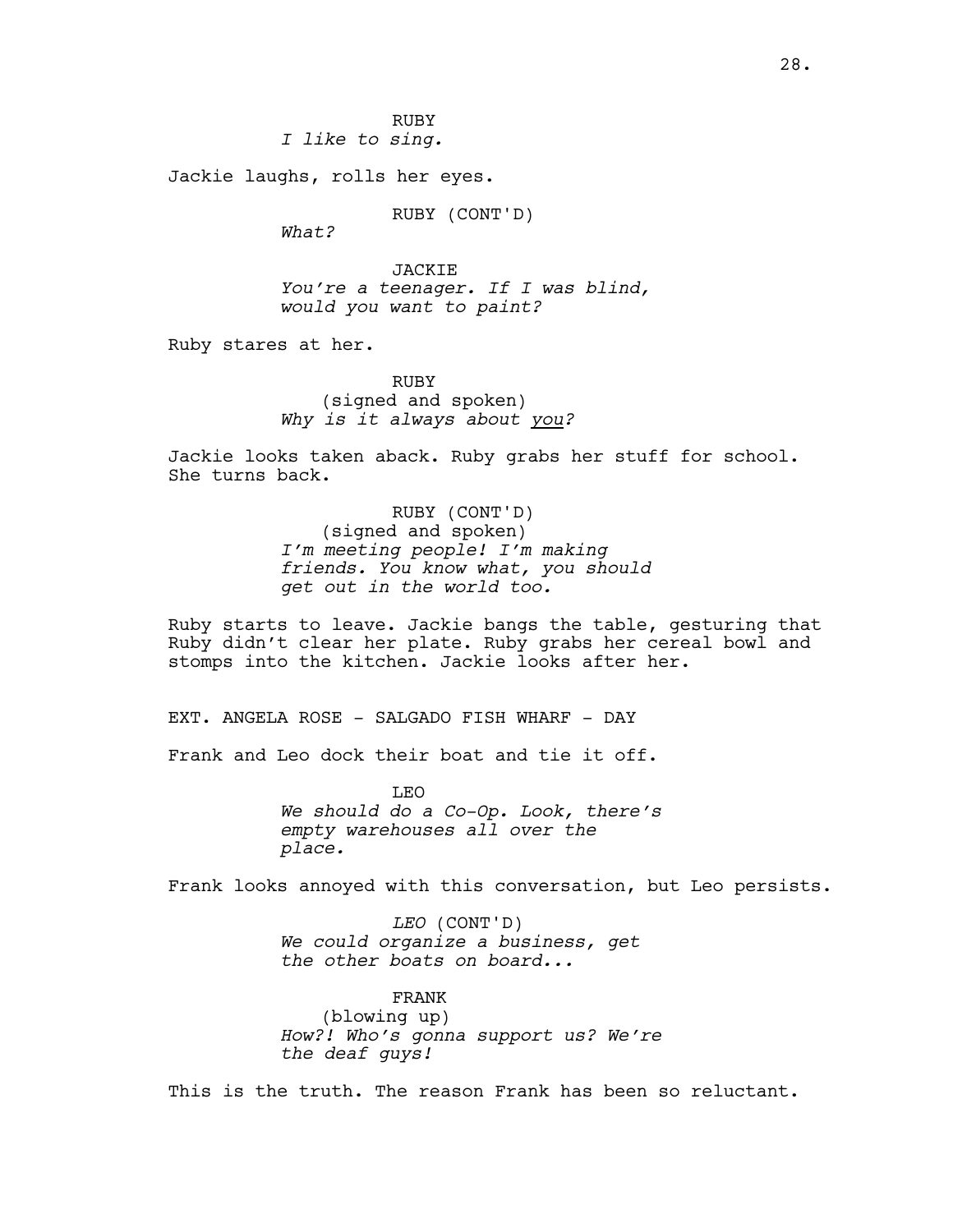# FRANK (CONT'D) *They look at us like we're a joke.*

Leo stares at his Dad. Frank can't see it.

A group of fishermen make their way up the wharf. Brady calls out to some guys.

# BRADY Hey! I'm going to Pratty's for a brew. Who wants to go?

Fishermen raise their hands to join him. Leo turns to Frank.

LEO *I'm gonna go.* 

FRANK *You want me to text Ruby?*

LEO

(angry) *No. I'm a grown man.* 

Leo waves at Brady. The guys look surprised to see him joining them, but wave him over.

INT. PRATTY'S BAR - AFTERNOON

Raucous, loud fisherman's bar. Leo sits at a table with Brady, Chubs, Jimmy and the other guys. Gertie is working her shift as a bus-girl.

> BRADY So then, he hooks his arm around the pole, bear hugging it. But when he does, he loses his pants! They go down to his knees. There he is hanging, with his milky white, ginger ass hanging out. And he's still like thirty feet from the pole! But of course, he's shitfaced--

> > JIMMY

Shocker!

Leo watches the conversation -- we see it through his eyes. He focuses on Brady's lips, but the banter is too fast for him. He's only catching some of it. After awhile, he's exhausted and tunes out.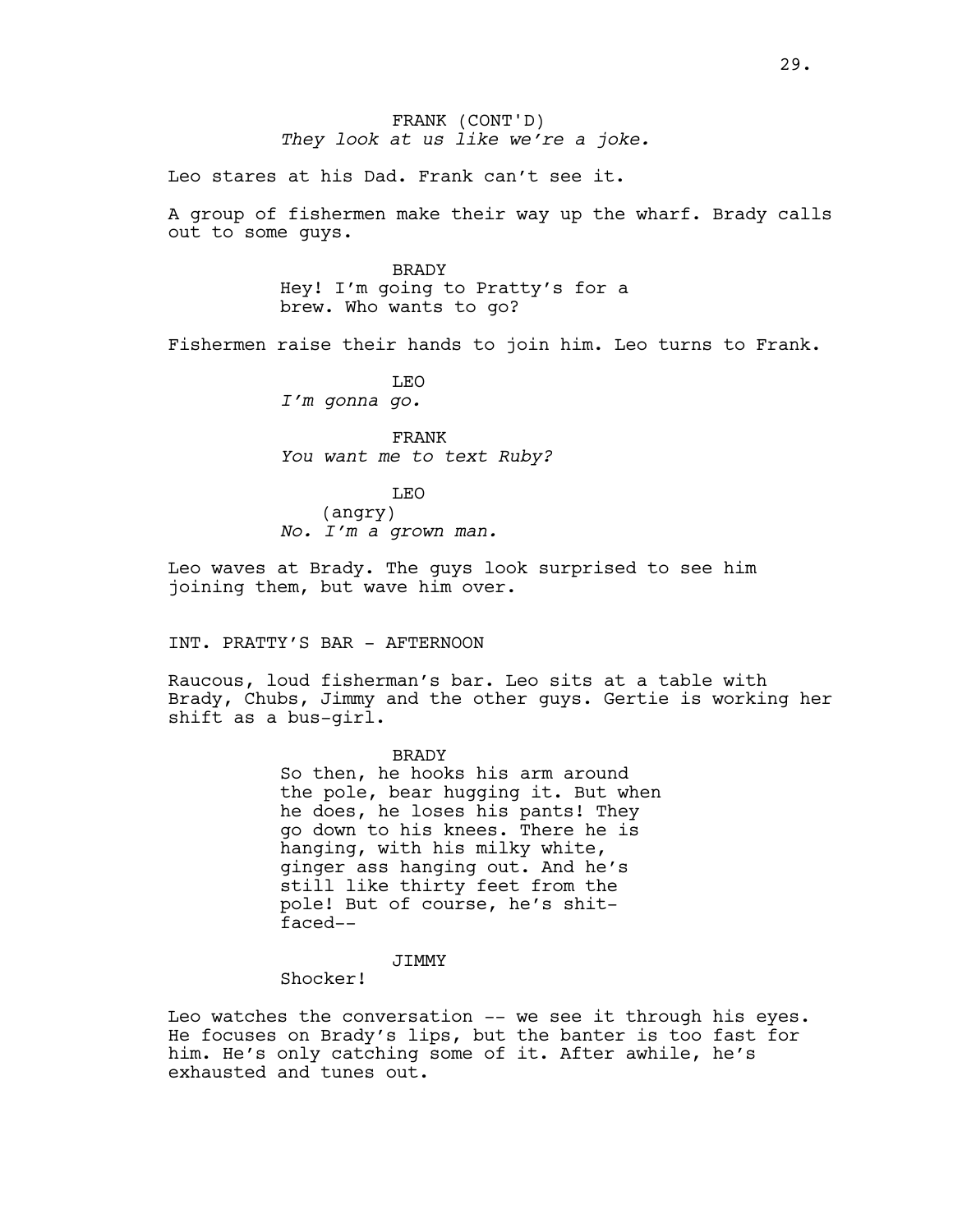MIKE, a meathead, makes his way past the table to join Gio and Tony at the bar. He accidentally bumps the table, spilling his beer on Leo. He doesn't apologize. Leo turns, gestures "What the fuck?" Mike does fake sign language, mocking him.

Suddenly, Leo is out of his chair. He yanks Mike off his bar stool, throwing him to the floor. The bar erupts in chaos. Mike is up like a rocket and lands a punch back as --

The two guys brawl. Shouts as the fishermen jump in, trying to separate them. Tony and Gio lead their guy away. Leo, pissed, shakes off the other guys as they try to corral him.

### BRADY

Hey buddy, come have a seat.

Leo brushes them off angrily and heads to the bar.

INT. PRATTY'S BAR - LATER

Leo sits at the bar, fuming, an empty beer glass in front of him. He rubs a shiner on the left side of his face.

> BARTENDER (loudly, slowly) Want some ice for your eye?

Leo shakes his head no. He points at the beer tap.

BARTENDER (CONT'D) (understanding) Ah, yeah.

The bartender pours him another. Leo notices Gertie, hanging behind the bar, carefully watching him.

Gertie gestures, "You okay?" He shrugs, "Whatever."

Leo gestures, "What are you doing in here?" She points to her bar-rag and apron, indicating that she's working.

They stare at each other for a moment. Gertie boldly takes his phone and types in her number. Then pulls her own phone out of her pocket, waiting. He considers it. Then TEXTS HER.

Leo: **You work here? You're not even old enough to drink.** 

She texts back.

Gertie: **These guys can't count to 21.** 

Then...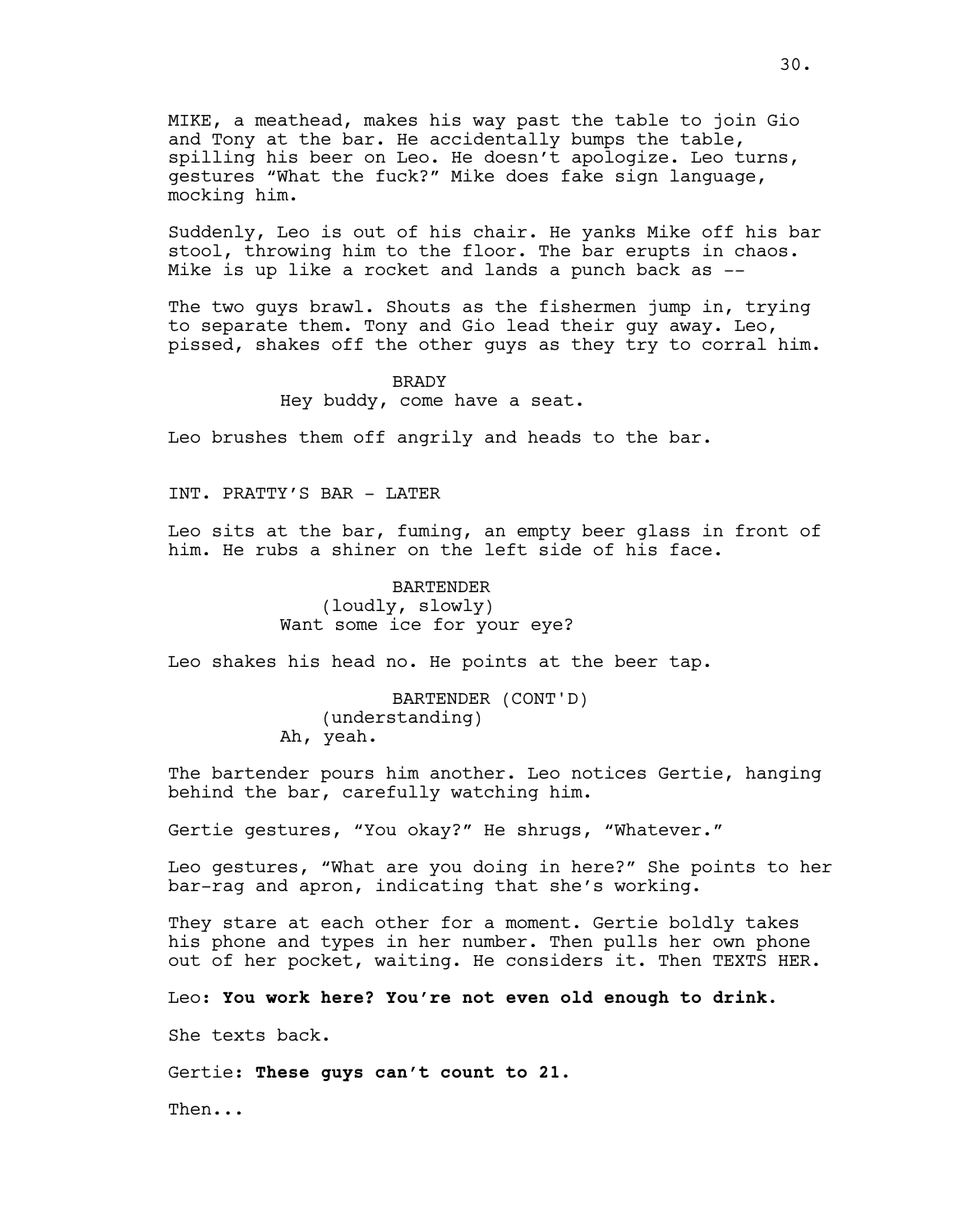## Gertie: **Good punch.**

They share a grin, the sexual tension palpable.

INT. PRATTY'S BAR - STORAGE CLOSET - AFTERNOON

Leo and Gertie go at it, making-out in the storage closet.

EXT. ROSSI HOME - DRIVEWAY - AFTERNOON

Miles and Ruby walk into the yard, strewn with fishing nets, buoys, gear. Miles carries his guitar. Ruby looks around, embarrassed it's a dump.

> RUBY At least they support you, right? Your music?

### MILES

(shrugs) Well, my dad insists guitar is a waste of time because it's not a true string instrument. They suck the fun right out of it.

RUBY I'm sorry about all of this. My house is kind of gross.

**MTT.ES** 

It's cool.

Ruby leads him up the rickety porch steps into the house.

INT. ROSSI HOME - HALLWAY/RUBY'S ROOM - DAY

Ruby leads Miles up the stairs and into her room. Miles spies the Shaggs record on her player.

> MILES No way! The Shaggs. I'm really here to just steal these ladies. (re: the record player) I can't believe this actually works.

> RUBY It sounds like shit, but so does my stereo. My mom thought it was a waste of money. It was two dollars from Goodwill.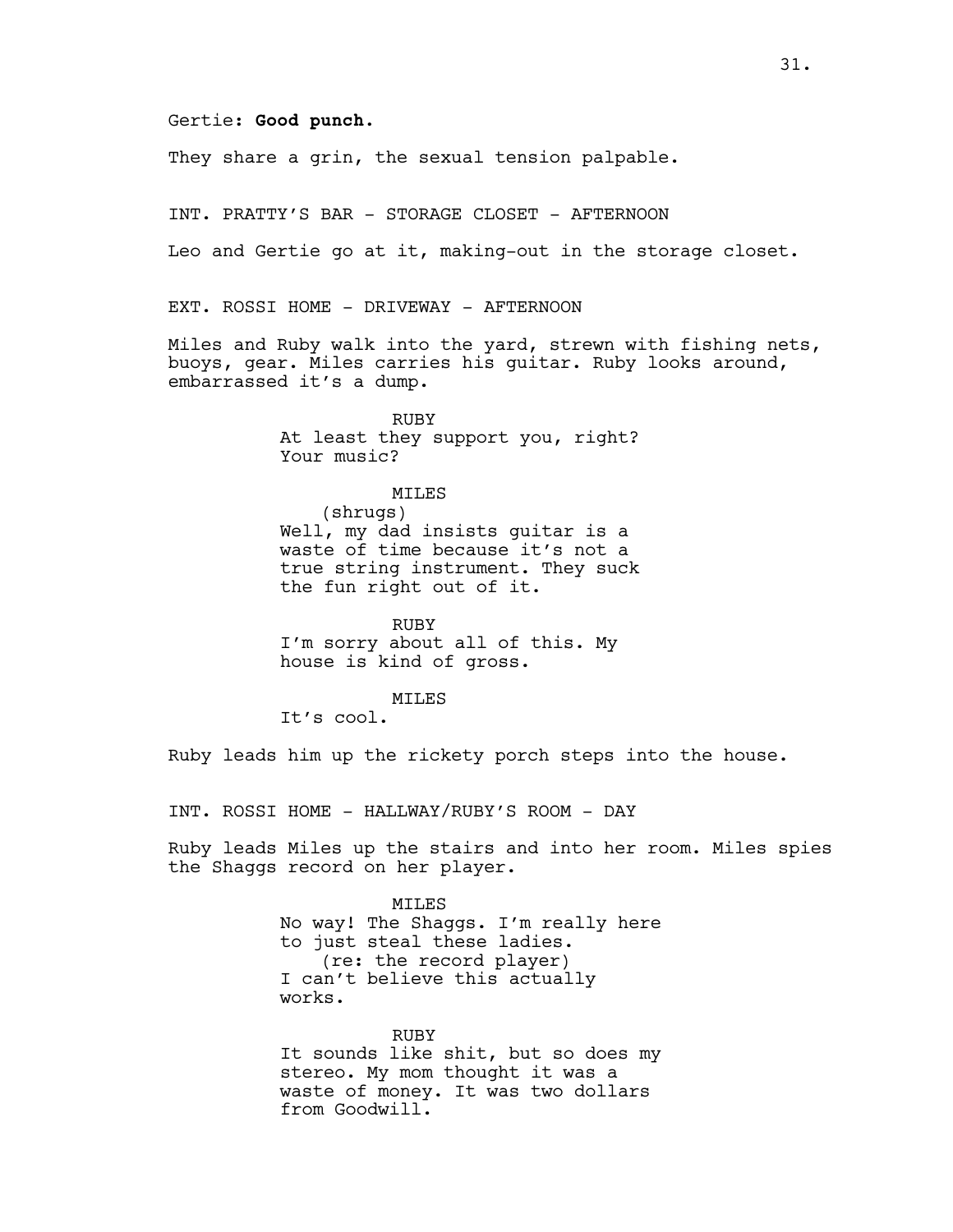**MTT.ES** Do they even get what music is?

RUBY My dad really likes gangsta rap 'cause of the bass.

Miles laughs. He studies her.

**MTT.ES** When we were little I used to see you guys in town.

RUBY We were hard to miss.

## MILES

This one time, I think it was like third grade, you were at the Seaport Grille. You were ordering for your parents, talking to the waiter like a total baller. And then you ordered two beers. I thought it was so cool.

RUBY

Really?

MILES Yeah. My parents wouldn't even let me ride the bus by myself. (beat) They're weird, and they hate each other, so there's that.

Ruby takes this in. No one's ever seen it like that.

RUBY So how should we do this? Stand?

## MILES

Maybe we face each other.

They face each other, nervously. Miles plays guitar, they begin to sing.

> MILES (CONT'D) (singing) Like the sweet morning dew, I took one look at you. And it was plain to see, you were my destiny --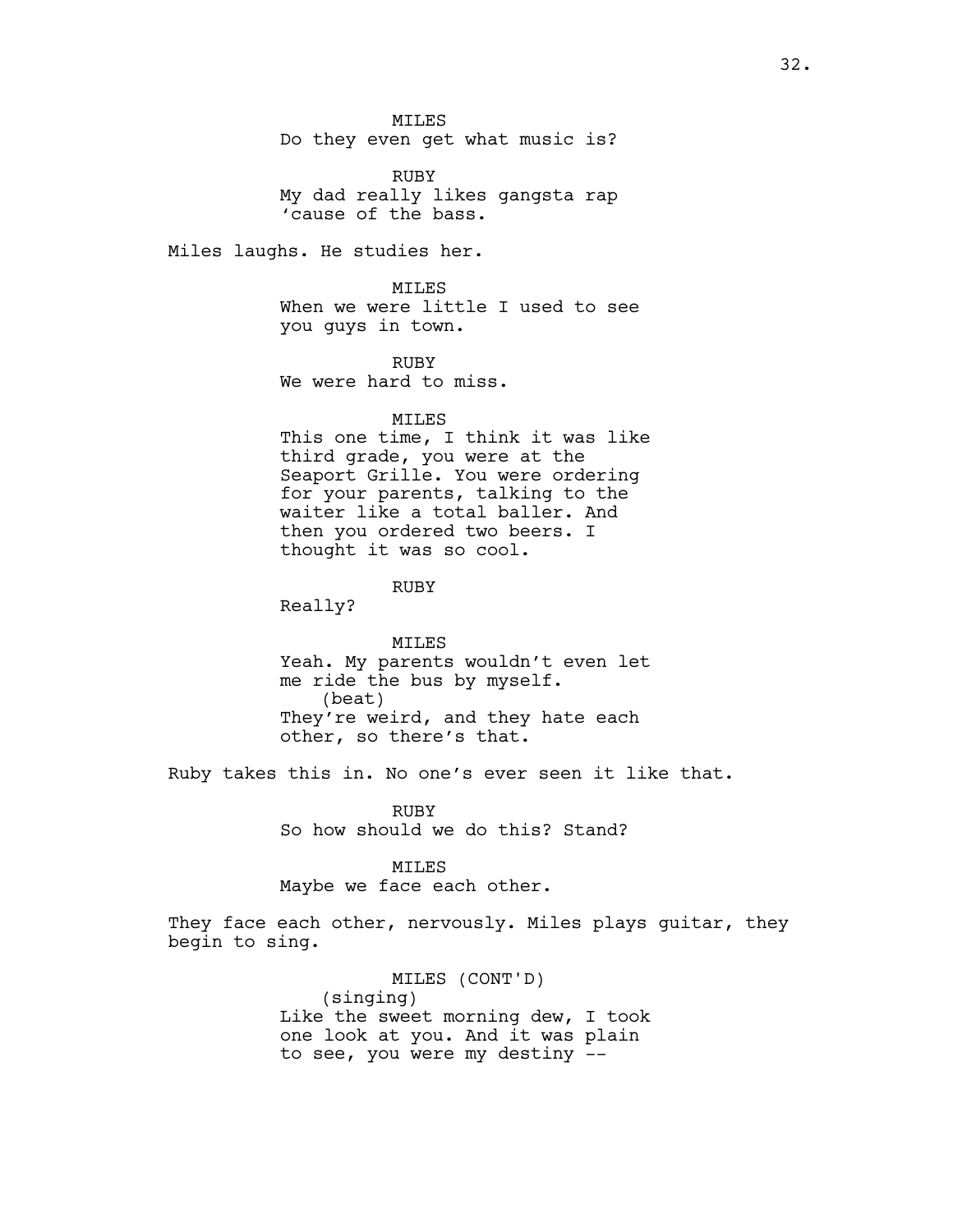RUBY (singing) With my arms open wide, I threw away my pride -- (interrupting herself) Sorry, this is super weird.

## MILES

Okay.

RUBY I don't know where to look.

MILES Well, do you want to try, like, going back to back?

RUBY Yeah, please.

Miles turns and leans against her. It's almost more intimate.

MILES (singing)

Like the sweet morning dew, I took one look at you. And it was plain to see, you were my destiny --

RUBY

(singing) With my arms open wide, I threw away my pride. I'll sacrifice for you, dedicate my life for you. I will go where you lead. Always there in time of need --

MILES

(singing) And when I lose my will, you'll be there to push me up the hill --

Ruby relaxes. It's romantic to hear their voices harmonizing. Through the wall comes a THUMPING SOUND. Ruby ignores it.

> RUBY AND MILES (singing) There's no, no looking back for us. We got love sure 'nough, that's enough. You're all, you're all I need to get by.

The sounds through the wall grow louder. They are clearly SEX SOUNDS. LOUD SEX SOUNDS. Grunting and headboard banging. Miles hears a moan.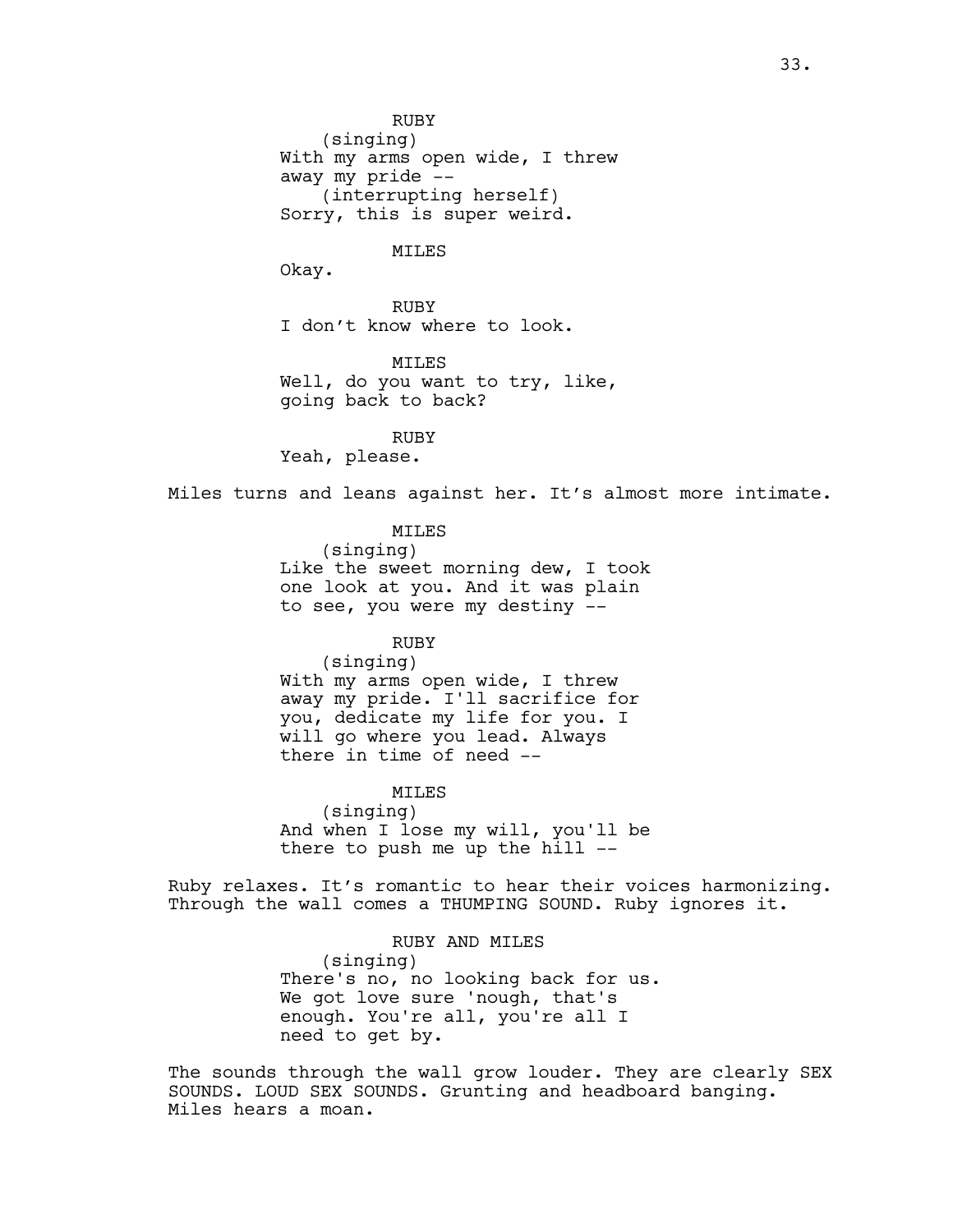**MTT.ES** Is that your mom?

RUBY

Uh. Yeah.

# MILES Is she okay?

Ruby stares at him for a beat. The parental sex noises escalate. Mortified, Ruby abruptly runs from the room.

INT. ROSSI HOME - HALLWAY/PARENTS' ROOM - DAY

Ruby opens the door a crack, averts her eyes and then flickers the lights on and off.

INT. ROSSI HOME - PARENTS' ROOM/HALLWAY - DAY

As the bedroom lights flicker, Frank and Jackie freeze, like busted teenagers.

INT. ROSSI HOME - LIVING ROOM - DAY

Ruby and Miles sit awkwardly across from Frank and Jackie, who wear bathrobes.

> FRANK *We need to discuss this.*

RUBY *No, we don't.* 

JACKIE *We had no idea you were home.* 

RUBY *The doctor said you're not even supposed to have sex!* 

FRANK

*Look at your mother! Hot! How am I supposed to control myself?*

MILES (gesturing to the door) Maybe I should go.

Miles stands to leave. Frank gestures for him to sit down.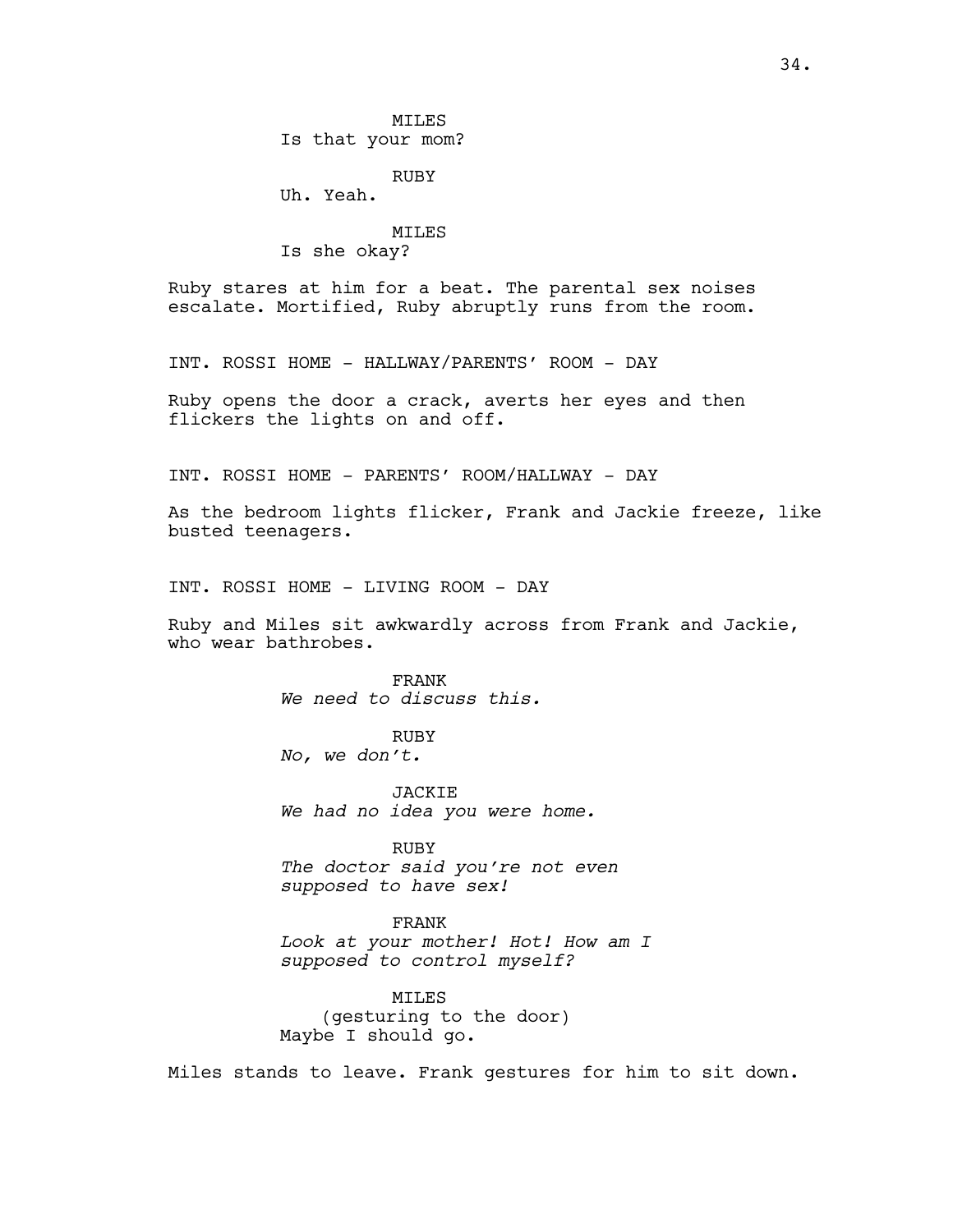Okay.

FRANK *I want to know what your intentions are.*

RUBY (signed and spoken) *Dad, no!*

FRANK *Are you two having sex?*

MILES What is he saying?

Ruby won't interpret. Frank signs it again. It's vulgar looking and pretty damn clear what he's saying.

> FRANK *You screwing my daughter?*

JACKIE *You two have to use condoms.* 

FRANK *Put a helmet on that soldier.* 

Frank makes the gesture of putting on a condom. Miles's eyes go wide and he laughs. Ruby jumps up.

> RUBY Oh my god! Miles go! (to her parents) *You guys are the worst!*

Miles stands, awkwardly moving toward the door.

MILES Nice to meet you?

RUBY

Go!

Miles takes off. Ruby stares at her parents, horrified.

RUBY (CONT'D) (signed and spoken) Ugh! *I hate you!*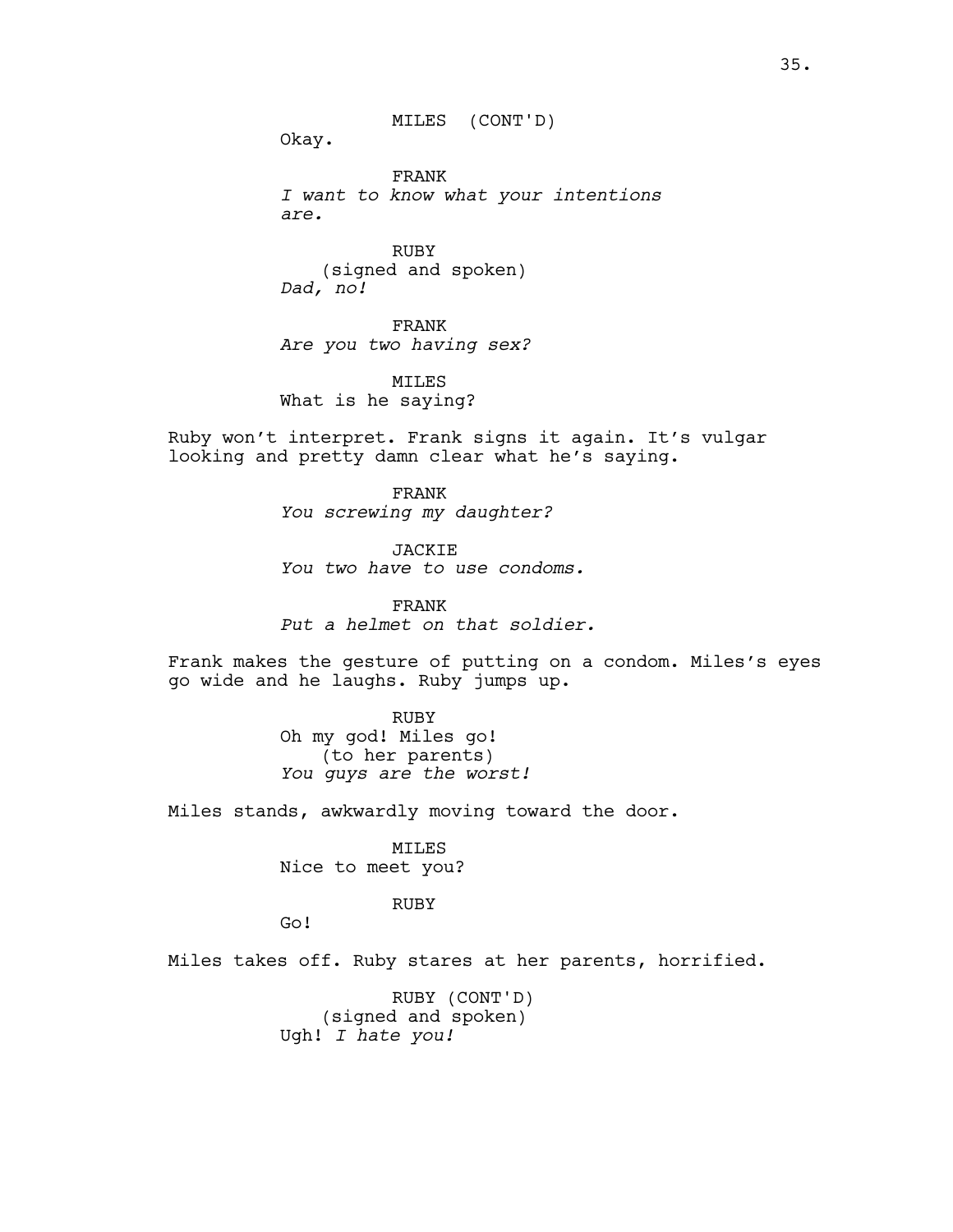INT. HIGH SCHOOL - CAFETERIA - LUNCH

Ruby and Gertie make their way through the cafeteria line.

GERTIE Good for them. I don't think my mom's had sex since my dad left. Except with her divorce attorney.

RUBY It was so embarrassing. I can't ever see him again.

**GERTIE** I'm sure he's forgotten about it already.

Ruby carries her tray to a table. She passes Audra and her friends. They make SEX NOISES. Ruby stares at them, trying to figure out what they're doing. Audra mimes putting a condom on her own hand. Ruby catches Miles's eye. He looks slightly horrified. Finally it clicks. Miles must have told them.

It starts to spread. The next table over makes sex noises too. The whole school knows.

Horrified, Ruby bolts out of the cafeteria. Miles watches her go, then jumps up and follows.

INT. HIGH SCHOOL - HALLWAY - CONTINUOUS

Ruby hurries down the hallway on the verge of tears. Miles catches up with her.

MILES Hey, Ruby  $--$ RUBY Get away from me! MILES Wait, I didn't do that, okay? I didn't tell them -- RUBY Yes, you did. MILES No, no... I didn't. I told Jay. One person. We were laughing. I thought it was funny!

Ruby stares at him, then hurries away. Miles doesn't follow.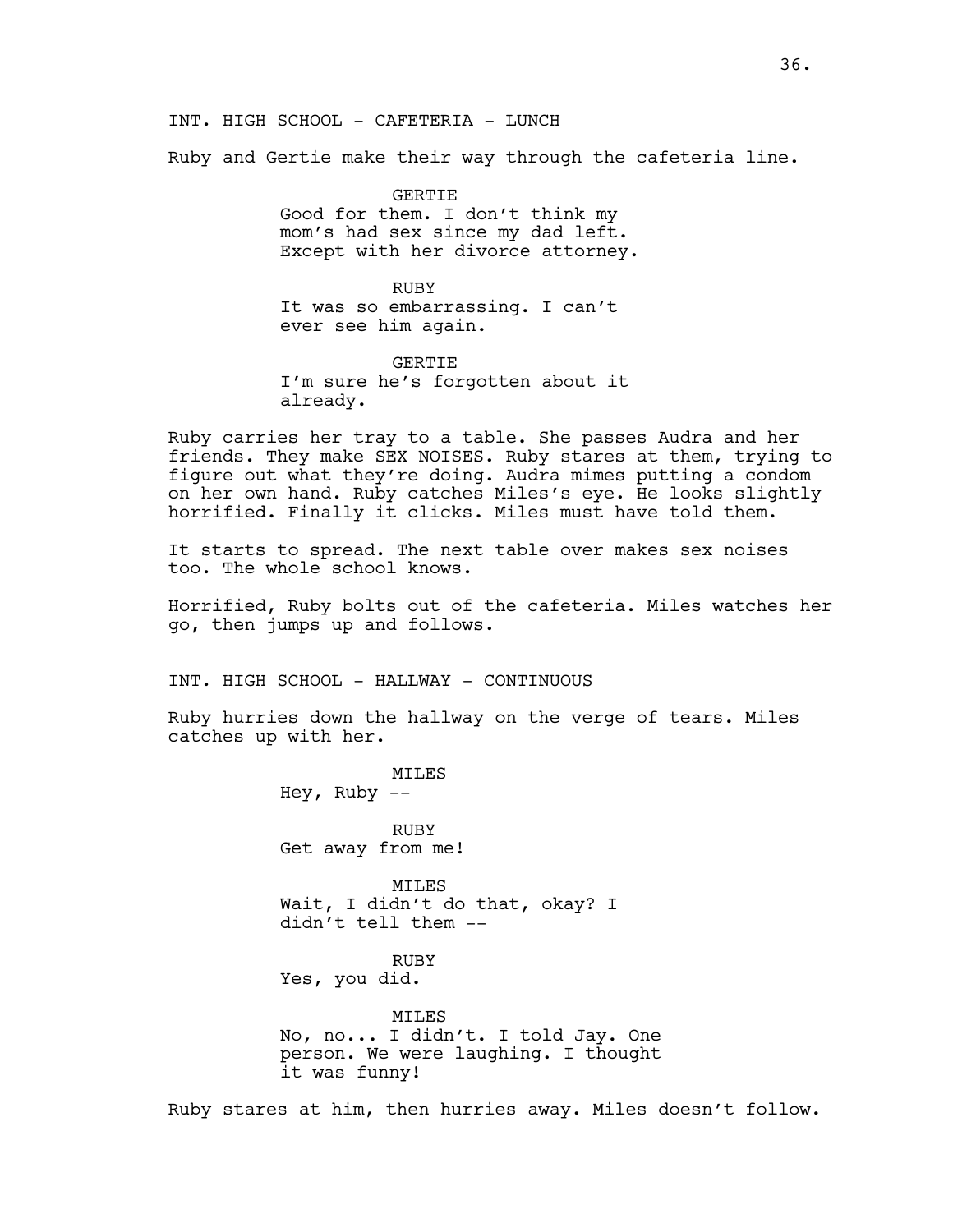INT. HIGH SCHOOL - STAIRS - CONTINUOUS Ruby runs into the stairwell. Alone and hidden, she cries. INT. BERNARDO'S HOUSE - LIVING ROOM - LATER Bernardo works with Ruby at the piano, trying to release her voice. She sings a few bars of "Both Sides Now" by Joni Mitchell. RUBY (singing) They shake their heads, they say I've changed. BERNARDO Breathe! RUBY (singing) Well, something's lost, but something's gained. In living every day. BERNARDO Let it out! Don't hold it. RUBY (singing) I've looked at life from both sides now. From -- BERNARDO Don't hold it! Ruby stops, frustrated. BERNARDO (CONT'D) Ruby, no! If you're gonna pick Joni Mitchell, you gotta sing it. This is one of the great songs. RUBY Yeah, I know! BERNARDO You either find a way to connect to it or pick a different song. He jumps up from the piano.

37.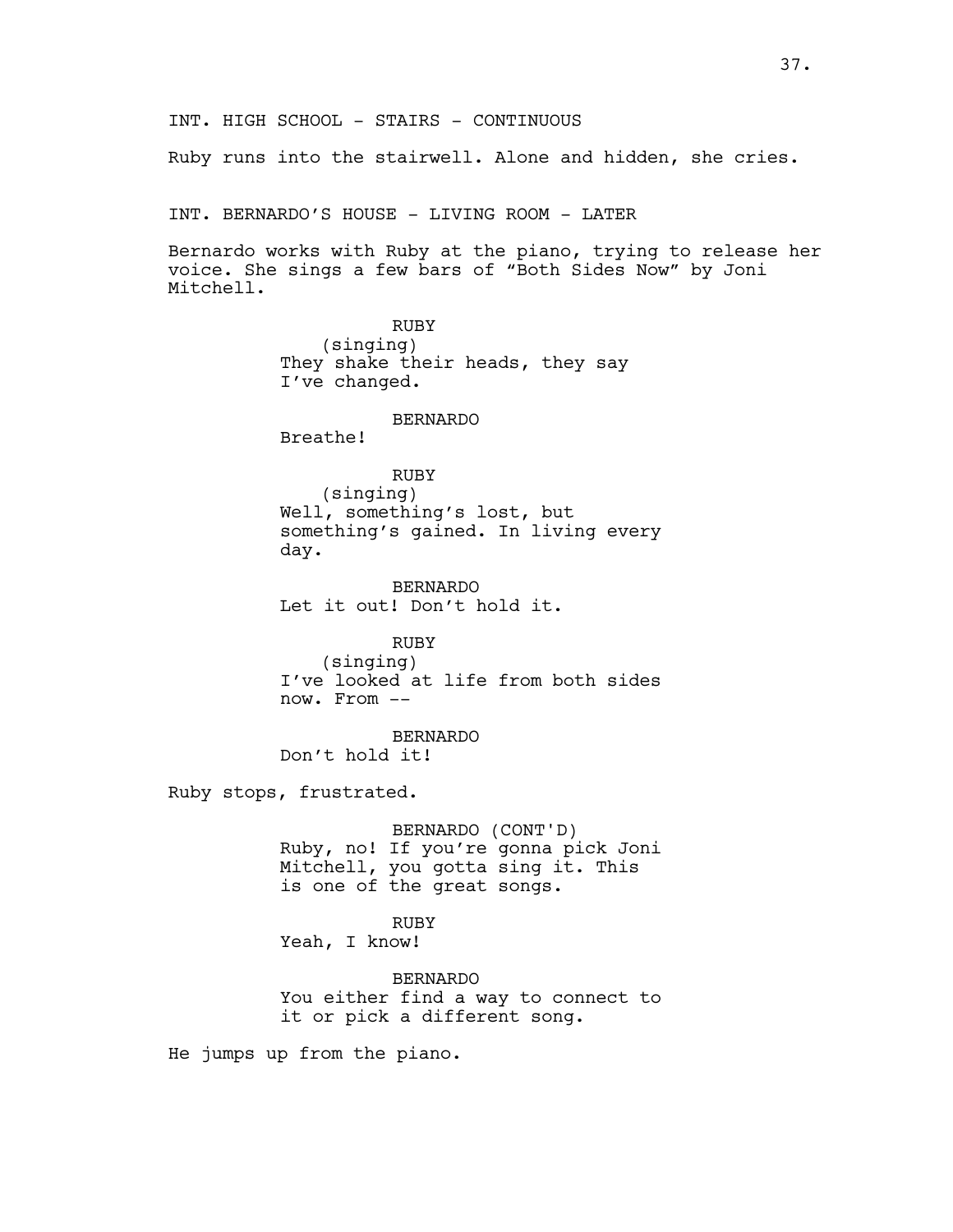BERNARDO (CONT'D) Okay, come on! Shake your body, shake it. Shake your arms. Now, sing back at me.

Bernardo sings a note at her. She sings the note back. It's fine, but there's tension in her voice.

> BERNARDO (CONT'D) No, no! You're holding it.

> > RUBY

I'm not.

BERNARDO Yeah, you're trying to sound pretty.

RUBY

I'm not.

BERNARDO

Yes, you are.

Bernardo studies her for a moment.

BERNARDO (CONT'D) Okay, you said, when you started school you talked funny. Funny how?

RUBY I talked like a deaf person.

BERNARDO What does a deaf person sound like?

RUBY (hesitates) You know.

BERNARDO No, no I don't know. I want you to tell me.

RUBY

Different?

BERNARDO Different how?

RUBY (reluctantly) Like, wrong. Ugly.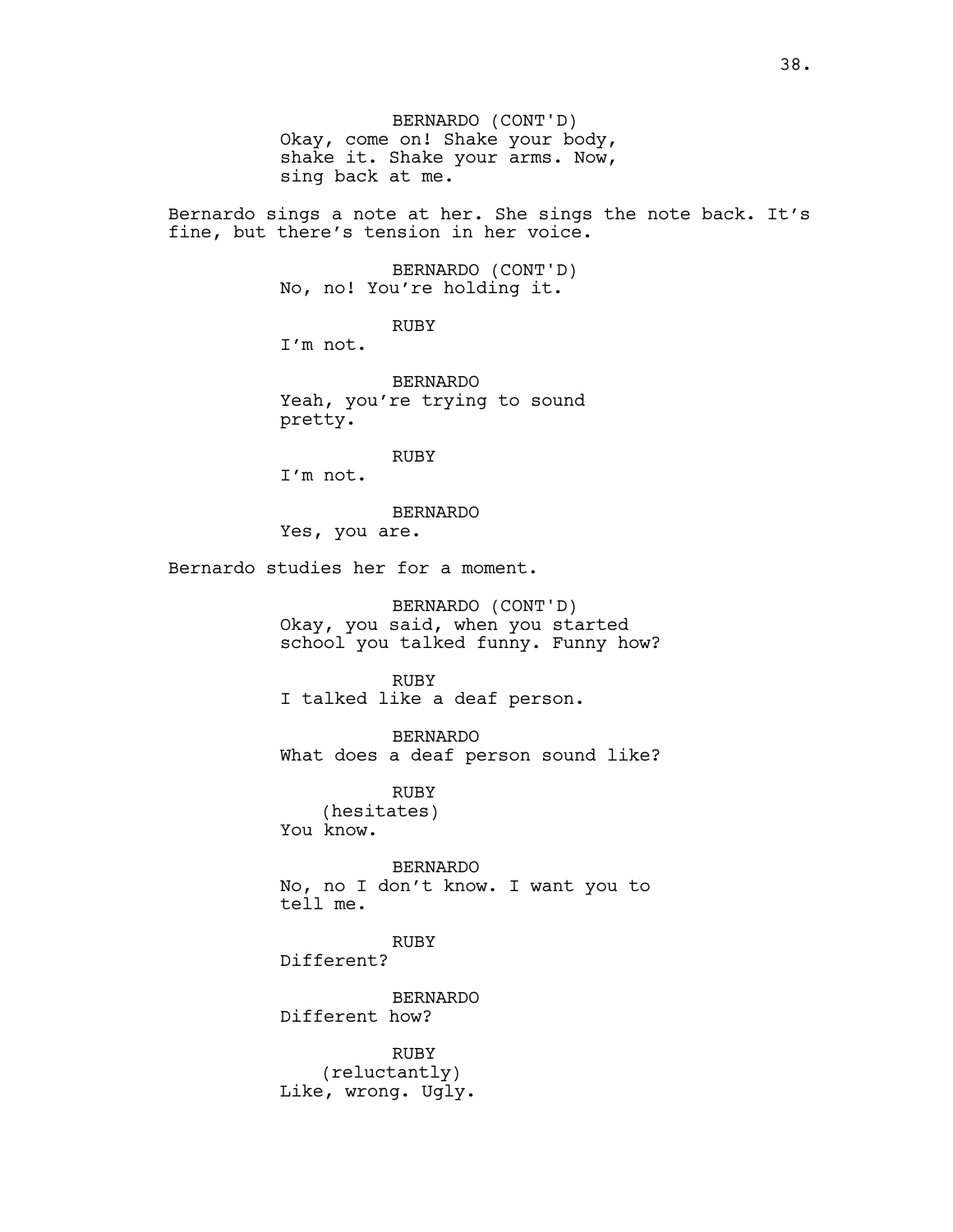BERNARDO Ugly, okay. Make an ugly sound for me.

RUBY

What?

## BERNARDO

Come on! Yeah. You think you were the only kid who ever got bullied? Who ever had a funny accent?! Look in my eyes. Push against my hands as hard as you can. Push! Make the ugliest, grossest, sound you can. Come on! URRGHHH!

Ruby lets go with an ugly sound. Reluctantly.

## RUBY

UUUUUGH!

BERNARDO

ARRRGGHHH!

RUBY UURRRRGHHHHHHH!

BERNARDO No! Be a monster!

BERNARDO (CONT'D) UARRRRGGHHHH!

RUBY (screaming) AAAUURRRRGHHHHHHH!

BERNARDO Now sing at me!

Ruby belts back at him. Her voice comes out clear, resonant and LOUD. Bernardo looks satisfied.

> BERNARDO (CONT'D) Yes! That's it. THAT'S IT. THAT'S what I was waiting for. Hey!

Bernardo gives her a high five.

BERNARDO (CONT'D)

Yes!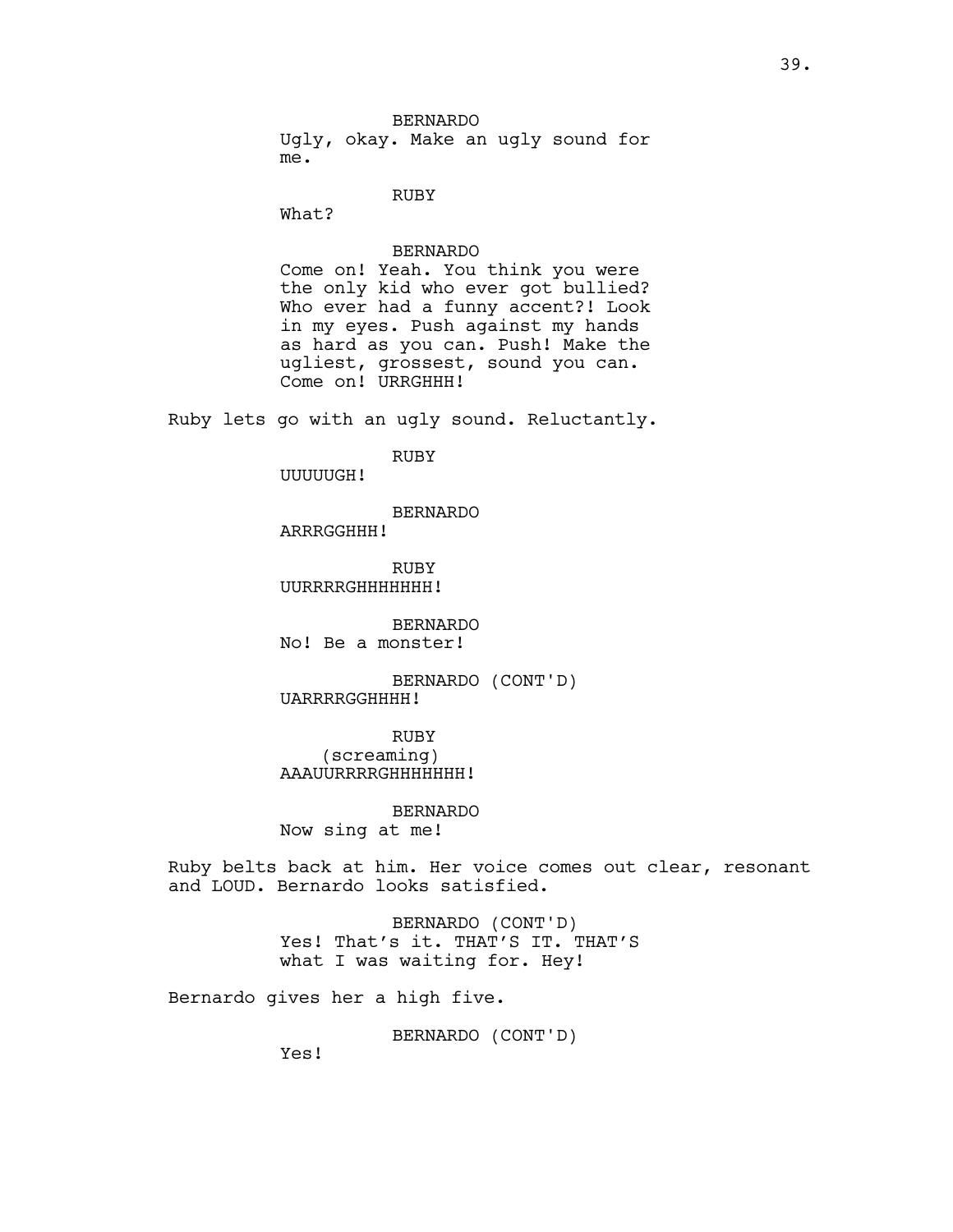The Fisheries Council addresses a crowd of fishermen, including Frank and Leo. Gio Salgado, head of the Council and JOHN KAUFMAN, a representative of NOAA (National Oceanic and Atmospheric Administration) run the meeting.

#### BRADY

You guys raise the quotas every year. It used to be 100 boats in that harbor, it must be 15 now.

JIMMY What are you doing? Taking kickbacks from the government?

MONDO You want to control the fishing, but you don't know what's going on out there!

JOHN KAUFMAN That's the point of the monitors.

MONDO Right, a snitch.

GIO Hey, hey, settle down. Settle down! Let's be respectful.

Ruby sneaks in to join her father and brother.

JOHN KAUFMAN We're out there to collect data.

CHUBS Yeah well, your data is wrong, okay? The water's gettin' warmer, the fish are goin' deeper.

JOHN KAUFMAN Oh you've tested?

CHUBS Yeah. I see what's coming up in my nets, you asshole!

RUBY

*Sorry.* 

FRANK *You gotta interpret, I'm lost.*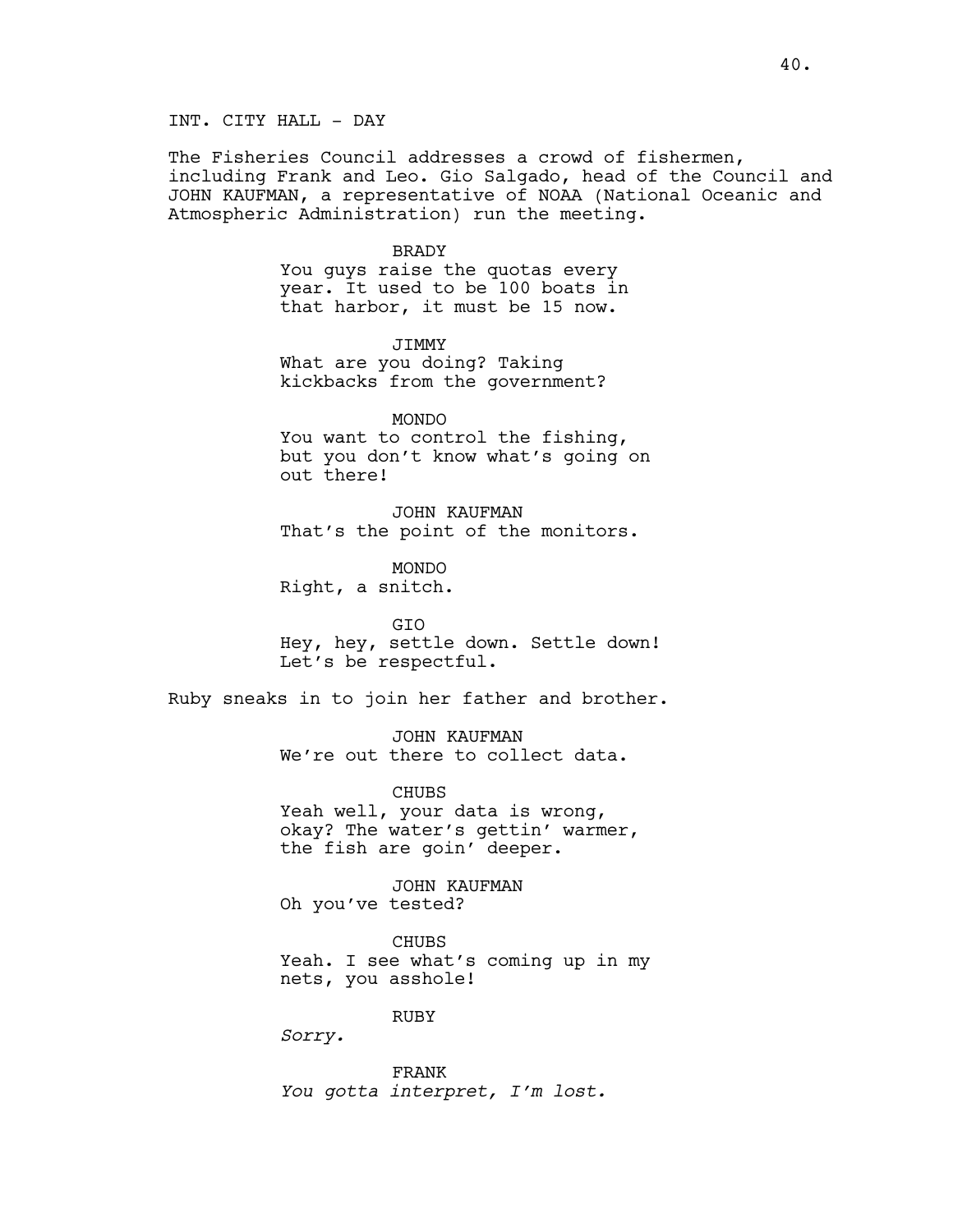As the meeting continues, Ruby signs.

# JOHN KAUFMAN

We understand that the observers are a financial hardship, but it's critical to protect the fishery.

#### GIO

It's John's job to look out for the fish, and as head of the council, it's my job to look out for you!

The fishermen react -- calling bullshit.

GIO (CONT'D) It's not the old days anymore. Everyone has to make some sacrifices.

JOHN KAUFMAN Guys, we are not the enemy here.

Frank raises his hand. He stands up suddenly, banging his chair to get the room's attention, then...

## FRANK *Suck my dick!*

Frank gestures for Ruby to translate. She stares at him. Ruby stands, not sure what to do.

> RUBY Suck my dick. (quickly) That's from him, not me.

GIO Got a problem, Frank?

Frank looks at Leo, he's made a decision. Ruby waits nervously. Here we go. She translates as Frank vents.

> FRANK (VIA RUBY) We're tired of this shit, Gio! You don't care if these guys regulate us to death, 'cause you're the only one making money here! No one's getting paid what their catch is worth!

The other fishermen look shocked at his ferocity.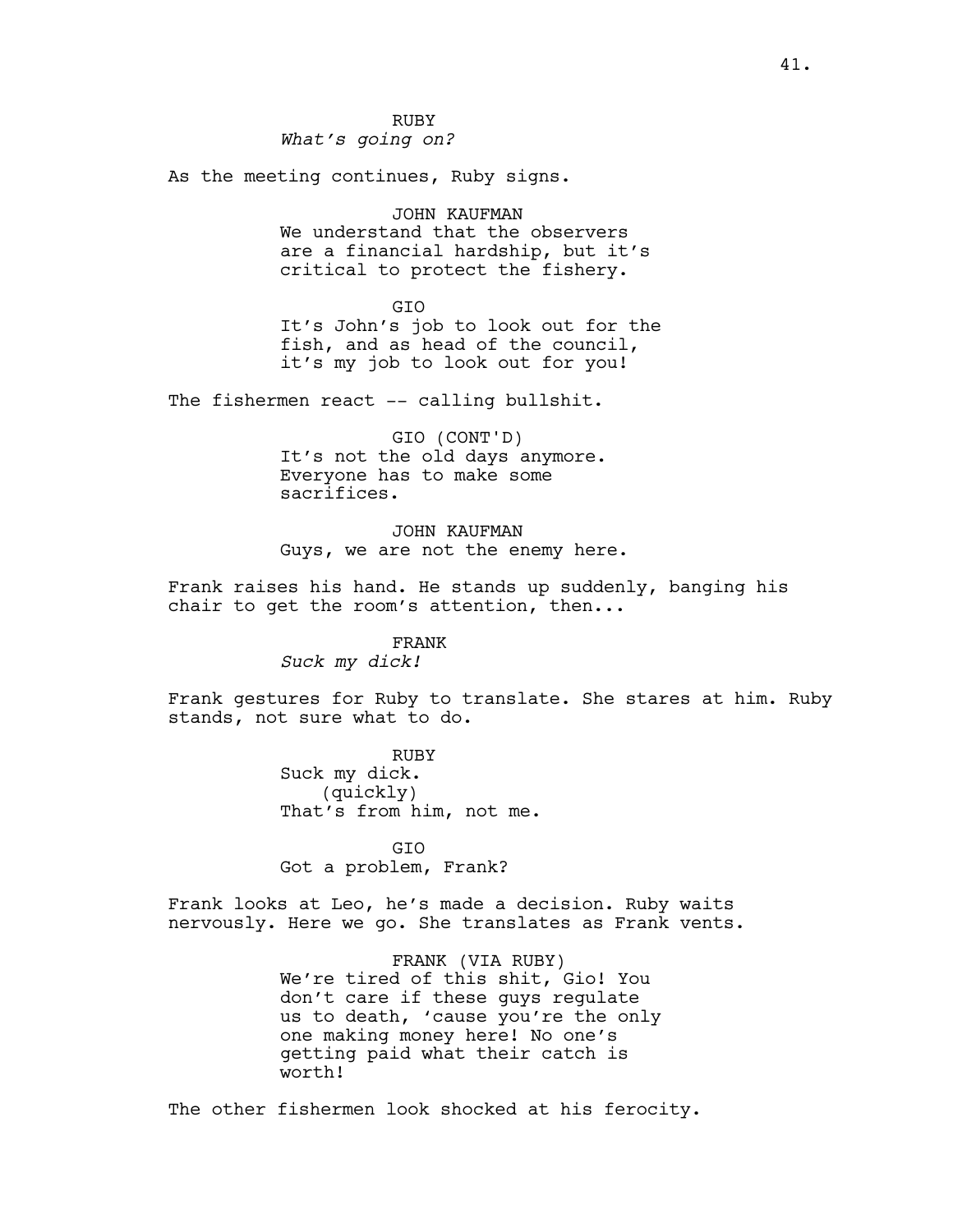FRANK (VIA RUBY) (CONT'D) My dad fished, and his dad. So I'm gonna fight like hell to stay out on the water. Screw yourself. I'm done with the auction.

GIO Oh yeah, what are you gonna do?

Frank gestures for Leo to stand.

FRANK (VIA RUBY) We're gonna sell our own fish! Any of you want to join us?

Leo looks shocked. Did his dad really just say that? Looks are exchanged in the crowd. Brady and Chubs look interested.

> GIO Hey, what is this?

Leo stands up to help him out.

LEO (VIA RUBY) You like giving this asshole 60% of your paycheck? Bring us your catch and we'll double what you're getting now!

There's silence. Then a few of the fishermen clap. Ruby shoots Leo a look.

> RUBY *Double it?*

LEO *I have no idea. It sounded good though, right?*

INT. ROSSI HOME - LIVING ROOM - NIGHT

Jackie stares at her family, who look sheepish.

JACKIE

*What?!* 

FRANK *It just came out. I was in the moment.*

**JACKIE** *How would that even work?*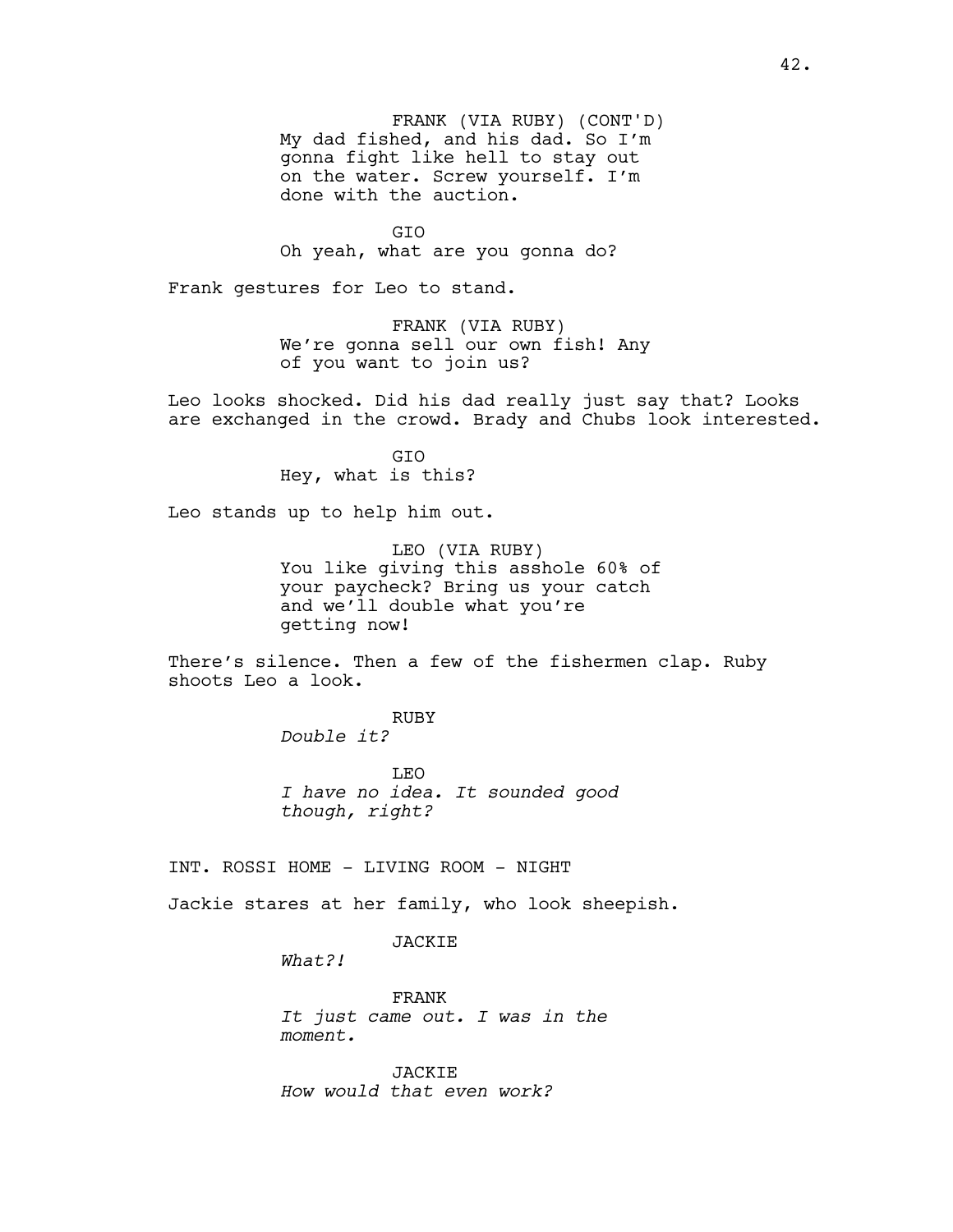LEO *We get customers to sign up. They buy fish right off the boat.* 

JACKIE *Do you know how much work that is? There are so many steps!* 

LEO *I've looked into it.* 

JACKIE *There's no money for it.* 

FRANK *You do our books. You could work with the other wives.*

JACKIE *Those hearing bitches want nothing to do with me.* 

RUBY (spoken) Maybe if you didn't call them hearing bitches?

JACKIE (to Frank) *And you! You hate people!*

LEO *We could finally be part of the community.* 

JACKIE *We have our community.* 

RUBY *Who? Your deaf friends? You see them once a month.* 

LEO *What's the problem? It's a great idea.* 

Jackie takes them in, seeing her family's determination.

JACKIE *We can't talk to these people.*

Frank looks to Ruby. Ruby's heart sinks - what did she just get herself into? Leo storms out.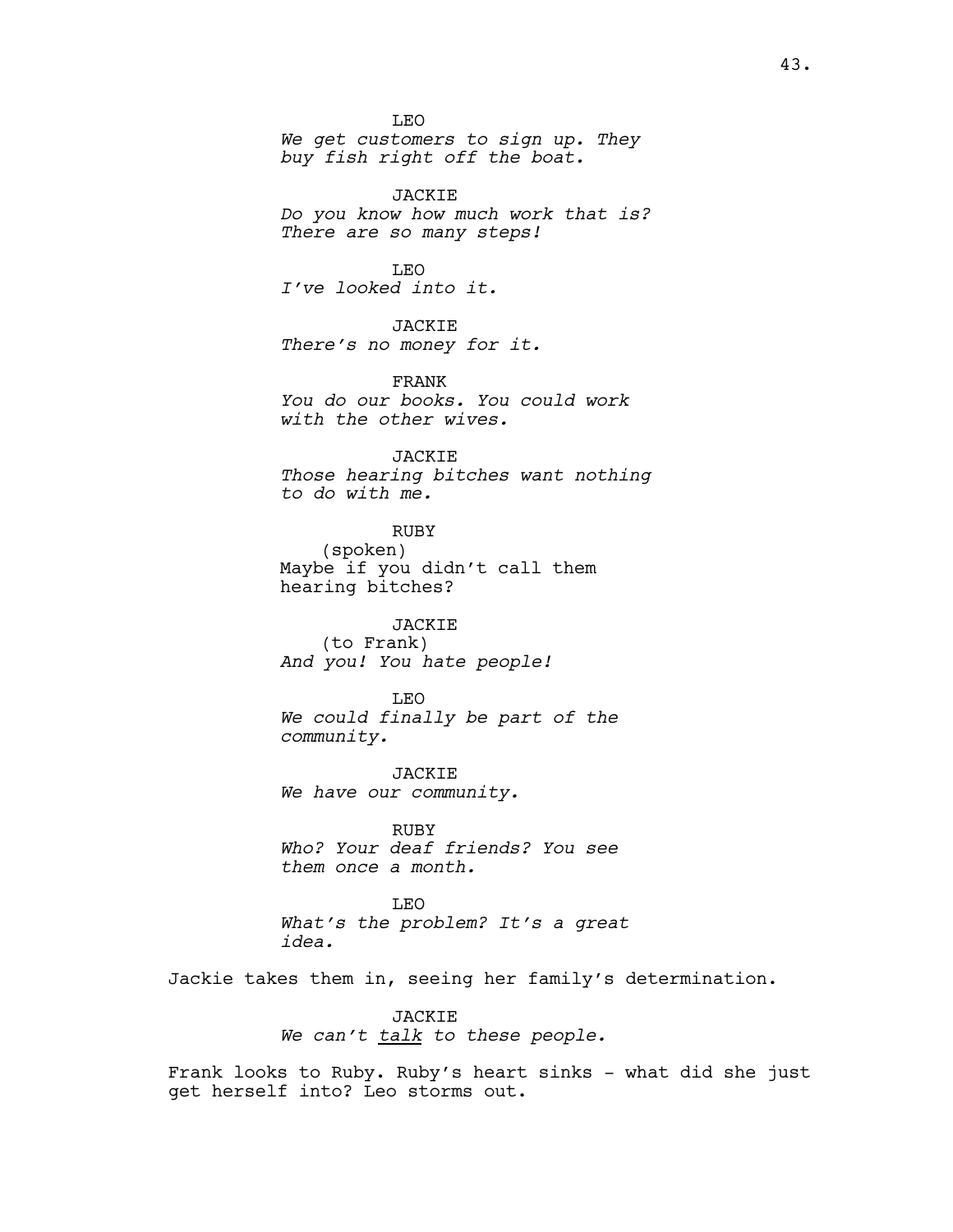INT. ROSSI HOME - RUBY'S ROOM - EARLY MORNING, STILL DARK

Ruby's alarm goes off. 3 am. She rolls over, exhausted. Before she does anything else, she presses play on her stereo.

"I Fought the Law" by The Clash blasts. She turns the volume up. LOUD. She pulls a sweater over her pajama top and throws on a wool hat. Her fishing clothes clearly laid out from the night before.

INT. ROSSI HOME - PARENTS' ROOM - CONTINUOUS

Ruby enters her parents' room. Their bed VIBRATES, a BRIGHT LIGHT FLASHES - the ALARM. Frank, incredibly, sleeps through it. She shakes him awake.

The SONG continues over the following MONTAGE --

EXT. ANGELA ROSE DECK - OPEN OCEAN - DAY

Out on the water, Leo hoses the decks, throws the fish into a slushy brine. Ruby is buried in classical sheet music, working on her Italian pronounciation.

Leo douses her with the hose, she shrieks.

EXT. SALGADO FISH WHARF - DAY

A folding table is set up with flyers for Fresh Catch. Ruby, Jackie, Leo and Frank pass out information.

> RUBY Get your fresh catch here! Sign up now and get fish right off the boat! Ocean to your mouth!

EXT. GLOUCESTER - VARIOUS LOCATIONS - MONTAGE - DAY

Ruby goes from boat to boat, talking to fishermen. Several shake their heads no, reluctant to join the Fresh Catch Program. A few sign up.

INT. BERNARDO'S HOUSE - KITCHEN - DAY

Bernardo and Ruby look over music notation together as he explains the words.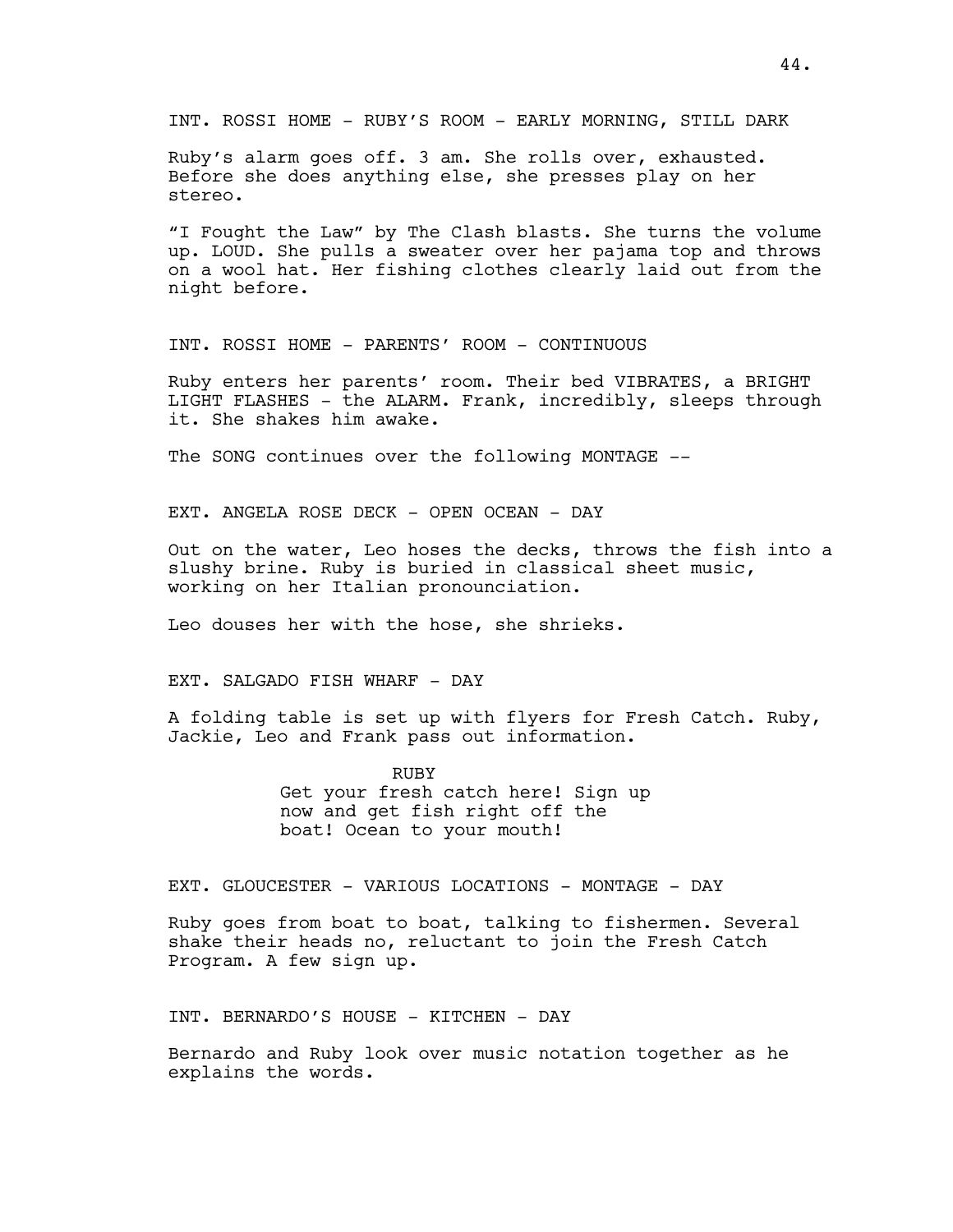BERNARDO Forte. Very loudly, fortissimo. Softly, piano, very softly, pianissimo.

EXT. WAREHOUSE - DAY

A retired fisherman hands the Rossis the keys to a boarded up warehouse. Jackie signs the paperwork.

INT. BERNARDO'S HOUSE - EVENING

Ruby sings "The Marriage of Figaro." Bernardo shows her how to breathe. Bernardo smells Ruby. She smells fishy.

INT. WAREHOUSE - DAY

The Rossis clean the inside of an old abandoned warehouse. It's dingy, but it's cheap. Ruby stares down at her sheet music, humming. Jackie observes her, feeling the distance between them.

EXT. BERNARDO'S HOUSE - DAY

Ruby walks into her lesson, blowing past Miles on his way out.

## **MTT.ES**

Hey.

She ignores him. Bernardo appears, looking annoyed.

MILES (CONT'D) Ruby, come on! I said I'm sorry.

BERNARDO (to Ruby) You're late.

EXT. BERNARDO'S HOUSE - BACK DECK - EVENING

Ruby and Bernardo look at sheet music set up on a music stand. They clap out the rhythm. She repeats what he does. MISHA, Bernardo's six-year-old daughter, plays nearby.

EXT. WAREHOUSE - DAY

Frank spray paints a stencil "FRESH CATCH" on the wall.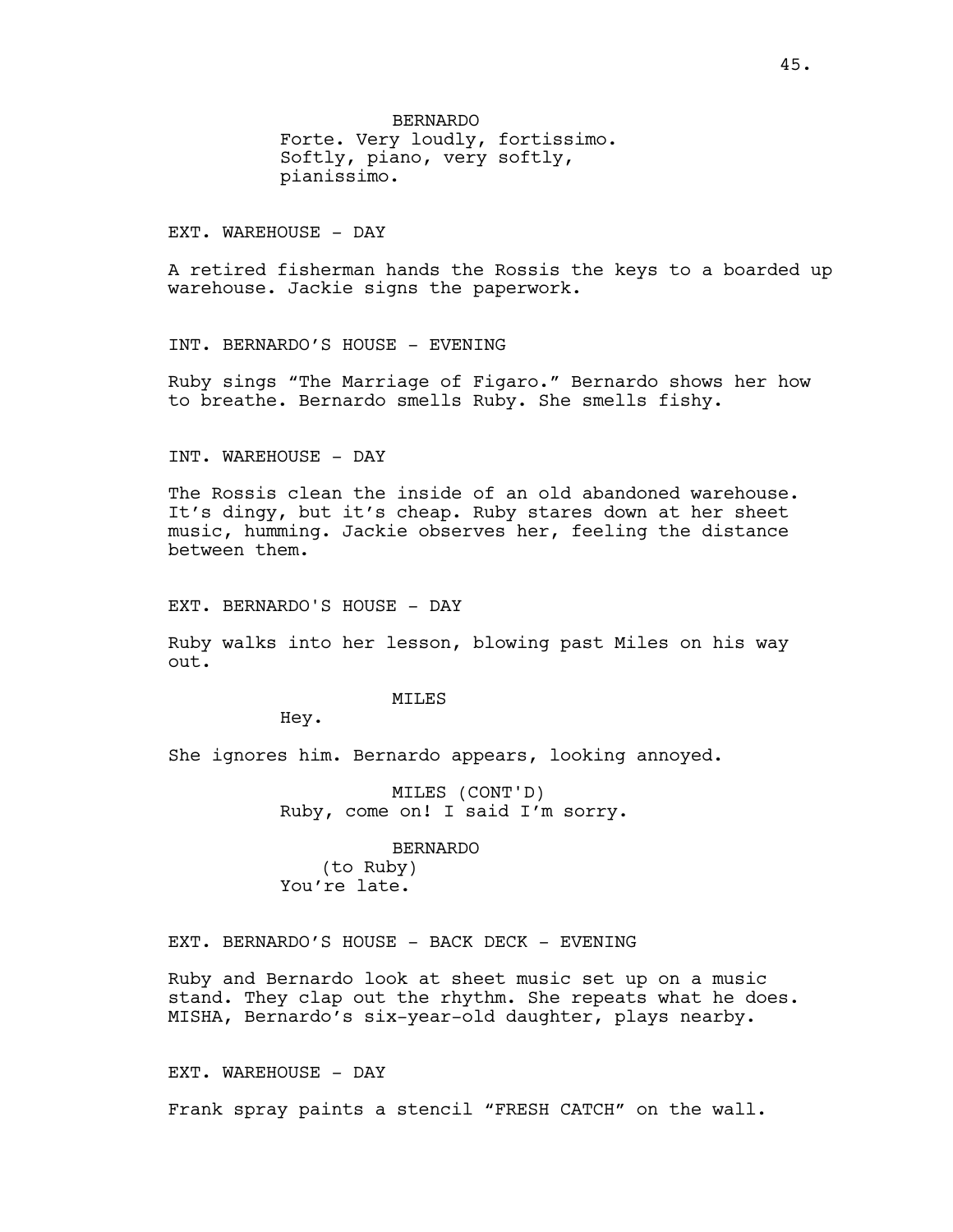Leo and Gertie make out against the building. Ruby enters the warehouse and sees this. She looks disgusted.

INT. WAREHOUSE - DAY

Some FISHERMEN'S WIVES help Ruby and Jackie fill orders, put fish on ice, wrap packages. Ruby, harried, juggles phone calls as she moves boxes; this is way more work than she expected. A few of the wives crack up about something. Jackie watches, left out of the joke.

INT. BERNARDO'S HOUSE - LIVING ROOM - DAY

Ruby lies on the floor with Bernardo, working on deep breathing. Bernardo looks over at her. She's sound asleep.

EXT. BERNARDO'S HOUSE - DAY

Bernardo opens the door to find Ruby talking business on the phone. Ruby holds up a finger, mouths "one second." Bernardo shakes his head.

The SONG ends --

BERNARDO Get your ass inside.

INT. BERNARDO'S HOUSE - KITCHEN - DAY

Bernardo and Ruby argue.

BERNARDO That's the third time you're late!

RUBY It's only twenty minutes.

BERNARDO I don't care if it's one minute! It shows me that you don't respect me or my time.

RUBY I have a lot going on.

#### BERNARDO

Me too! I have a whole life that has nothing to do with you. If you waste my time, I will not work with you. Okay?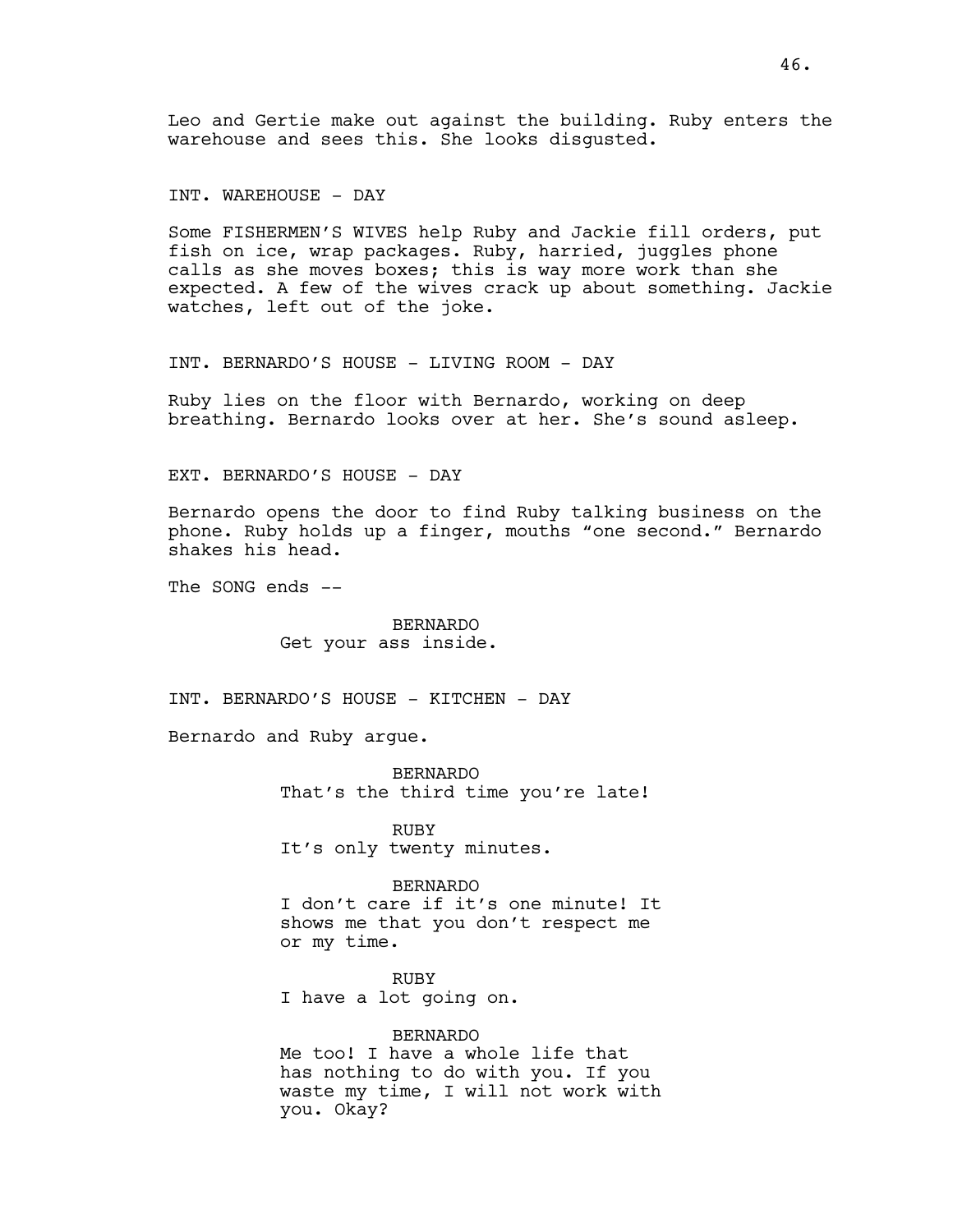RUBY I'm sorry, it won't happen again.

BERNARDO It better not.

INT. HIGH SCHOOL - LOCKERS - DAY

Ruby opens her locker. Miles catches up with her.

MILES You gonna avoid me till we graduate?

Ruby ignores him, putting books in her bag.

MILES (CONT'D) I wasn't laughing at them for being deaf.

RUBY

Okay.

**MTT.ES** It was the situation.

Miles waits. She's not giving him anything.

MILES (CONT'D) Look, I know it's not an excuse, but it sucks in my house right now. And you've got, like, this like perfect life and...

Ruby whips around.

RUBY

What?

MILES

Your parents are madly in love, they can't keep their hands off each other and your house is...

RUBY Disgusting. My house is disgusting.

**MTT.ES** It's not! It's a home. You all work together and laugh and my family's not like that! And then I listen to you sing and... I just do it 'cause it's expected from me.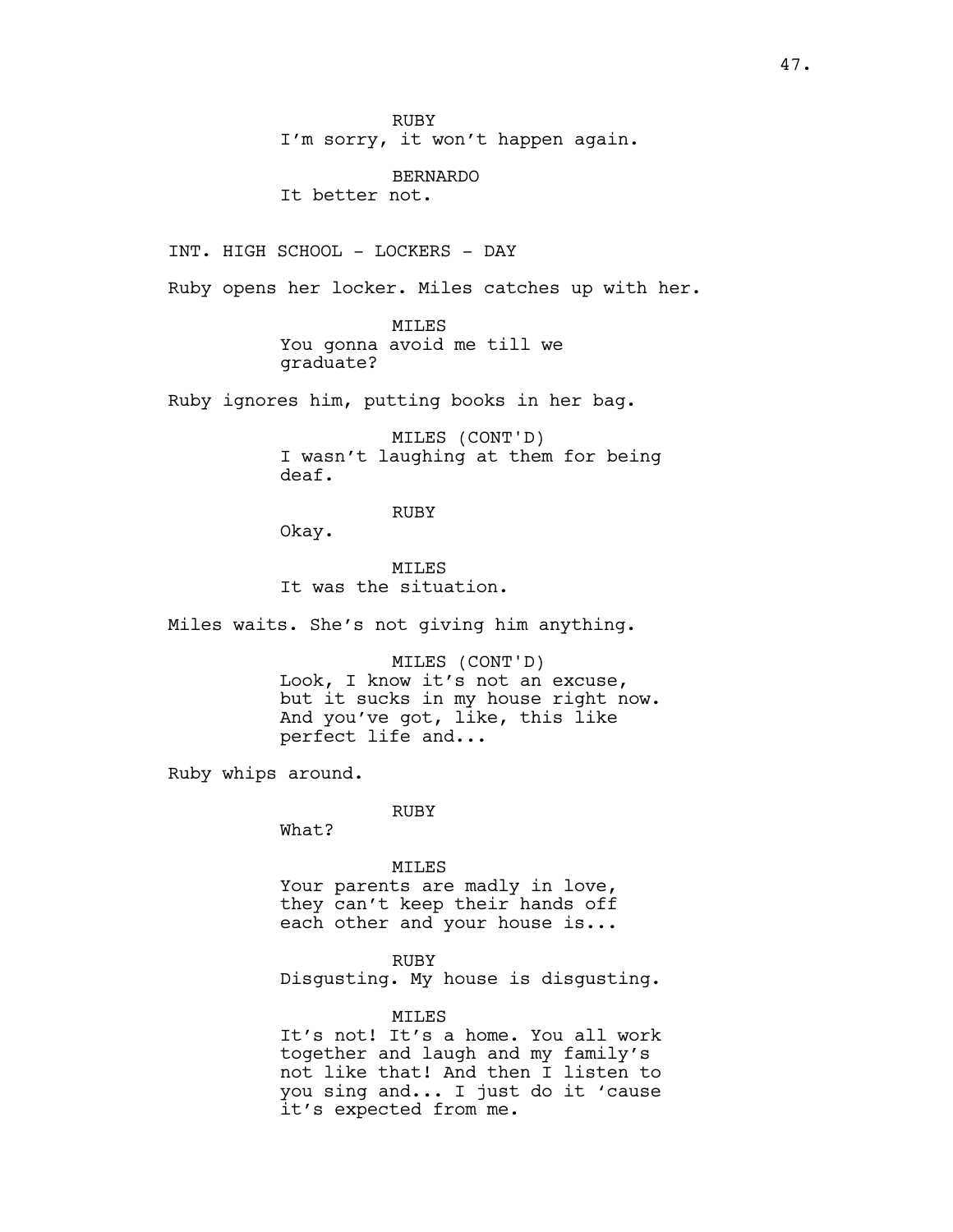Ruby stares at him.

RUBY You have no idea what it's like to hear people laugh at your family --

MILES You're right. I don't.

RUBY And have to protect them. Because they can't hear it, but I can.

**MTT.ES** I know. I'm sorry, Ruby. I am. I'm a dick.

Ruby softens.

MILES (CONT'D) Can I make it up to you? Please.

Ruby rolls her eyes and walks away.

MILES (CONT'D) (shouting after her) I'm gonna text you every few minutes till you agree to hang out with me!

RUBY (without stopping) That's psychotic!

MILES Okay! I will NOT DO THAT!

INT. WAREHOUSE - LOADING DOCK - DAY

Ruby, Jackie and a few fishermen's wives, NINA, BARB and ANGELA, sort through orders, packaging fish. Ruby is managing it all. Angela reads an order.

ANGELA

These foodie people eat anything now...

NINA Heads, tails, all sorts of garbage. Next thing you know, fish dick's gonna be a new delicacy.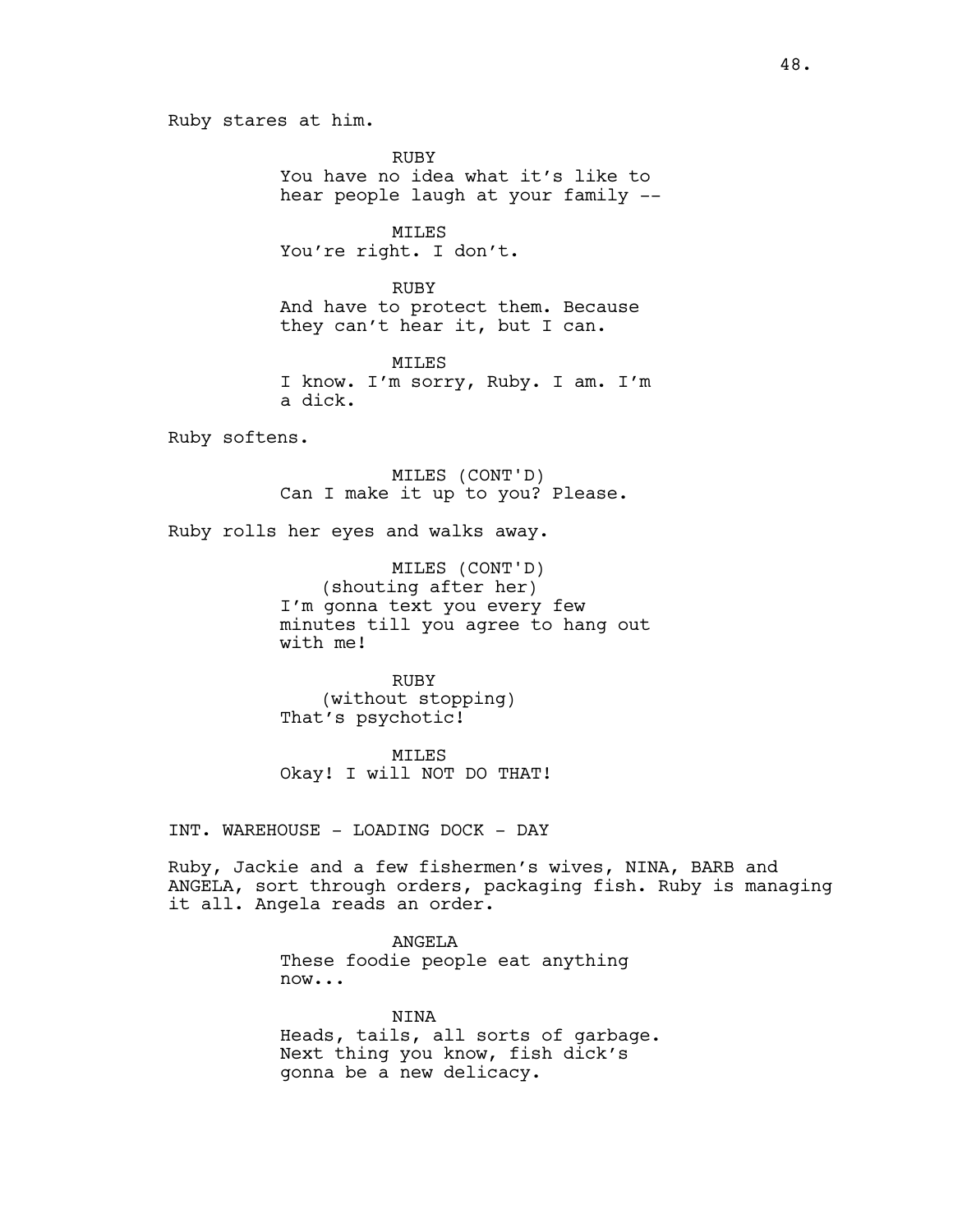BARB Fish don't have dicks.

The women crack up. Jackie watches with a polite smile. An alarm goes off on Ruby's phone. She heads out.

> NINA This is your last free batch, kid.

RUBY Yeah, yeah I got you.

INT. WAREHOUSE - HALLWAY - CONTINUOUS

Leo wheels a stack of crates on a hand-truck toward the loading dock. Ruby walks alongside him. Jackie appears behind them, chasing them down.

> LEO *I can't fit all these in the car.*

RUBY (signed and spoken) *We need a truck.* 

Jackie catches up to them, stopping Ruby at the door.

JACKIE *Where are you going?* 

RUBY *I have my music practice.*

JACKIE *You can't go...*

Jackie gestures to the parking lot, where a NEWS CREW is unloading their van. Ruby freezes. She turns to her mother.

RUBY

*What's this?* 

JACKIE *The news! They're doing a story on the family!* 

RUBY *Now? I can't.*

JACKIE *How are we gonna do the interview?*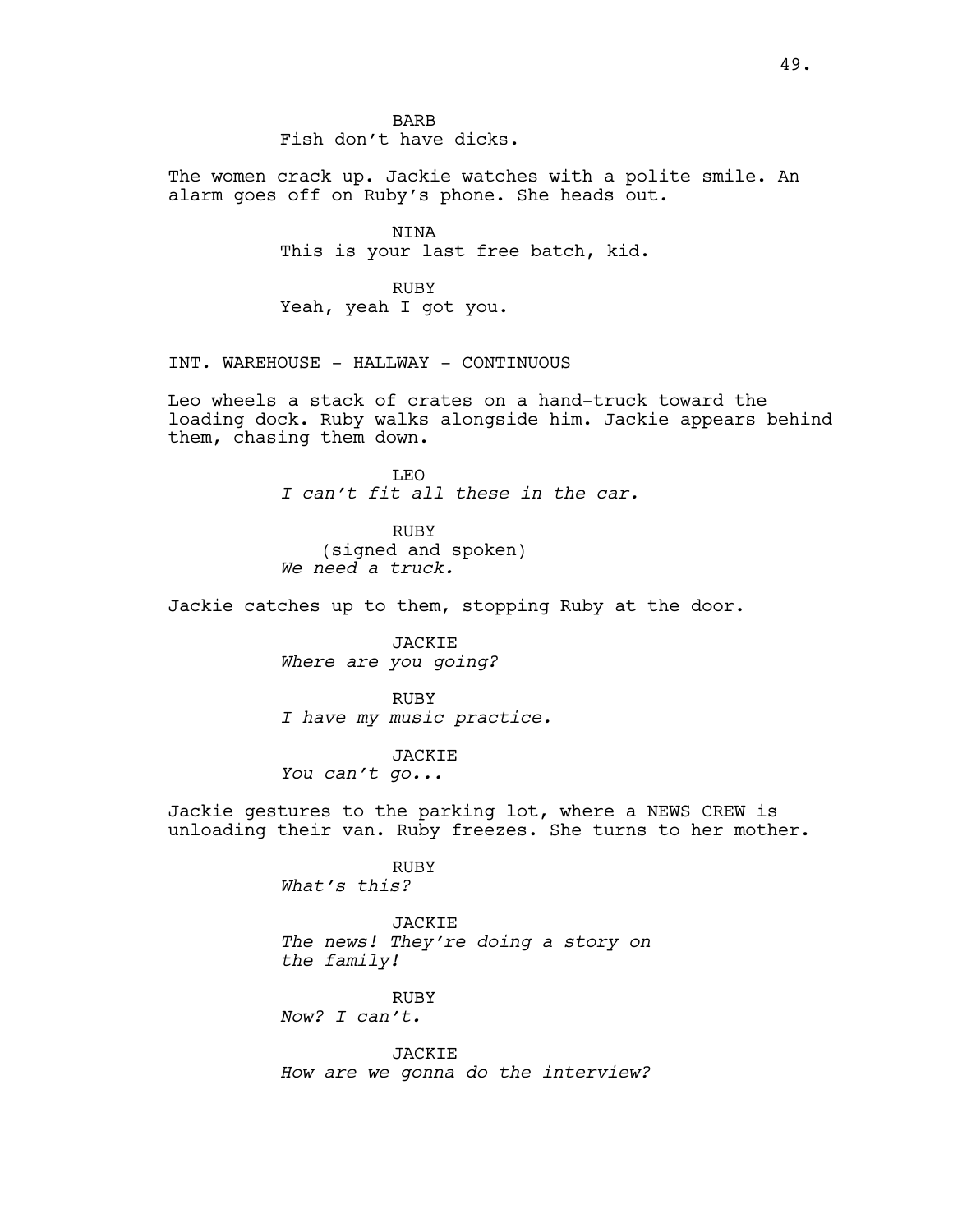LEO (stepping in) *I can lip-read.* 

JACKIE *You're not going to get all of it!*  (to Ruby) *This is important.* 

RUBY (signed and spoken) *My stuff is important too! I can't.* 

**JACKIE** *You want us to fail?!*

Ruby stares at her mom, furious that she's in this position. A reporter, CHET TURNER, appears in the loading dock, extending his hand.

> **CHET** Hi, you must be Jackie Rossi?

INT. WAREHOUSE - DAY

Frank and Jackie sit for the interview with the film crew. Ruby interprets, but her focus is split. Agitated, she keeps glancing down at her phone. Leo watches, increasingly annoyed.

> FRANK (VIA RUBY) Hopefully, people will support us and will buy their fish here.

CHET That's great! So, how does this program work?

FRANK *Basically, the fishermen are at the mercy of the big guys.* 

Ruby glances down at her phone as a text comes in.

BERNARDO: **We have a lot to work on.**

She TEXTS BERNARDO: **Sorry. Family thing. Running late.**

Leo kicks Ruby's chair to get her attention. She looks up, briefly.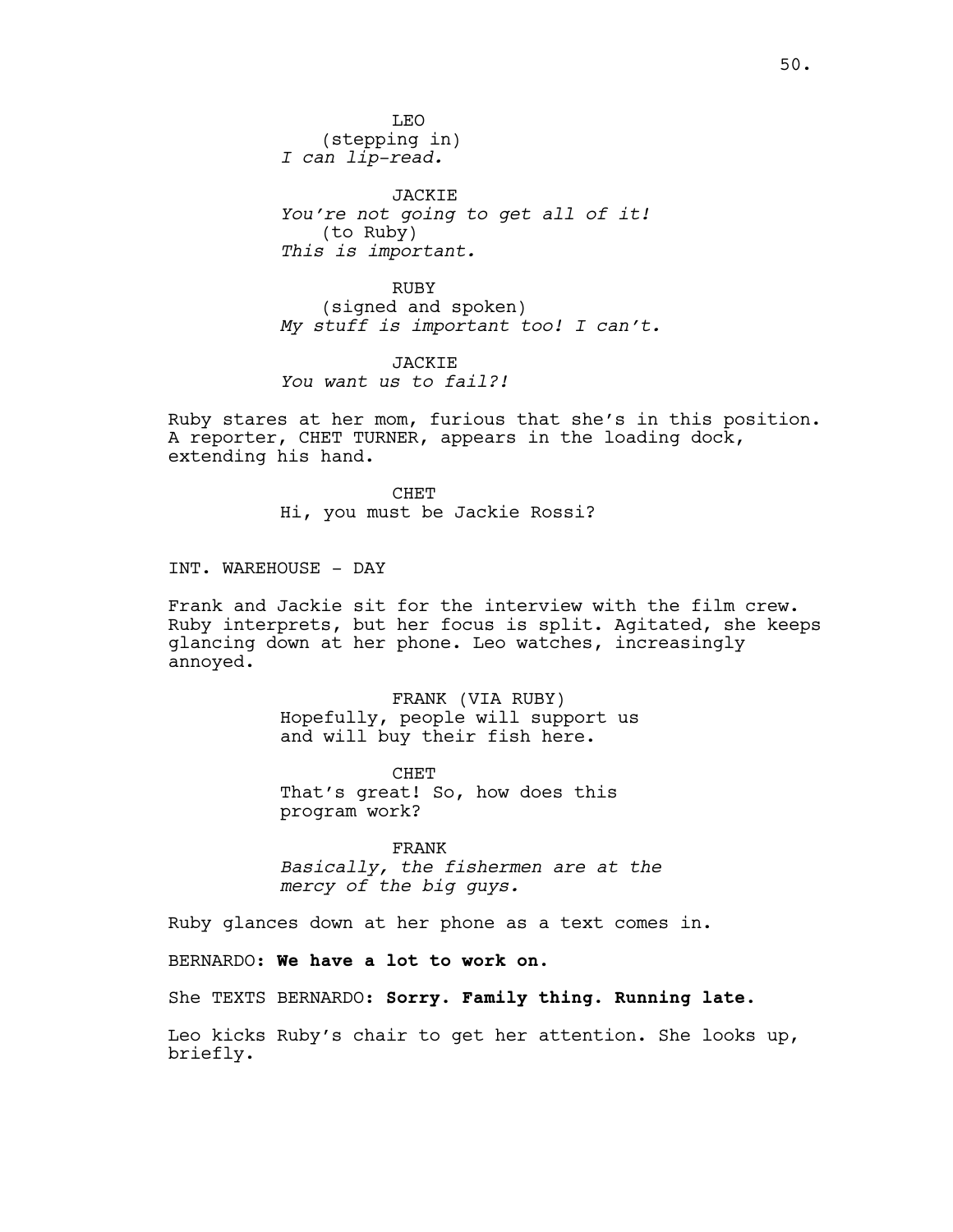FRANK (CONT'D) *The goal is to sell fish directly to the people.* 

Ruby's eyes drift back to her phone as more texts come in.

BERNARDO: **I told you, no more of this.** 

BERNARDO: **I mean it Ruby.**

Frank waits for Ruby to translate, but she's distracted, looking at her phone.

Ruby glances up to see everyone waiting.

EXT. BERNARDO'S HOUSE - DUSK

Ruby races up to Bernardo's house. Leaping off her bike, she knocks on his door. Bernardo doesn't answer. She bangs harder. Locked out.

RUBY

# Mr. V! Mr. V!

She sits on the stoop, defeated.

INT. HIGH SCHOOL - CHOIR ROOM - DAY

Bernardo sits at the piano playing a beautiful piece to an empty room. Ruby appears in the doorway, listening. Bernardo notices her. He stops.

> RUBY Is that yours?

Bernardo raises his eyebrows, waits. Ruby works up her nerve.

RUBY (CONT'D) I'm sorry. I want to do this.

BERNARDO I don't think so.

RUBY Are you serious?

Bernardo stands, crosses to his desk.

(MORE) BERNARDO You have no discipline. You're late, you're unprepared.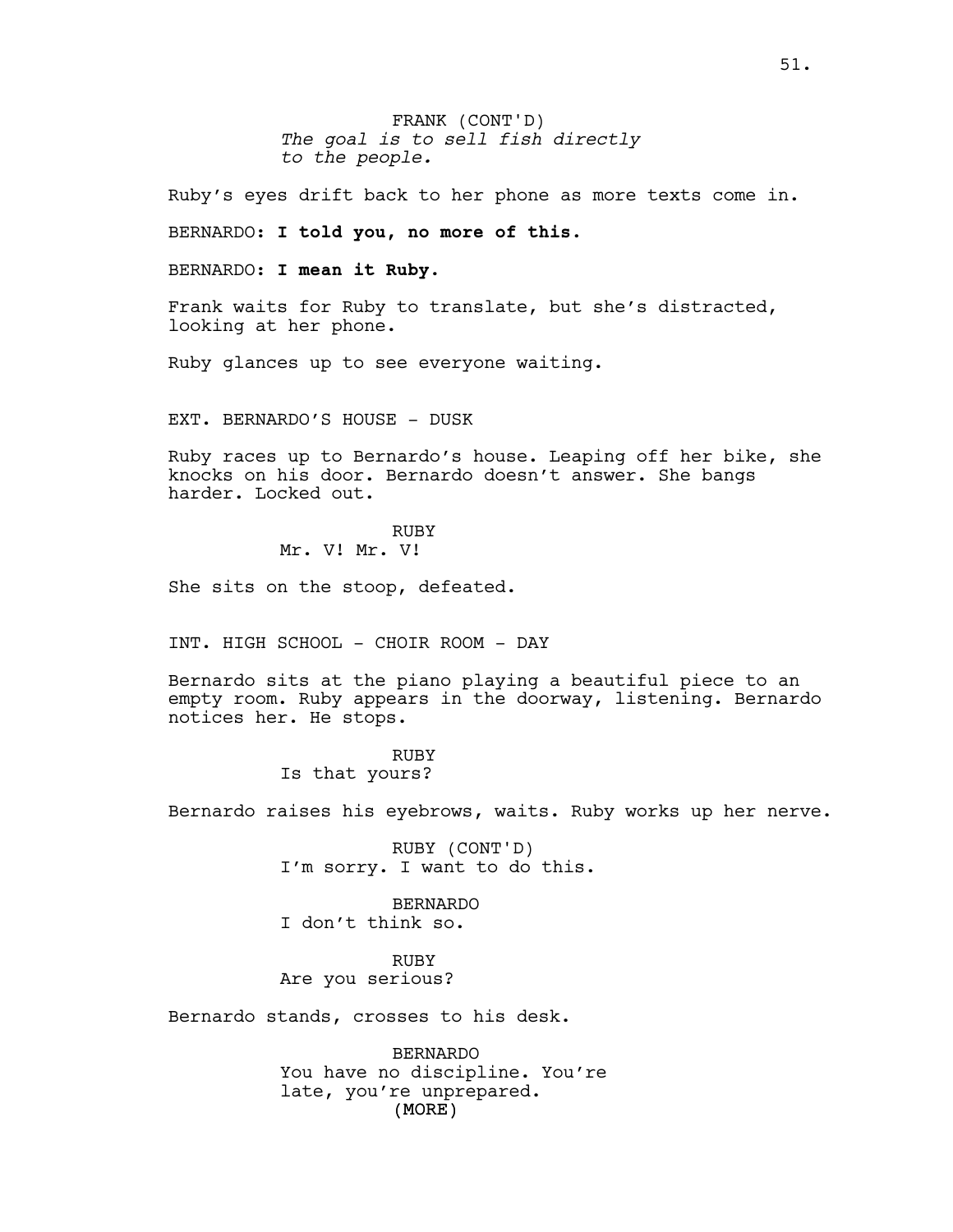BERNARDO (CONT'D) You wouldn't last two days at Berklee. Out! Go!

Ruby is shocked at his intensity. Bernardo turns away from her. Ruby starts to leave, then angrily hits back at him.

> RUBY It's not like that school did you any good.

Bernardo turns and stares at her.

BERNARDO You have what, seventeen years on this planet? You don't know shit.

Ruby takes this in, stunned.

BERNARDO (CONT'D) You want to know why I'm a teacher? I'm good at this. But I can't do my job unless you do yours. And I certainly don't need a lesson in failure from someone who's too afraid to even try.

Ruby stares at him, silent, trying to form a response.

RUBY I've never done anything without my family before.

Bernardo takes this in, sensing she's genuine.

INT. ROSSI HOME - LIVING ROOM - NIGHT

Ruby stands in front of Jackie, Frank and Leo. A hockey game is on, but she has their attention.

> RUBY *I want to go to college. At Berklee. Music school. My teacher's been helping me with my audition.*

They stare at her, stunned.

FRANK *College? In Boston? That city is full of assholes.*

RUBY (signed and spoken) *So is everywhere.*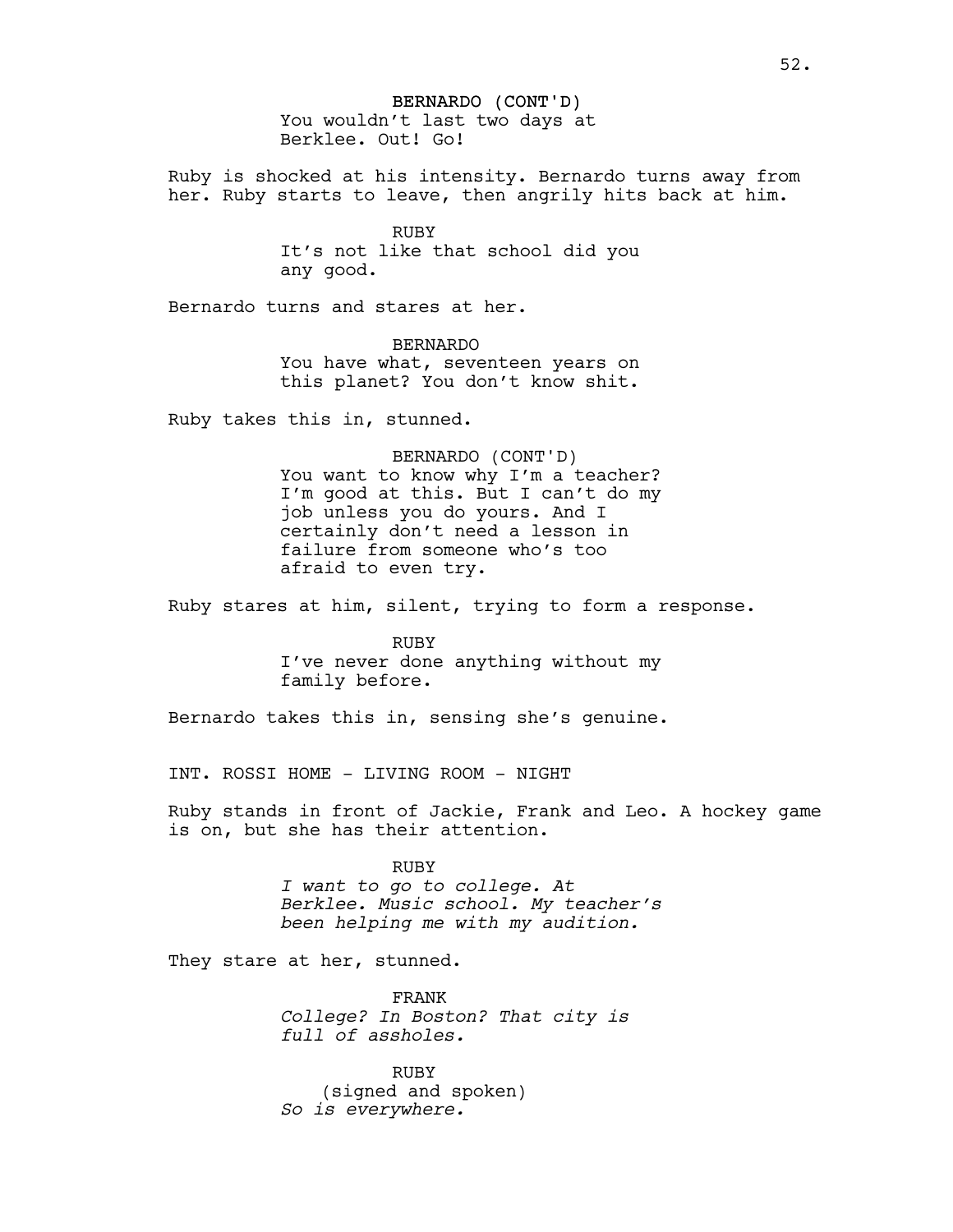**JACKIE** *You can't go now. We just started the business. With you!* 

RUBY *That's all you care about? Losing your free interpreter?* 

Frank shakes this off, it's not about that.

FRANK *You're an important part of this.* 

JACKIE *It's terrible timing.* 

RUBY

(signed and spoken) *There will never be a good time. I can't stay with you for the rest of my life!* 

FRANK *Nobody expects that from you.*

RUBY *I have been interpreting my whole life. This is exhausting. Singing is what I love. It's everything.* 

Ruby, frustrated, storms upstairs. Jackie turns to Leo.

JACKIE *Did you know about this?* 

Leo shakes his head.

INT. ROSSI HOME - PARENTS' ROOM - NIGHT

Frank lies in bed as Jackie paces the room. They argue.

JACKIE *We can't let her go.*

FRANK

*It's college.*

**JACKIE** *It's not! It's music school. And what if she can't sing? Maybe she's awful.*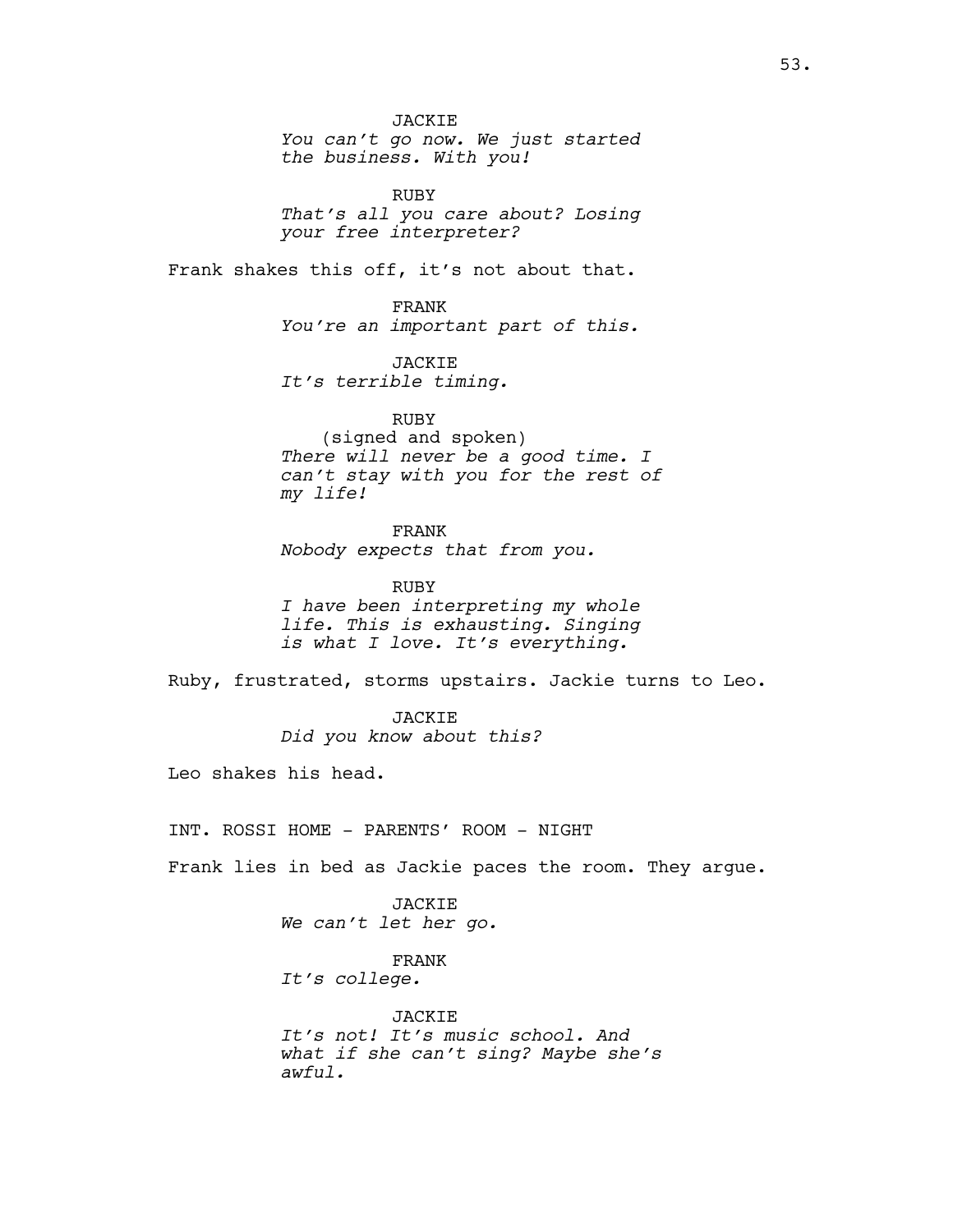JACKIE *Really? Have you heard her?*

Frank rolls his eyes, puts his book away.

JACKIE (CONT'D) *I'm worried. What if she fails?*

FRANK *I'm tired. I don't wanna talk anymore.*

Frank rolls over, turning away. Jackie smacks him to get his attention. He looks at her.

> JACKIE *What do we do if she gets in? Then she's gone. Our baby is gone!*

FRANK *She's not a baby.* 

JACKIE *She's my baby.*

FRANK *She was never a baby!* 

INT. ROSSI HOME - RUBY'S ROOM - NIGHT

Ruby crawls into bed and sets her alarm for 3am. She stares at it. She lets out a scream of frustration.

# RUBY AAAUURRRRGHHHHHHH!

Her phone pings. A text from Miles.

MILES: **What do I have to do to make it up to you? ANYTHING!**

Ruby stares for a moment. A small smile flickers across her face. She types back.

EXT. ANGELA ROSE DECK - SALGADO FISH WHARF - EARLY MORNING Frank and Leo prep the boat for departure.

> LEO *Where's Ruby?*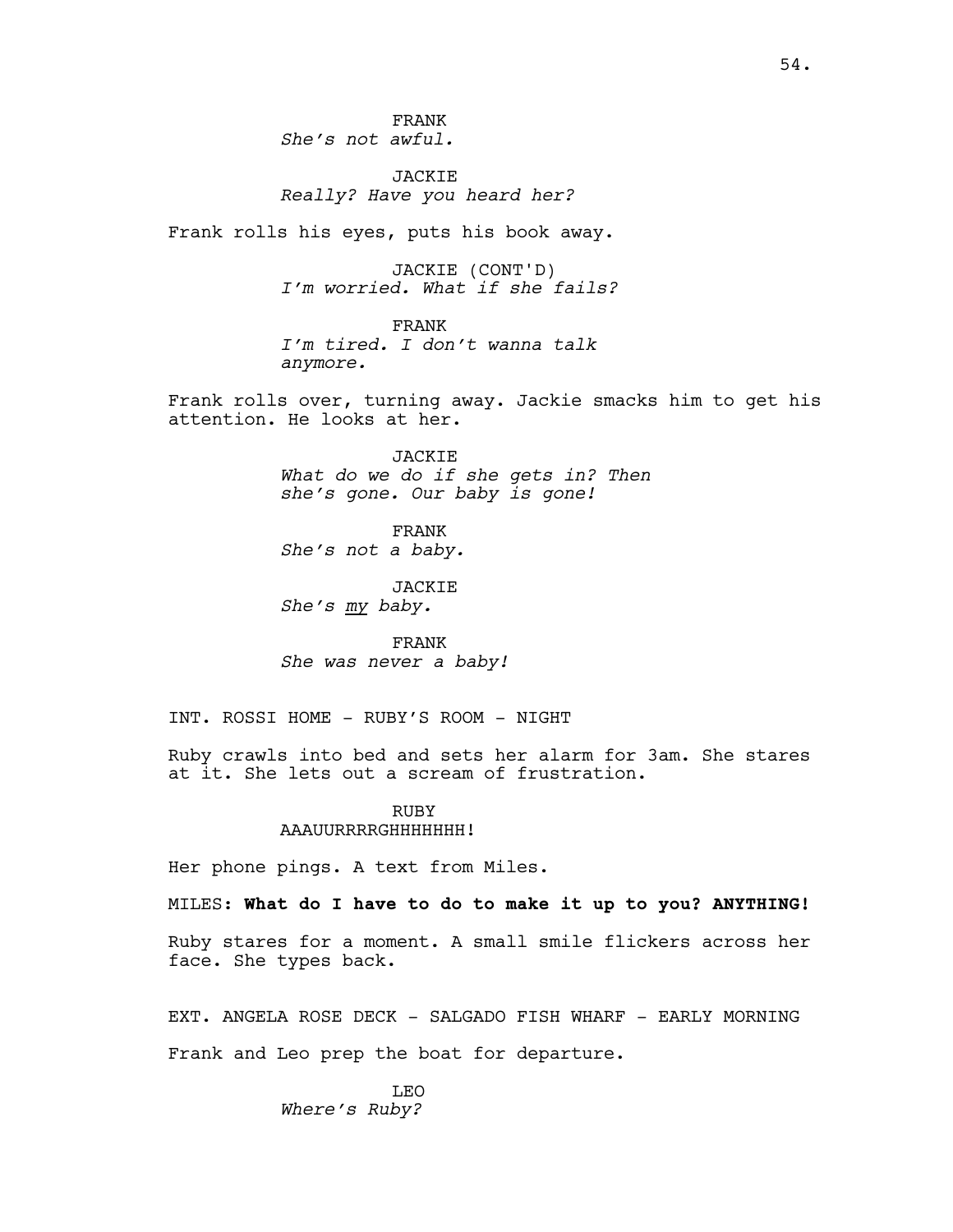FRANK (shrugs) *She's pissed.* 

LEO *Yeah, but today?* 

He gestures down the dock. A middle-aged woman, JOANNE BILES, dressed in a paddler's hat and brand new fleece, is stepping gingerly toward them. She wheels a rolling bag.

## FRANK

*Is that the observer? Seriously?* 

JOANNE

Hello!

LEO *I should make her jump.* 

She reaches the edge of the dock. Leo hesitates.

JOANNE I'm Joanne Biles. I'm your "At Sea Monitor." I'll be going out with you today.

Leo stares at her, giving her nothing. Reluctantly, he takes the wooden plank and throws it across with a bang.

Joanne awkwardly hoists her bag up onto the plank.

JOANNE (CONT'D) Could you help me with... I don't think I can get across.

Leo lets her struggle with it for a moment, then grabs the bag and pulls it onboard.

EXT./INT. ANGELA ROSE DECK/WHEELHOUSE - OPEN OCEAN - DAY

The Angela Rose leaves harbor with Joanne on board.

Out in open water, Frank drives in the wheelhouse, eating a jar of peanut butter with a spoon. Joanne, oblivious, tries to make conversation.

> JOANNE Feels like rough seas today.

Frank doesn't respond. Joanne is used to being ignored. No one likes having her there. She awkwardly climbs into some brand new Grundens, pulling the tag off them.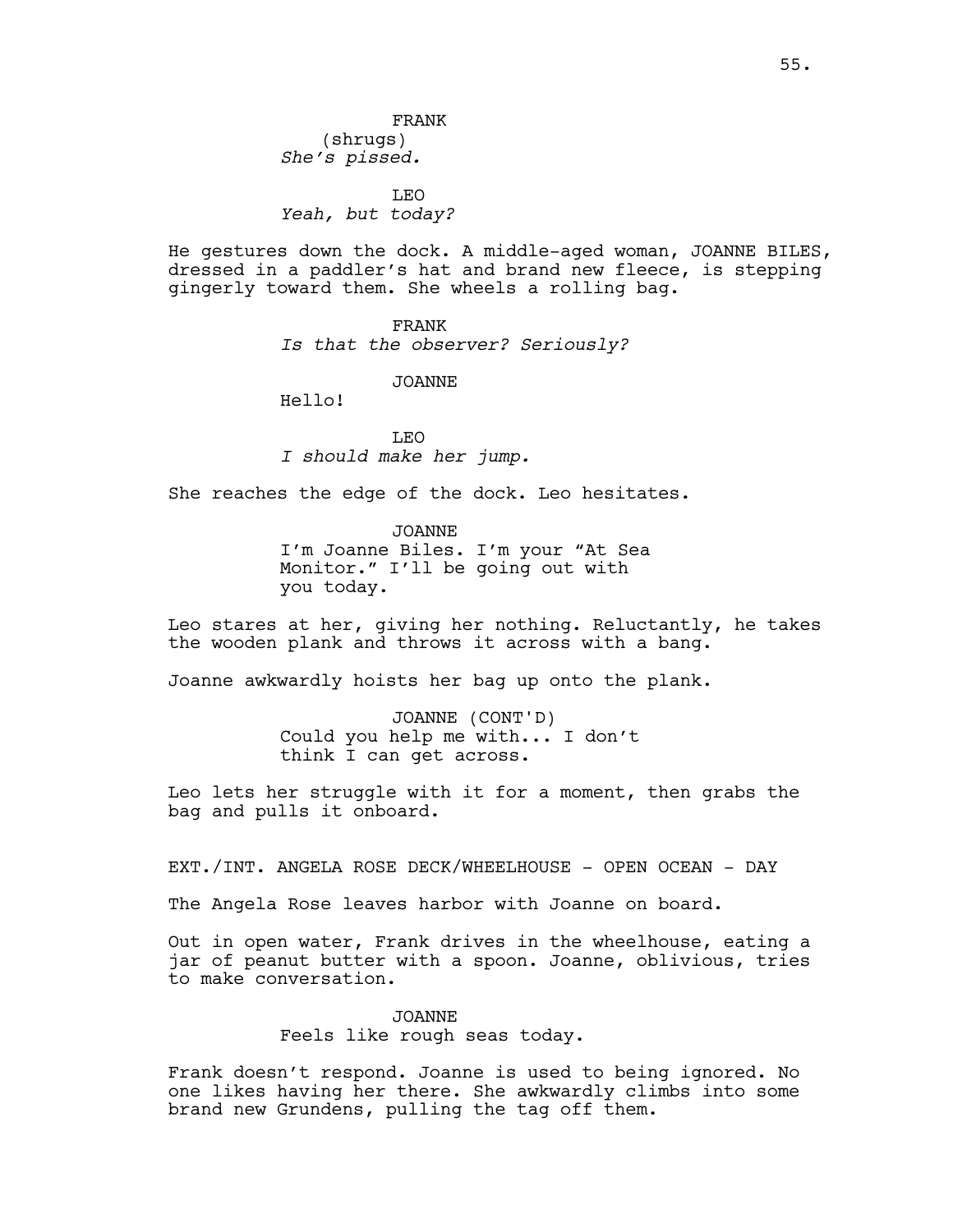Leo enters the wheelhouse, joining his dad by the captain's chair. He and Frank exchange a look.

> LEO *Should I throw her overboard?*

#### EXT. MANSHIP QUARRY - WOODS - EARLY MORNING

Ruby and Miles march along a trail. Aspen leaves quiver, throwing dappled light down onto the path. Ruby blows past a "NO SWIMMING" sign.

> **MTT.ES** So, you gonna murder me?

RUBY I haven't decided.

They exit the woods, stepping out onto the edge of the quarry, thirty feet above the water. Ruby walks to the edge. She glances back at Miles. She strips off her sweatshirt and kicks off her shoes.

> **MTT.ES** Really? No, no, no...

RUBY Just don't belly flop.

Ruby leaps off the edge, flies through the air and hits the water with a smack. Miles watches, stunned, as she surfaces and swims out, hair glistening in the sun. He peels off his clothes and takes a deep breath, swallowing his fear.

> **MTT.ES** Are you crazy? That looks freezing.

> > RUBY

Get in!

MILES Clear! Incoming!

Miles leaps after her, yelling on the way down. He surfaces.

MILES (CONT'D) Oh god, it's so cold. It went up my nose!

Ruby splashes him and begins to swim away. He follows.

MILES (CONT'D) So, we good now?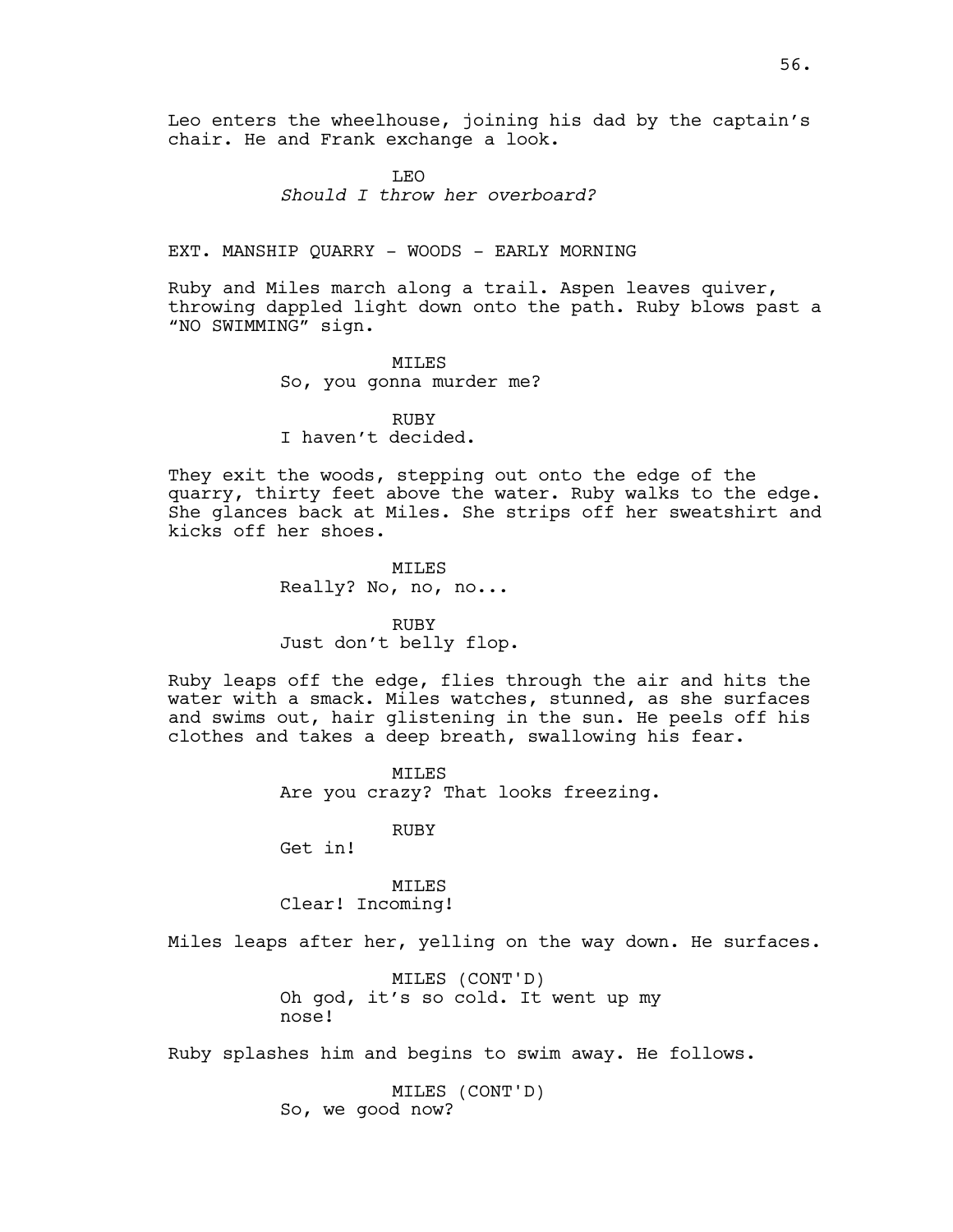RUBY After we do The Barge.

MILES Which one's The Barge?

Ruby points across the quarry to an even taller cliff.

MILES (CONT'D) Wait, that's like, 40 feet.

EXT. ANGELA ROSE DECK - OPEN OCEAN - DAY

Frank and Leo work setting out the nets. Joanne lays out all of her marine kit, her scales. She approaches Frank.

> JOANNE Hey, is the engine regularly maintained?

Frank shrugs. She tries again.

JOANNE (CONT'D) When was the last time you had your engine checked?

Frank gestures to his ears and shakes his head - Can't hear.

JOANNE (CONT'D) Yeah, it's loud! That's why I'm asking.

Finally Frank grabs her notebook from her and scribbles.

# **Deaf.**

Joanne stares at him in surprise. She gestures to Leo.

JOANNE (CONT'D)

Him too?

Frank nods, then returns to work. Joanne sits down, stunned. She looks concerned, pulls out her phone and turns away from them a call.

EXT. MANSHIP QUARRY - TRAIL - DAY

Ruby and Miles climb out of the water, up the rocks.

MILES Haven't kids like died doing this?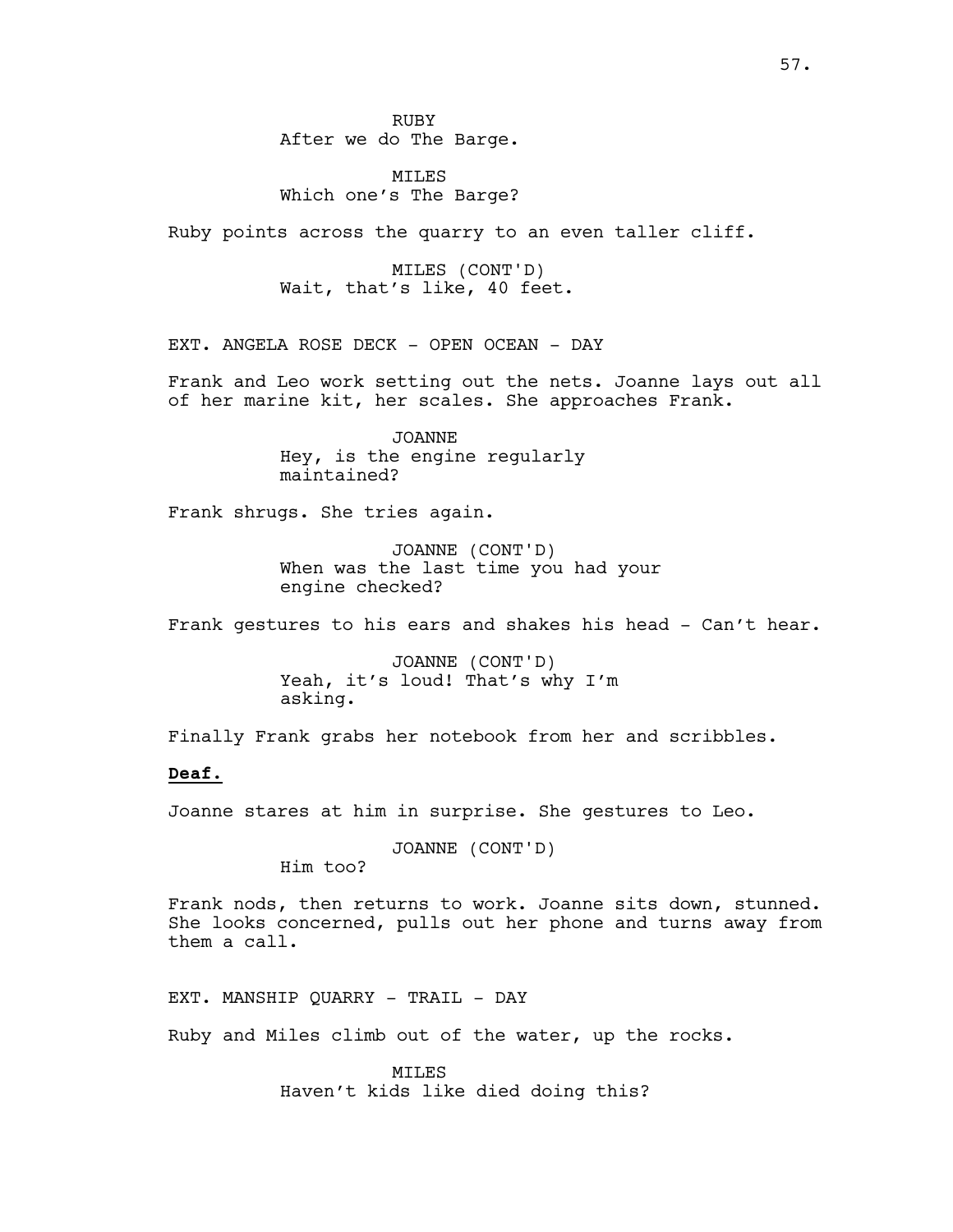RUBY

It will definitely flip your eyelids inside out and give you the worst wedgie of your life.

Miles reluctantly follows.

RUBY (CONT'D) Your legs are gonna start shaking, like cartoon style. So jump fast to save yourself.

## MILES

Okay.

RUBY And there's a branch sticking out about halfway down. So jump out.

MILES You're really selling this.

They emerge from the woods at the top of the cliff.

MILES (CONT'D) Is that poison ivy?

Ruby shrugs, walks to the edge. Miles cautiously joins her.

MILES (CONT'D) Holy shit. Should we leave a note? In case people think this was a joint suicide?

RUBY Let's keep 'em guessing.

They look down over the edge. It's really high.

MILES Yeah, there's the shaky legs.

RUBY Okay. One. Two...

MILES Wait, wait, wait.

Ruby stops. As soon as she does, Miles leaps off the edge.

MILES (CONT'D) Three! Saving myself!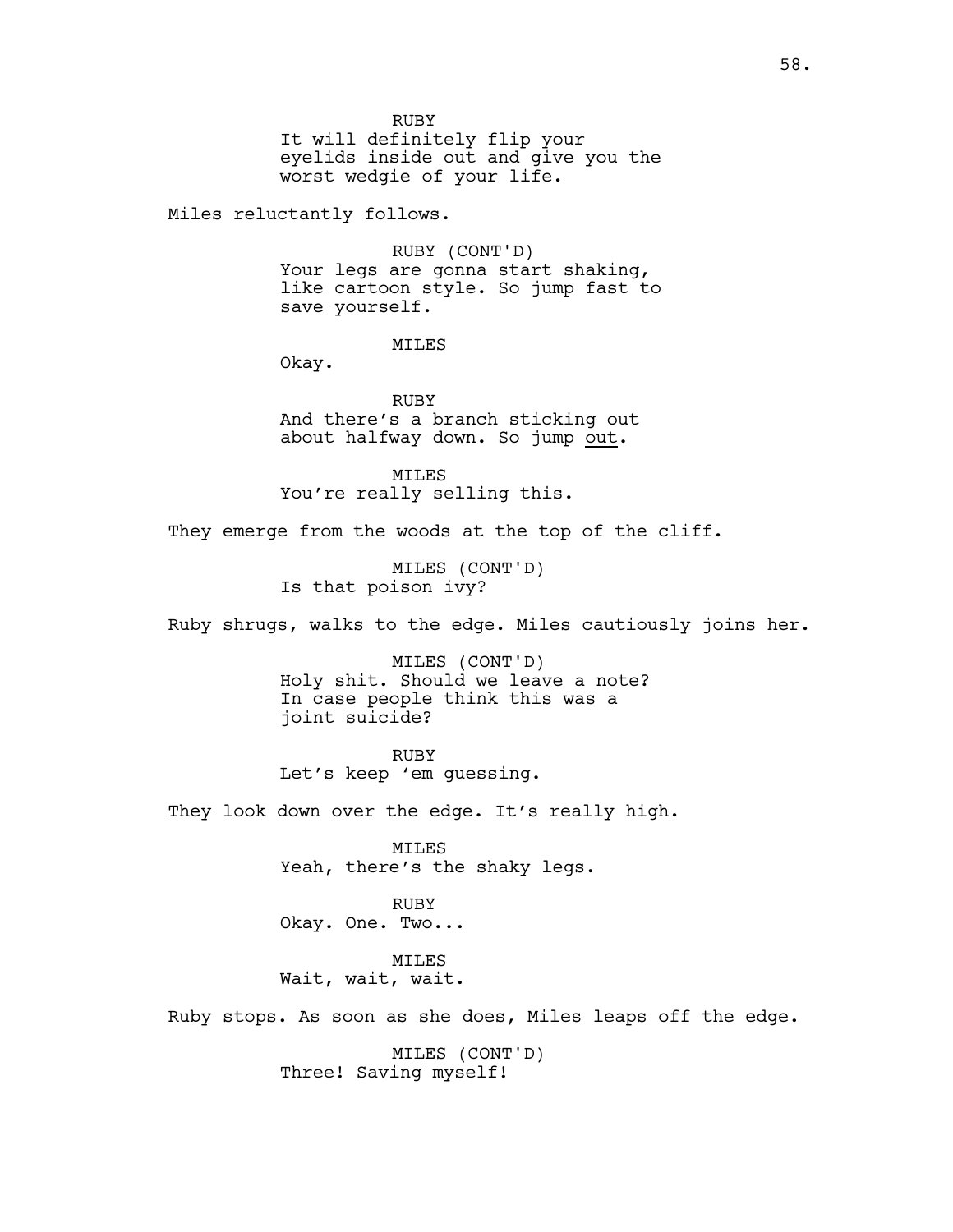## RUBY

No!

Ruby jumps after him. It's a huge leap. They fly, screaming in terror and joy. They hit the water with a resounding smack. They both disappear. After a moment, they break the surface, gasping.

## MILES Yeah! That hurt!

#### RUBY

OWWWW!

Their laughter and howls echo off the quarry walls.

EXT. ANGELA ROSE DECK - OPEN OCEAN - AFTERNOON

Frank and Leo work on deck, sorting the fish. Joanne weighs a fish, makes some notes in her notebook, but she scans the horizon, waiting. The guys continue to work, oblivious. A RADIO TRANSMISSION comes in.

> RADIO (V.O.) Fishing vessel Angela Rose, fishing vessel Angela Rose. Coast Guard. 25 off your starboard quarter. Channel 16. Over.

A WARNING LIGHT FLASHES in the empty wheelhouse. No one sees it except Joanne, who watches, but doesn't alert them. The RADIO CRACKLES and goes unanswered.

> RADIO (V.O.) Fishing vessel Angela Rose. Coast Guard. 24, E21. 25, E21. Channel 16. Come in. Over.

Leo and Frank continue to work. A COAST GUARD BOAT approaches, speeding toward them, SIRENS BLARING.

> RADIO (V.O.) Fishing vessel Angela Rose. Fishing vessel Angela Rose. Coast Guard. 24, E21. 25, E21. Come in, over. Fishing vessel Angela Rose. Fishing vessel Angela Rose. Coast Guard 25. You are in violation.

The Coast Guard boat speeds up alongside the Angela Rose. Two BOARDING OFFICERS clear the rail, leaping onto deck. Frank and Leo jump up, startled by the flashing lights and the angry faces of the officers.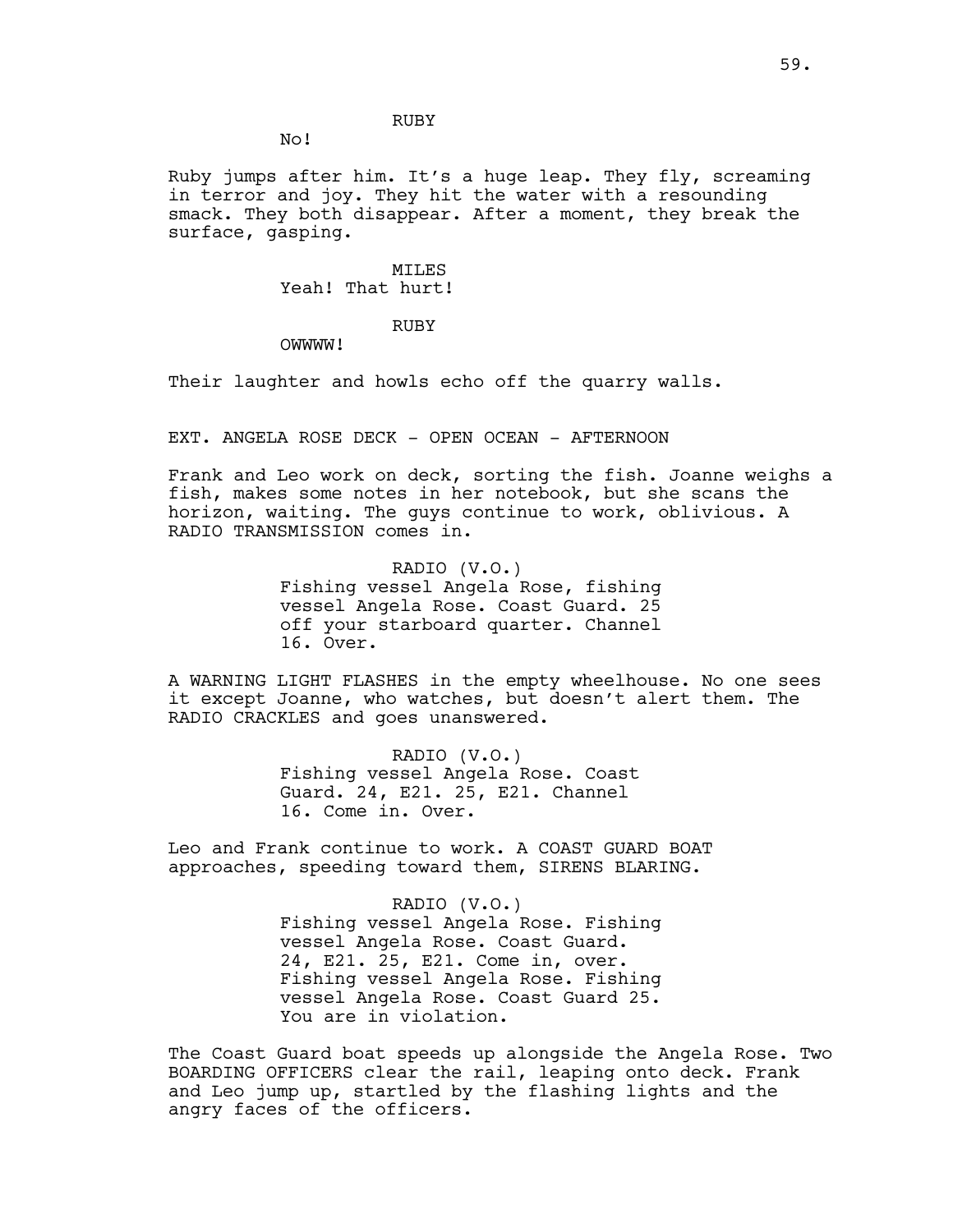COAST GUARD OFFICER You sir, stand up! Drop the pick. Stand up! Stand up!

Frank and Leo throw their hands up, confused and terrified, trying to understand what's happening.

> COAST GUARD OFFICER (CONT'D) What's going on here? Why is no one answering the radio?

Frank points at his ear. The Coast Guard officers turn to Joanne. **Dialogue fades out** and we watch the scene from Frank's perspective as Joanne explains that they're deaf.

Frank stares at Joanne, the revelation slowly washing over him - this is her doing.

EXT. MANSHIP QUARRY - WATER - DAY

Ruby and Miles float on a downed tree in the quarry. They attempt to jump up on the log at the same time.

## **MTT.ES**

Nailed it.

The log spins. They tumble into the water.

MILES (CONT'D) Check it out!

Miles scrambles up, loses his balance, splashes in. Ruby makes it up and runs the length as Miles cheers.

Exhausted, they rest their arms on opposite sides, drifting quietly. Miles leans over and kisses her. It's perfect.

INT. ROSSI HOME - KITCHEN - NIGHT

Ruby enters, riding high from her day. Her parents and Leo are arguing fiercely in the kitchen.

# RUBY

*What happened?*

# FRANK *You didn't come to work. We're done fishing. They suspended my license.*

Ruby stares at him - oh shit.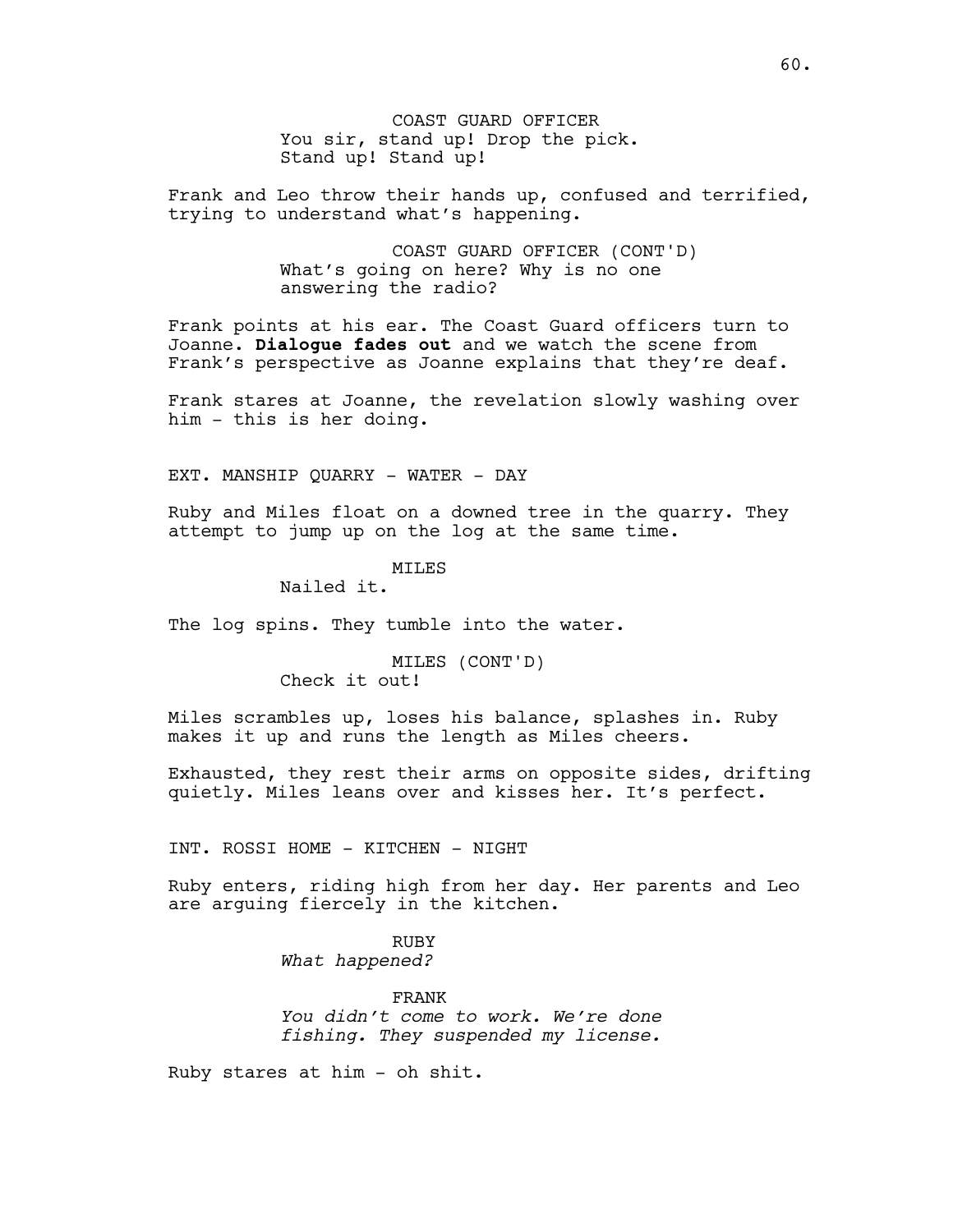RUBY

*Who did?* 

LEO *Coasties. The observer saw we were deaf and tipped them off.* 

RUBY (signed and spoken) *They can't do that!*

LEO *We were just working and they came to board us. We didn't know.* 

RUBY *I told you. You need a hearing deckhand.* 

FRANK

*Yeah, that's you! You were that person.*

RUBY (signed and spoken) *I can't always be that person.* 

LEO *She's right. We need another guy.*

JACKIE

*We can't afford it!*

FRANK

*If you'd told me you weren't coming, I'd have figured something out. But you didn't.* 

RUBY *You're seriously blaming me?* 

JACKIE *Your father was counting on you.* 

RUBY (signed and spoken) *No. Don't put this on me! It's not my fault.*

INT. COAST GUARD OFFICE - DAY

Frank, Jackie and Leo sit in front of a couple of COAST GUARD HEARING OFFICERS reviewing their case. Ruby interprets.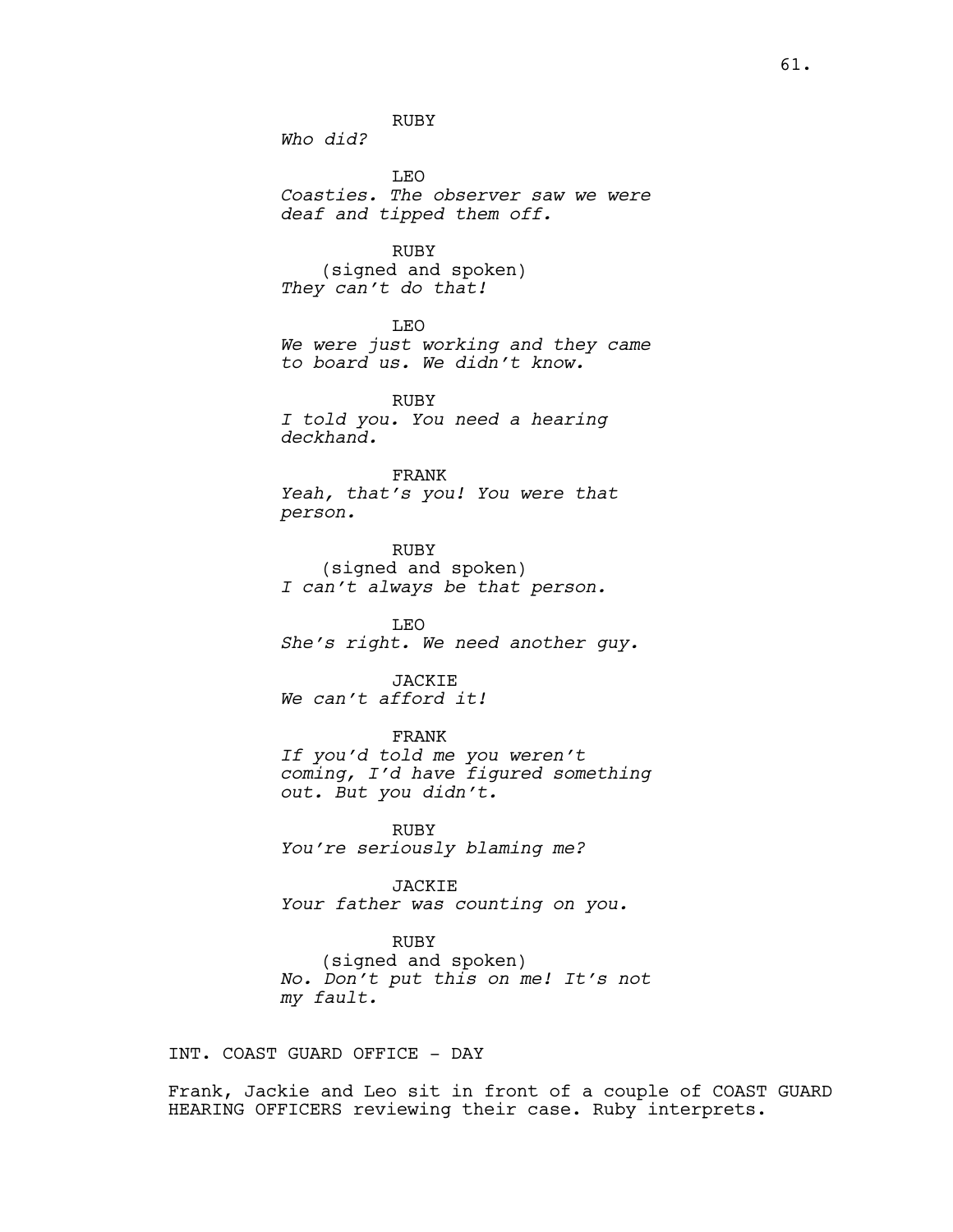#### COAST GUARD OFFICER

You failed to obey an order by federal law enforcement to board your vessel. On top of that, you were operating your vessel in a negligent and dangerous manner due to your... disability. I have no choice but to administer the minimum fine, which is \$1,000. And an additional penalty of \$1,500.

FRANK

*We can't pay that unless we can get back on the water.*

RUBY Officer, what do they need to do to be able to fish again?

COAST GUARD OFFICER You will be required to have a hearing individual on board at all times to answer radios, hear ship whistles, etcetera. We will be monitoring you regularly to make sure you are in compliance. Do you have that person?

Ruby stares at him, considering this.

INT. ROSSI HOME - DECK - NIGHT

The Rossi family eats a subdued, sad dinner.

FRANK *I'll sell the boat. Take the money we can. That'll be that.* 

RUBY *It's fine. I'll stay. I'll work with you on the boat.*

Her family stares at her.

### LEO

*No!* 

RUBY *Yes. We can't afford to pay someone else. And there's nobody that's gonna know how to sign.*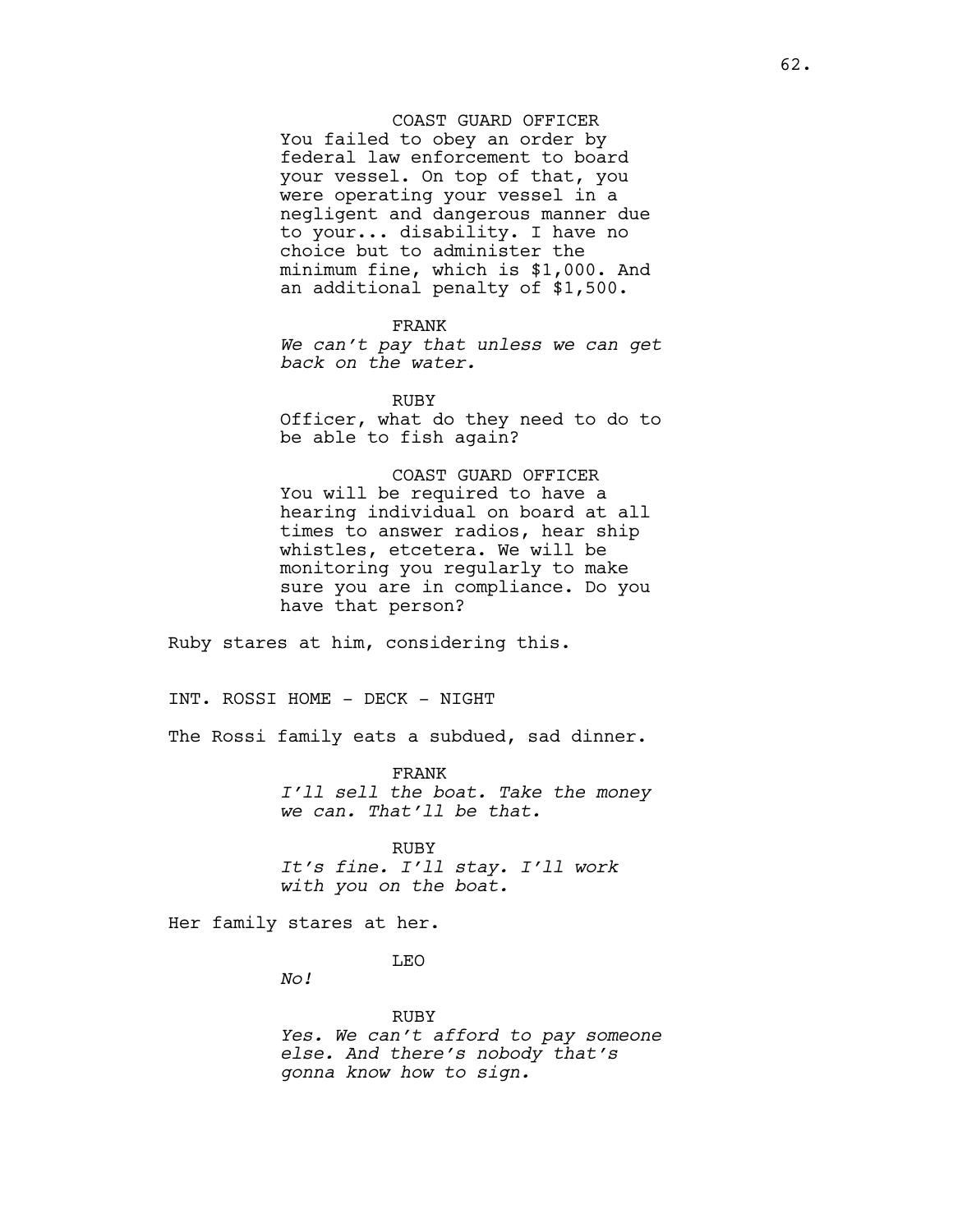FRANK *Are you sure?* 

RUBY *School can wait. I already decided. I'm excited.* 

Her parents look relieved. Frustrated, Leo pushes back.

LEO *Oh, Saint Ruby! We'll make a shrine to you on the boat.* 

**JACKIE** *Wait. She's trying to help!* 

LEO *Well, thank God you have her.*

Leo storms out, leaving the three of them looking after him.

INT. ROSSI HOME - RUBY'S ROOM - NIGHT

Ruby lies in bed, headphones on, listening to "Both Sides Now." Jackie enters, sets a shopping bag down.

> JACKIE *Don't kill me. I bought you a red dress for your concert. If you don't like it, you don't have to wear it.*

Ruby makes a face. Jackie lingers.

JACKIE (CONT'D) *I'm really glad you're staying.*

RUBY *Leo isn't.* 

JACKIE *It's complicated. He feels left out.* 

RUBY *That's crazy. It's always the three of you and then me.* 

JACKIE

*I get it.*

They take each other in for a beat.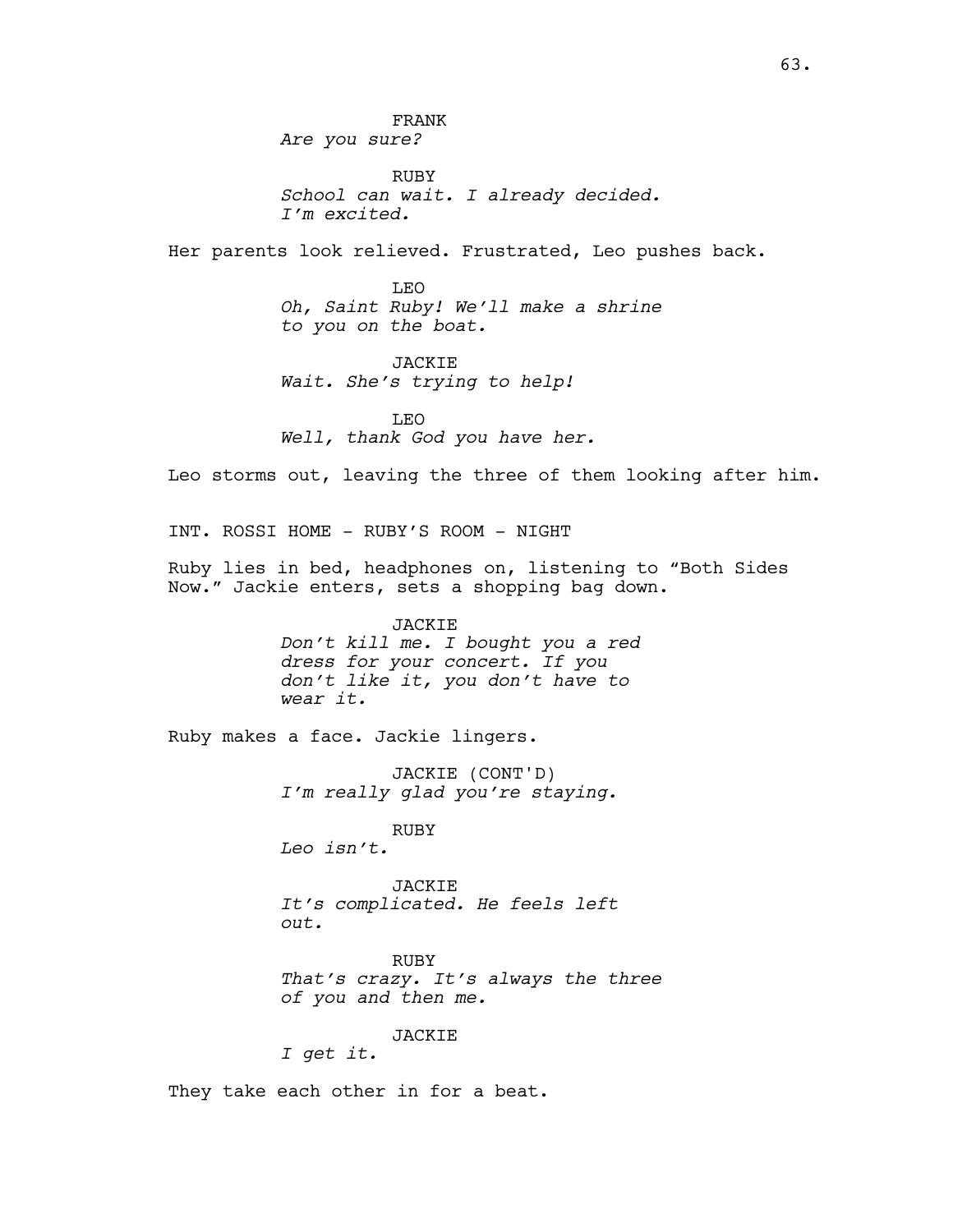RUBY (genuine) *Do you ever wish I was deaf?*

Jackie sits on the edge of the bed. She thinks for a long moment before she speaks.

#### JACKIE

*When you were born, at the hospital, they gave you a hearing test. And there you were, so tiny and sweet, with these electrodes all over you. And I... prayed that you would be deaf. When they told us that you were hearing, I felt... my heart sank.* 

RUBY

*Why?*

**JACKTE** *I was worried that we wouldn't connect. Like me and my mom, we're not close. I thought I would fail you. That being deaf would make me a bad mom.* 

RUBY *Don't worry. You are a bad mom for so many other reasons.*

Jackie smiles.

#### JACKIE

*I know I drive you crazy, with the clothes, the makeup. But honestly, I'm happy that you know who you are. You're brave. Not like me.* 

Ruby hugs her. It's been a long time since she's hugged her mom like this. Ruby folds into Jackie's lap like a little kid. Jackie strokes her hair.

EXT. BEACH - EVENING

Leo sits on a rock, looking out at the water. Ruby walks toward him. Leo sees her. She waves, joins him.

> RUBY *You hiding?*

LEO *Not very well.*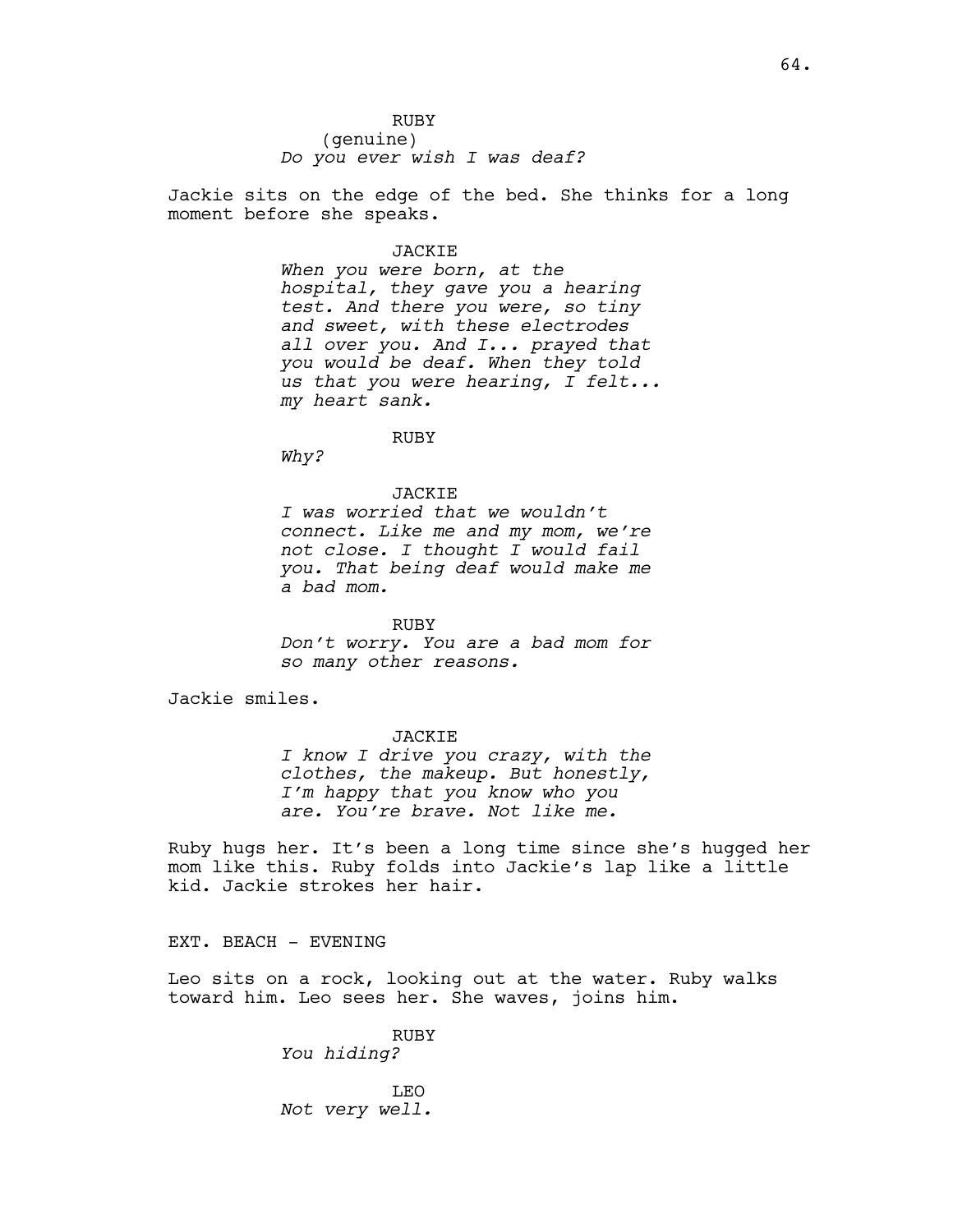Leo hops down, walking away from her. Ruby chases him down.

RUBY *You still mad at me?* LEO *You can't fish full time.*  RUBY

*Why not?* 

LEO *Gertie told me that you can really sing. That's special.*  (beat)

*You can't stay here. They'll keep looking to you for everything.* 

*RUBY What else am I supposed to do?* 

Leo erupts, his frustration exploding.

LEO

*Let me do this! I got this! I'm the older brother and I get treated like a baby. I haven't been able to do a thing with Fresh Catch!* 

RUBY *Because it all involves talking to hearing people!*

LEO *So what? Who cares! You're so afraid that we'll look stupid. Let them figure out how to deal with deaf people! We're not helpless!* (beat) *Our family was fine before you were born. Go!*

Ruby is at a loss for how to respond. She knows they'll be fine. It's not them she's worried about.

INT. HIGH SCHOOL - AUDITORIUM - DAY

Ruby peeks through the curtain, watching her parents find their seats. Bernardo bustles around, getting kids in place. As a boy passes, Bernardo pulls off his Red Sox hat.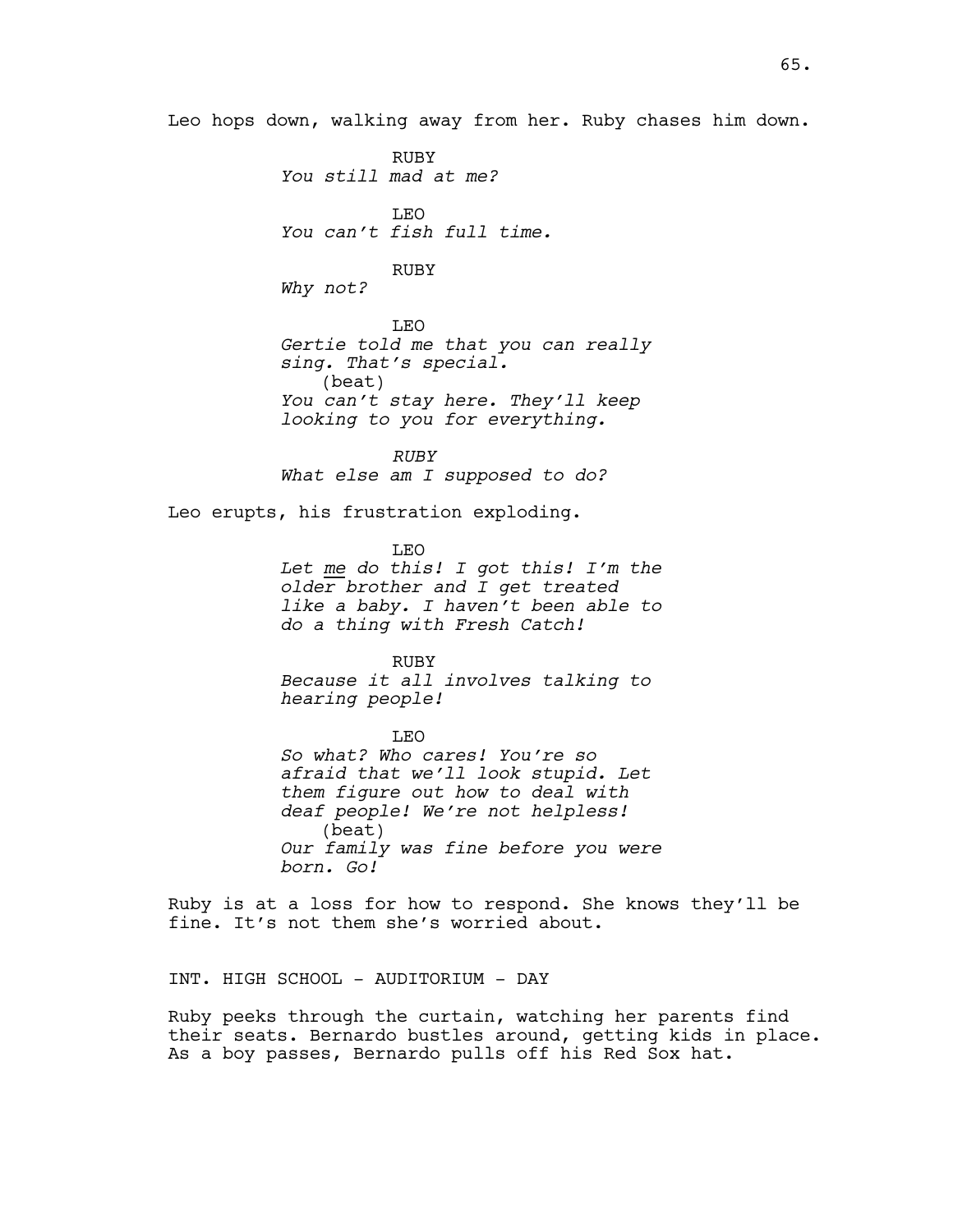We are not at Fenway, my friend. You must be ready to walk on stage in two minutes or you are not performing!

Ruby looks nervous.

INT. HIGH SCHOOL - AUDITORIUM - DAY

Frank, Jackie and Leo sit in the audience, looking around, taking in the other families. Gertie walks in and slides into the seat next to Leo. Bernardo comes on stage.

> BERNARDO Good evening, ladies and gentlemen! For those of you who don't know, I'm Bernardo Villalobos, the choirmaster. Most of these kids call me Mr. V... to my face, I don't know what they call me behind my back!

The crowd laughs. Jackie notices. She nudges Leo.

JACKIE *Can you read his lips?*

Leo shakes his head "no." Jackie looks back to the stage.

#### BERNARDO

But I am very proud of this group. They have worked hard. So, I will shut up now and let you see your children, which is what you came for...

The Choir busts out with "I've Got the Music in Me" by Kiki Dee. Frank and Jackie watch Ruby with pride.

> JACKIE *Ruby looks beautiful.*

FRANK *You have good taste.* 

JACKIE *I like how her dress matches the curtains.* 

Gertie signs to Leo that Ruby's good. Leo nudges his mom.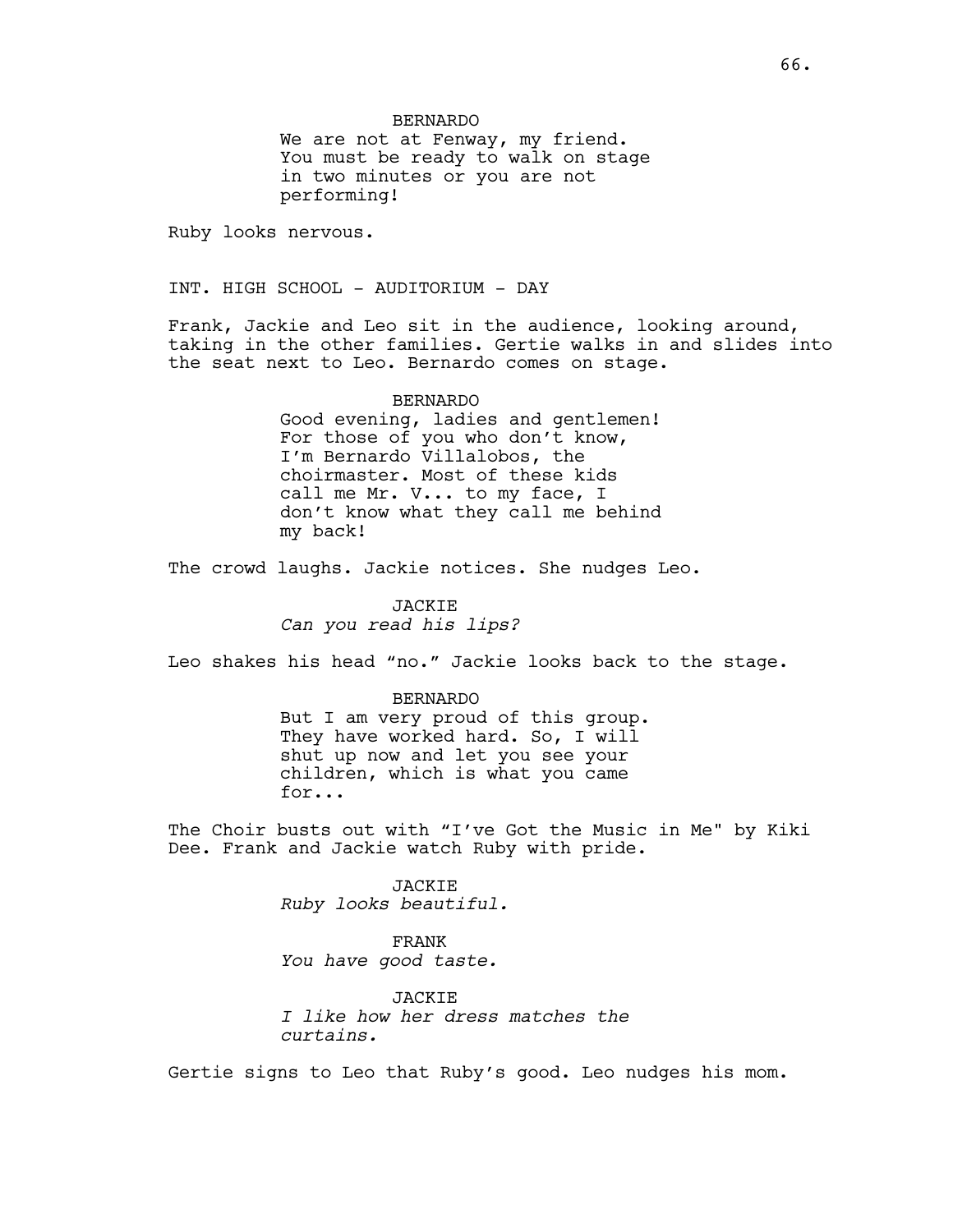LEO *She's good.*  JACKIE *No idea.*  LEO *No, she said.*  JACKIE *Oh!* 

The audience claps, dances in their seats. Frank and Jackie look around. Trying to participate, they clap along.

Leo laces fingers with Gertie. They sit there, holding hands, both newbies to this kind of intimacy.

The Choir sings "Starman" by David Bowie. Ruby watches her parents in the audience. Jackie mom picks her nails. Frank looks around, fiddles with his shirt.

> JACKIE (CONT'D) *What's wrong?*

FRANK *My buttons are off.*

Jackie sits for a beat, then turns to him again.

JACKIE *What do you want for dinner?*

FRANK

*Spaghetti.*

JACKIE *I'll have to go to the grocery store.*

Ruby watches this from the stage. They're clearly bored. Her heart sinks.

INT. HIGH SCHOOL - AUDITORIUM - LATER

As a song finishes up, Bernardo walks out on stage.

BERNARDO And now, I have a special treat. Sometimes you hear a voice. And it reminds you to keep making music. Please welcome Miles Patterson and Ruby Rossi.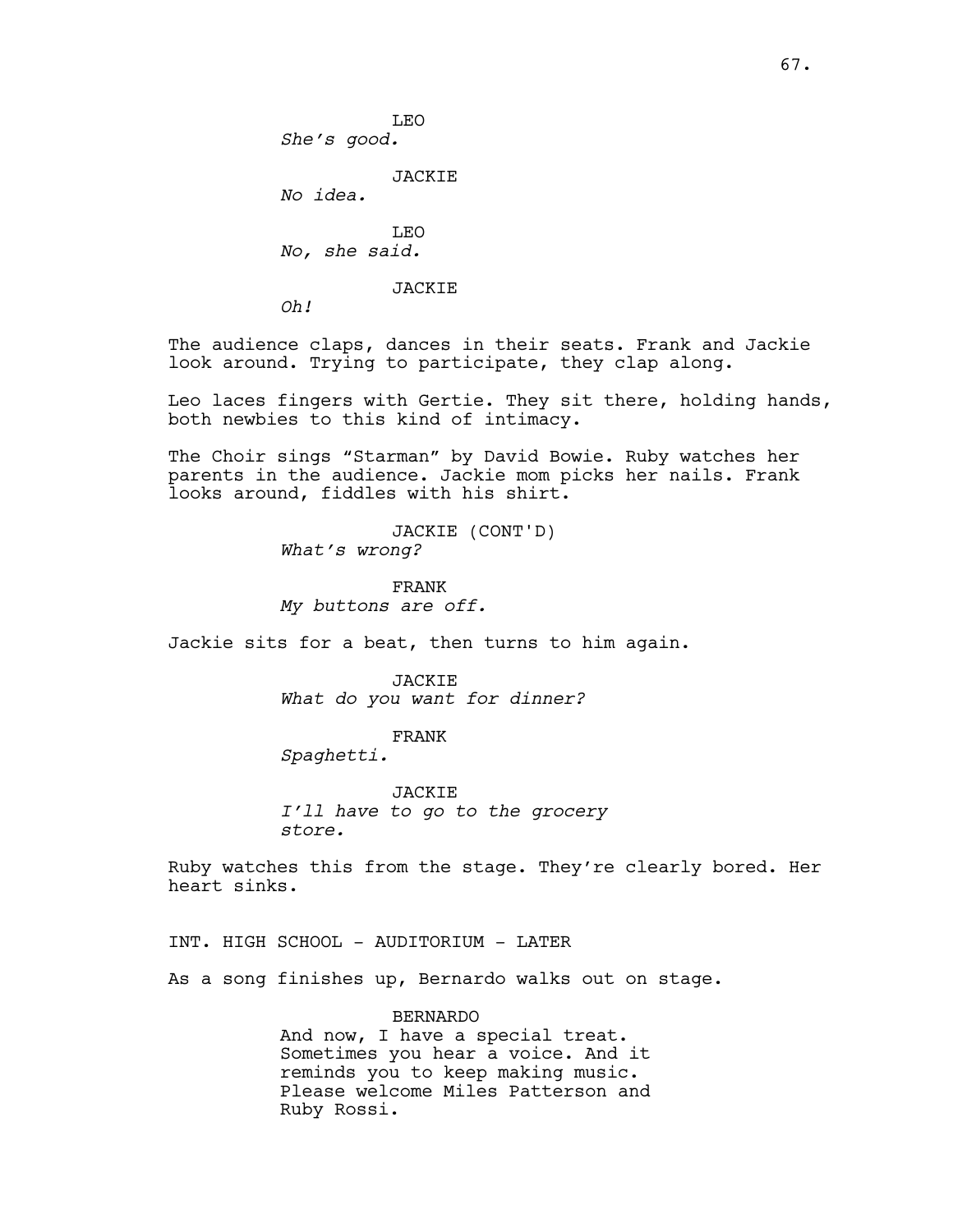Ruby and Miles walk onstage, Miles carrying his guitar. Frank and Jackie perk up when they see Ruby. This is what they've been waiting for. Miles gives Ruby an encouraging nod and begins to play.

We view this performance from Frank and Jackie's perspective. After the first few bars of music, we hear **ONLY SILENCE**. They watch Ruby's lips move, but no sound comes out.

Miles and Ruby are lost in the song. Frank and Jackie look around at the enthralled faces in the audience. People wipe away tears, visibly moved. They stare at their daughter, watching her mouth open and close, trying to feel what other people are feeling. A confluence of art and audience.

The song ends and the audience leaps to its feet. Jackie and Frank clap along with the crowd. Ruby and Miles take a bow.

INT. HIGH SCHOOL - AUDITORIUM - LOBBY - AFTERNOON

Families stream out of the concert hall. Ruby and her family make their way out. They pass Bernardo, with his wife, TANYA and his daughter, Misha.

> TANYA Hey Ruby, that was lovely.

RUBY Oh, thanks.

BERNARDO Bob! Great job! Are these your parents?

RUBY Yeah, Frank and Jackie. And this is my brother Leo. (to her parents) *This is my teacher, Mr. V. And his family.* 

Ruby's family waves hello. Then Bernardo signs.

BERNARDO *Nice to fuck you.*

Ruby's eyes go wide.

BERNARDO (CONT'D) I learned that on YouTube. What? Isn't that "nice to meet you"?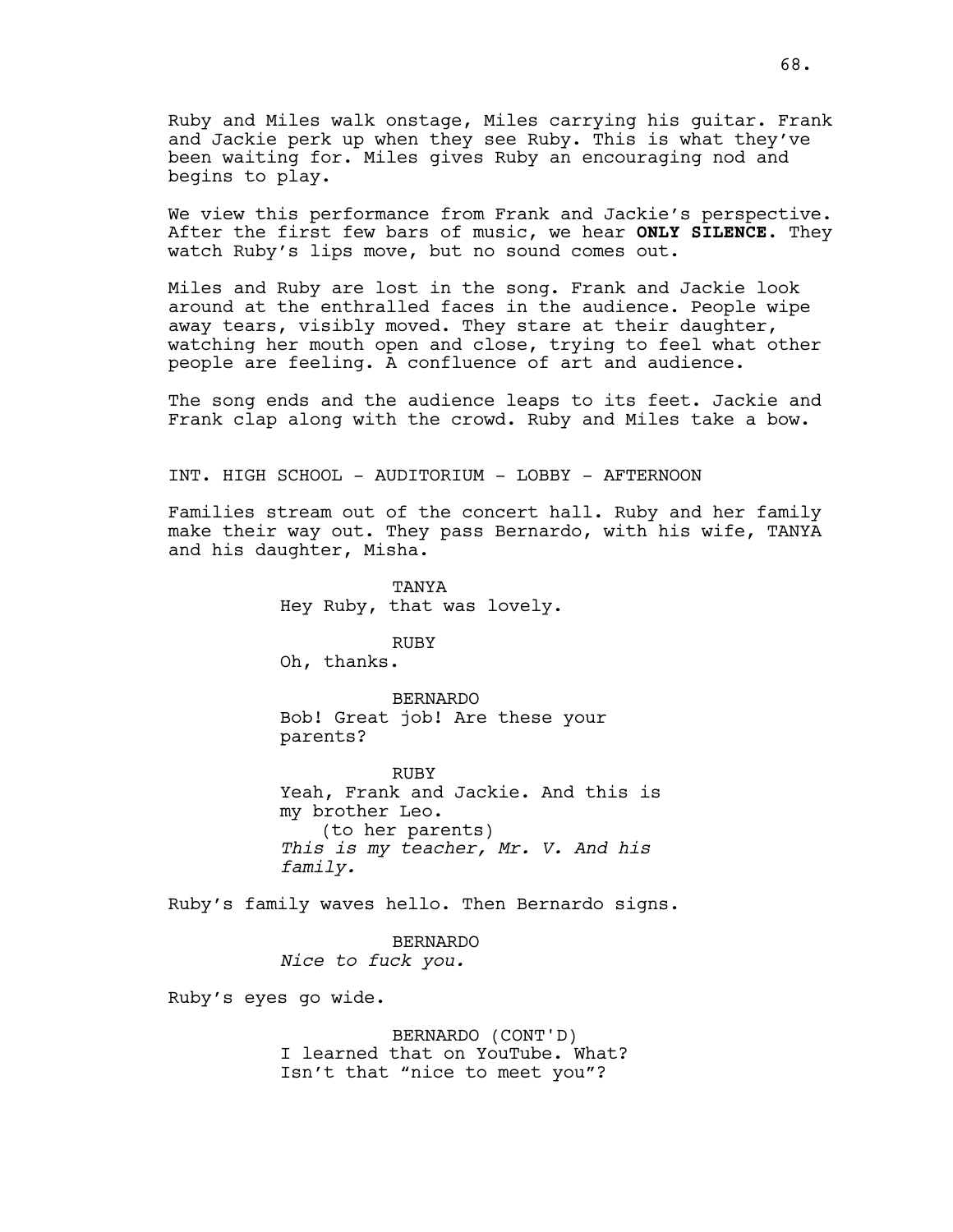RUBY No. Meet is one finger, not two. See, this is like legs...

She demonstrates the similar signs. Bernardo looks horrified.

BERNARDO No, no, no! I mean... Oh my God!

FRANK *It's fine, I get it. Nice to screw you too.* 

Bernardo laughs, getting his signed joke.

BERNARDO These are my kind of parents. (to Ruby) Please tell them their daughter is very talented. And they're making a terrible mistake not sending her off to school.

RUBY I'll just do the first part.

Ruby smiles, rolls her eyes and translates.

#### BERNARDO

I'm meeting Miles at his audition tomorrow. You still have your slot, if you change your mind.

RUBY You have to stop.

(signing and speaking) *But thank you.*

EXT. ROSSI HOME - DRIVEWAY - NIGHT

The Rossi family exits the car and heads toward the house. Frank peels off.

# FRANK

*I'm going to get some air.* 

Ruby starts to head inside, then thinks better of it. She joins her dad, sitting on the tailgate of the truck.

> RUBY *What are you doing?*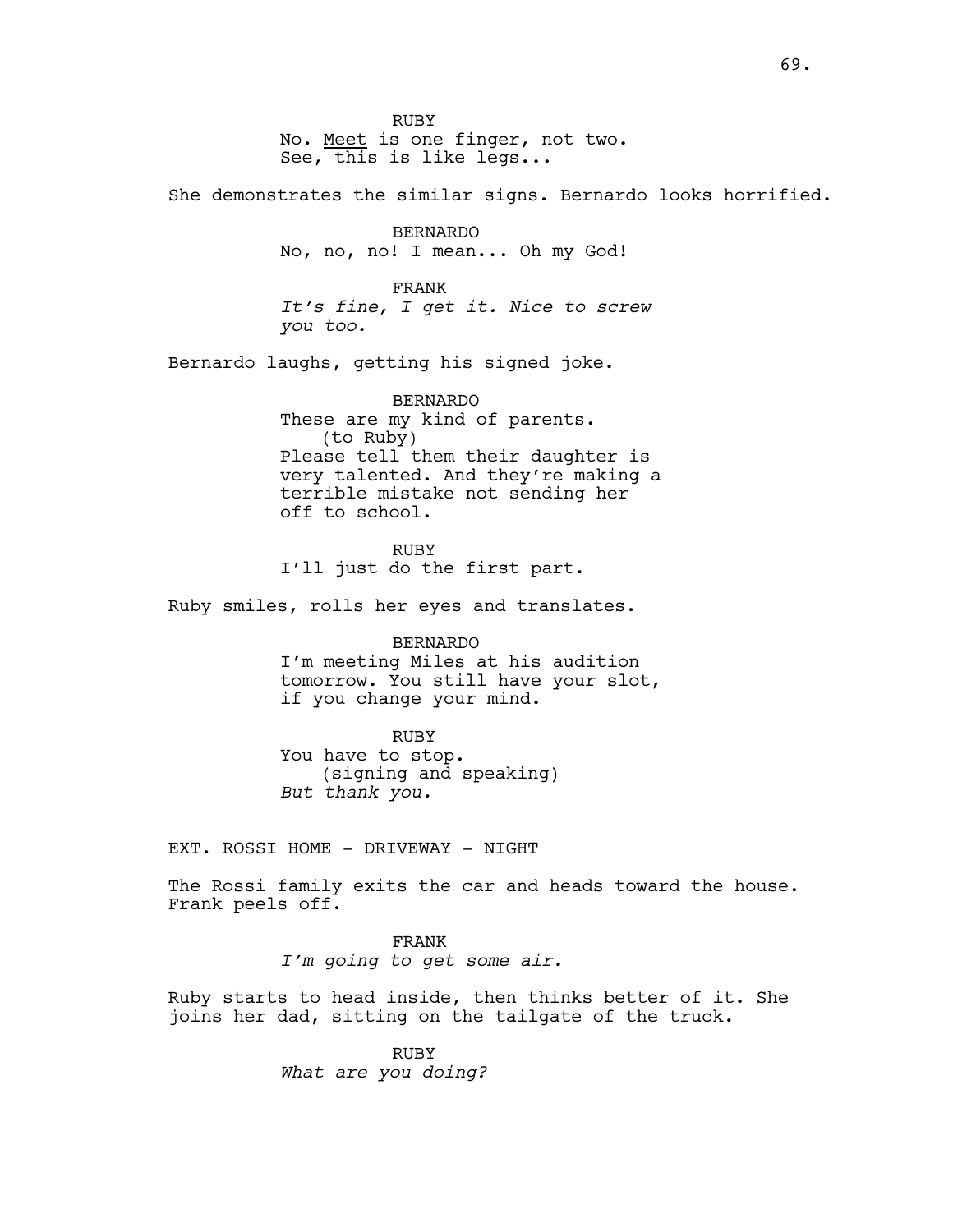FRANK *Just thinking.*

Frank gestures up to the sky.

FRANK (CONT'D) *Stars don't look half as good on land as they do out on the water*.

They sit for a moment.

FRANK (CONT'D) *The song you sang tonight. What was it about?* 

RUBY *I guess it's about sacrifice. What it means to need someone else.*

FRANK *Can you sing it for me?*

RUBY

*What, now?*

FRANK

*Please.* 

Ruby hesitates, then starts to sing quietly.

RUBY

(singing) Like the sweet morning dew, I took one look at you. And it was plain to see, you were my destiny. With my arms open wide, I threw away my pride. I'll sacrifice for you, dedicate my life for you --

FRANK

*Louder!*

Ruby sings louder. Frank lays his hand on her throat to feel the vibrations. As the song continues, Ruby's voice becomes clear and resonant, drifting up into the night.

> RUBY (singing) I will go, where you lead, always there in time of need. And when I lose my will, you'll be there to push me up the hill --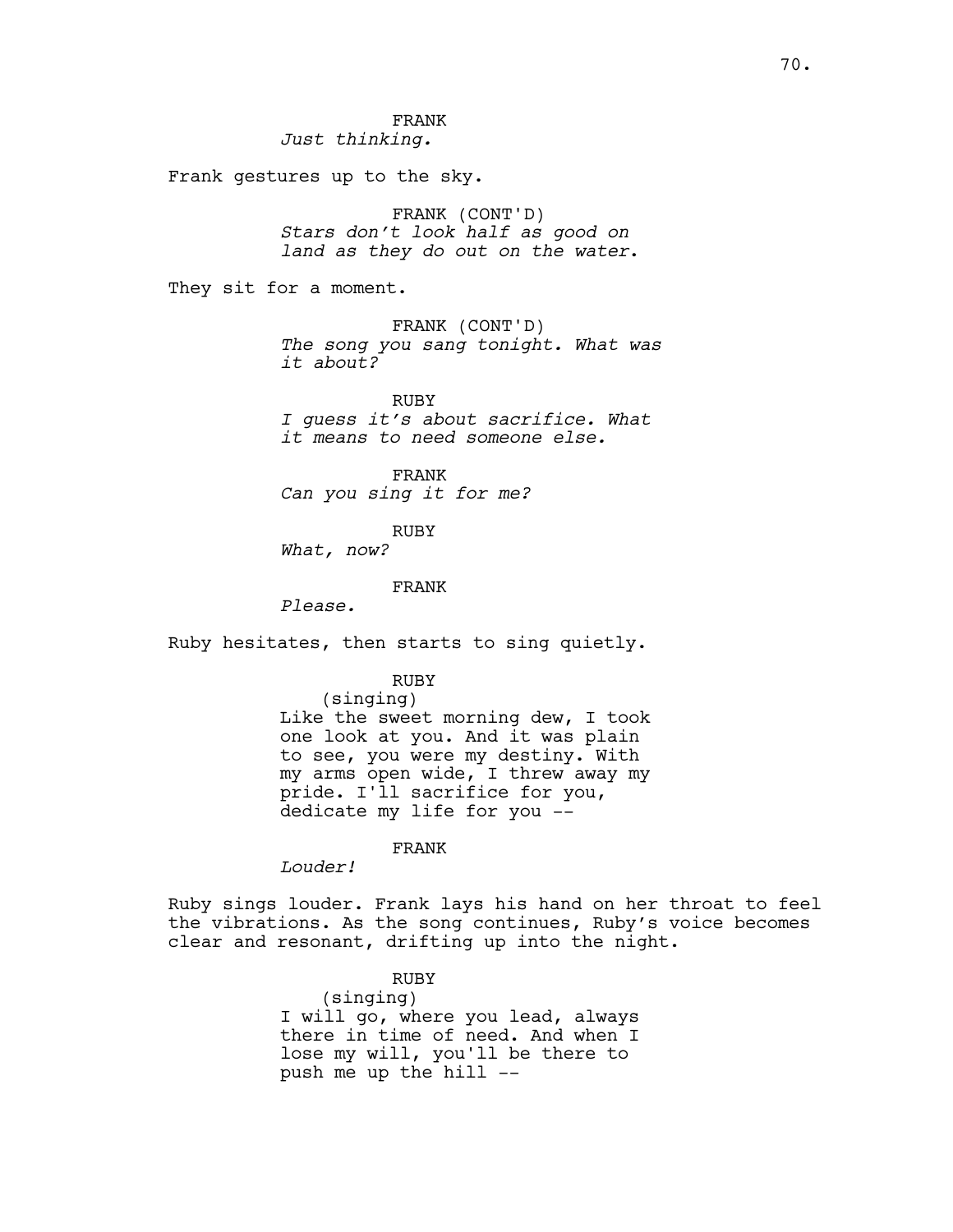Frank moves his hands around on her neck to find her voice. He closes his eyes - that's it. He can feel it. He moves his hand to her plexus, "listening."

> RUBY (CONT'D) (singing) There's no, no looking back for us. We got love sure 'nough, that's enough. You're all, you're all I need to get by.

Frank opens his eyes. He takes in his daughter. He kisses Ruby on the forehead. She leans into her dad and they look up at the night sky.

INT. ROSSI HOME - RUBY'S ROOM - EARLY MORNING

The sun's coming up. Frank shakes a disoriented Ruby awake.

RUBY (confused) *Are we fishing?*

FRANK

*No.* 

EXT. ROSSI HOME - DRIVEWAY - MORNING

Ruby's whole family scrambles excitedly into the car.

RUBY (signed and spoken) *You guys this is ridiculous.* 

JACKIE *If we're kicking you out, we're all doing it together.* 

INT. ROSSI CAR - MOVING - DAY

Frank drives. Ruby looks out of the back window. She watches the New England landscape pass.

She pulls out her phone, TEXTS BERNARDO: **I'm coming.**

EXT. HIGHWAY - DAY

The car speeds along the highway. Frank drives as Jackie navigates on her phone. The skyline of Boston appears before them.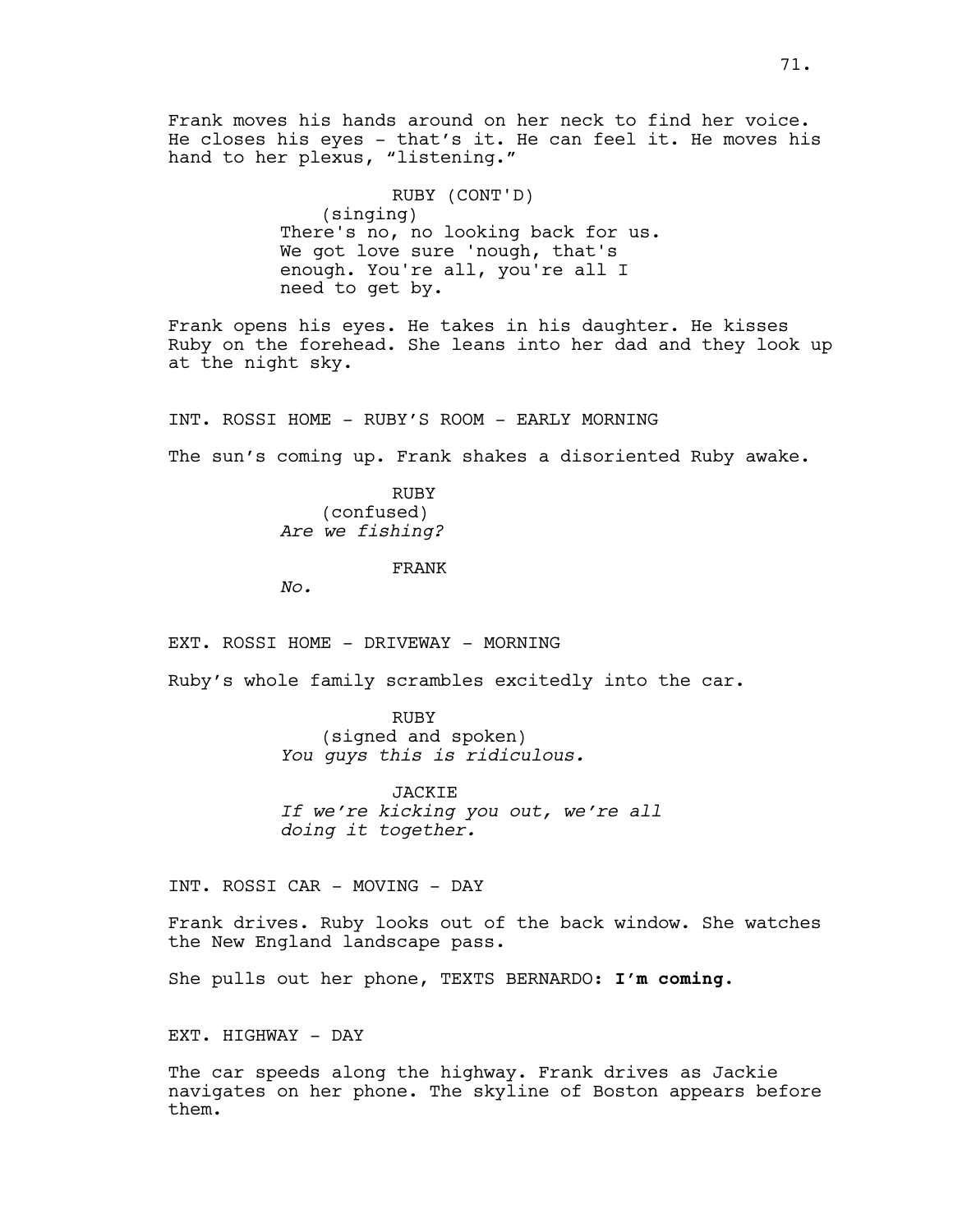EXT. BERKLEE MUSIC HALL - DAY

The Rossis pull up in front of Berklee. They jump out of the car. They look around at the bustle of the city.

### FRANK

*I'm gonna park.* 

Frank jumps back in the car as Jackie, Ruby and Leo run for the entrance.

INT. BERKLEE MUSIC HALL - CHECK IN - DAY

Ruby enters the lobby for her audition. She takes in the other kids, dressed in recital attire. She feels out of place in her shabby sweater.

> RUBY *Look how they're dressed.*

JACKIE *It's fine. You look pretty.* 

She is greeted by a female STUDENT at a check-in table.

RUBY Hey, I'm here for my audition.

STUDENT Okay, what's your name?

RUBY

Ruby Rossi.

STUDENT It looks like you're about half an hour late. Are you ready to go?

Ruby nods. The student looks past her at Ruby's family.

RUBY We roll deep.

STUDENT Your family can't go in with you.

Ruby signs to her family.

RUBY *You can't go in.*

Jackie shoots a death look at the girl.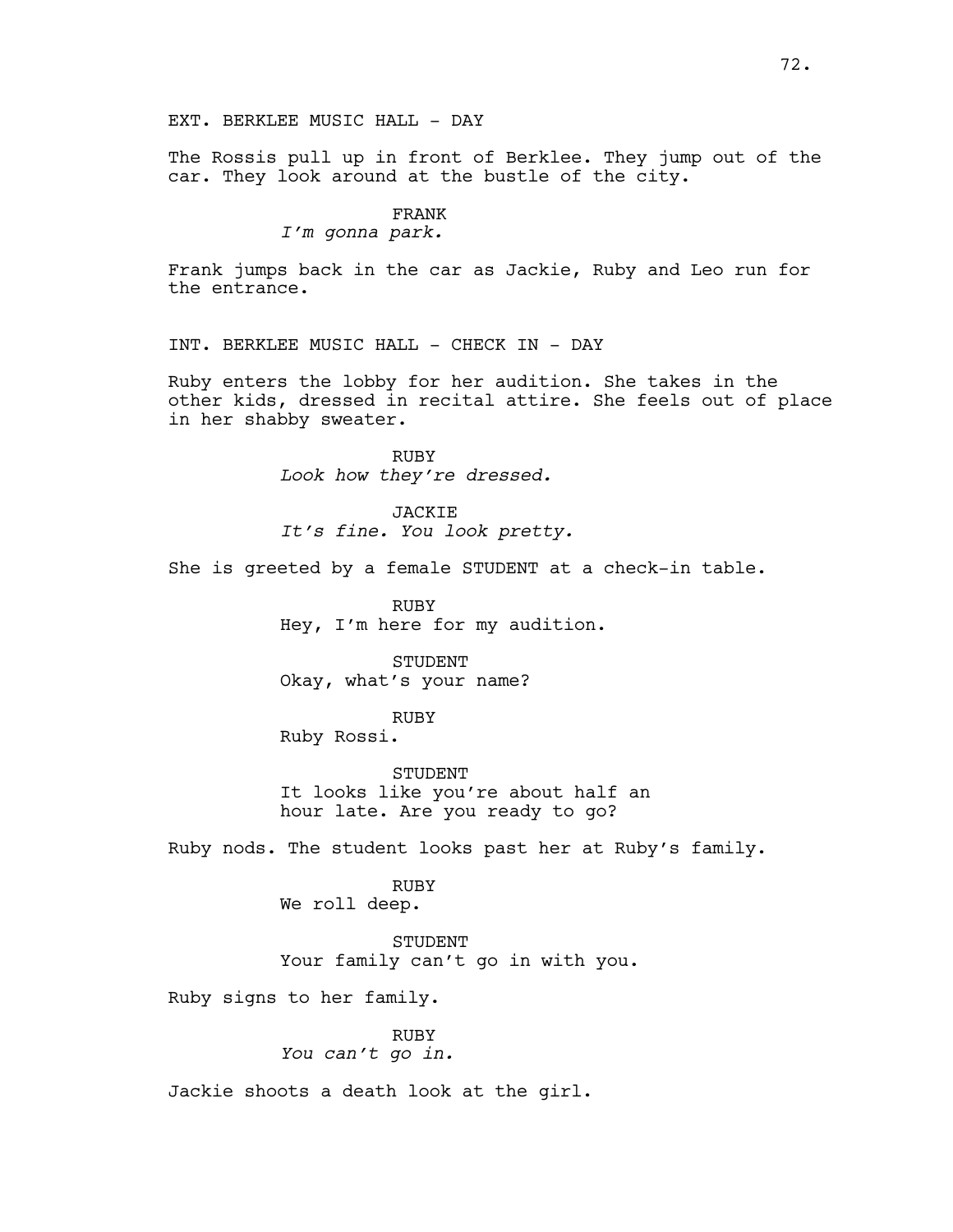INT. BERKLEE MUSIC HALL - WAITING AREA - DAY

Ruby stands outside the auditorium, pacing nervously. She listens to another VOCALIST SING OPERA. She's intimidatingly good. Miles spots Ruby at the end of the hallway and heads over. They speak in hushed voices.

MILES

Ruby.

RUBY

Hey!

**MTT.ES** 

You came!

RUBY Is Mr. V here?

MILES He just left. I can call him.

RUBY

I texted him. How did it go?

MILES

I choked.

RUBY

What?

The MONITOR interrupts them, gestures it's Ruby's turn.

MONITOR

Ruby Rossi.

Miles squeezes her hand. Ruby takes a breath and enters.

INT. BERKLEE MUSIC HALL - AUDITORIUM - DAY

A FACULTY JURY, comprised of three JURORS, two men and a woman, sit in the audience.

> FEMALE JURY MEMBER Hello there. You are?

RUBY Ruby. Ruby Rossi.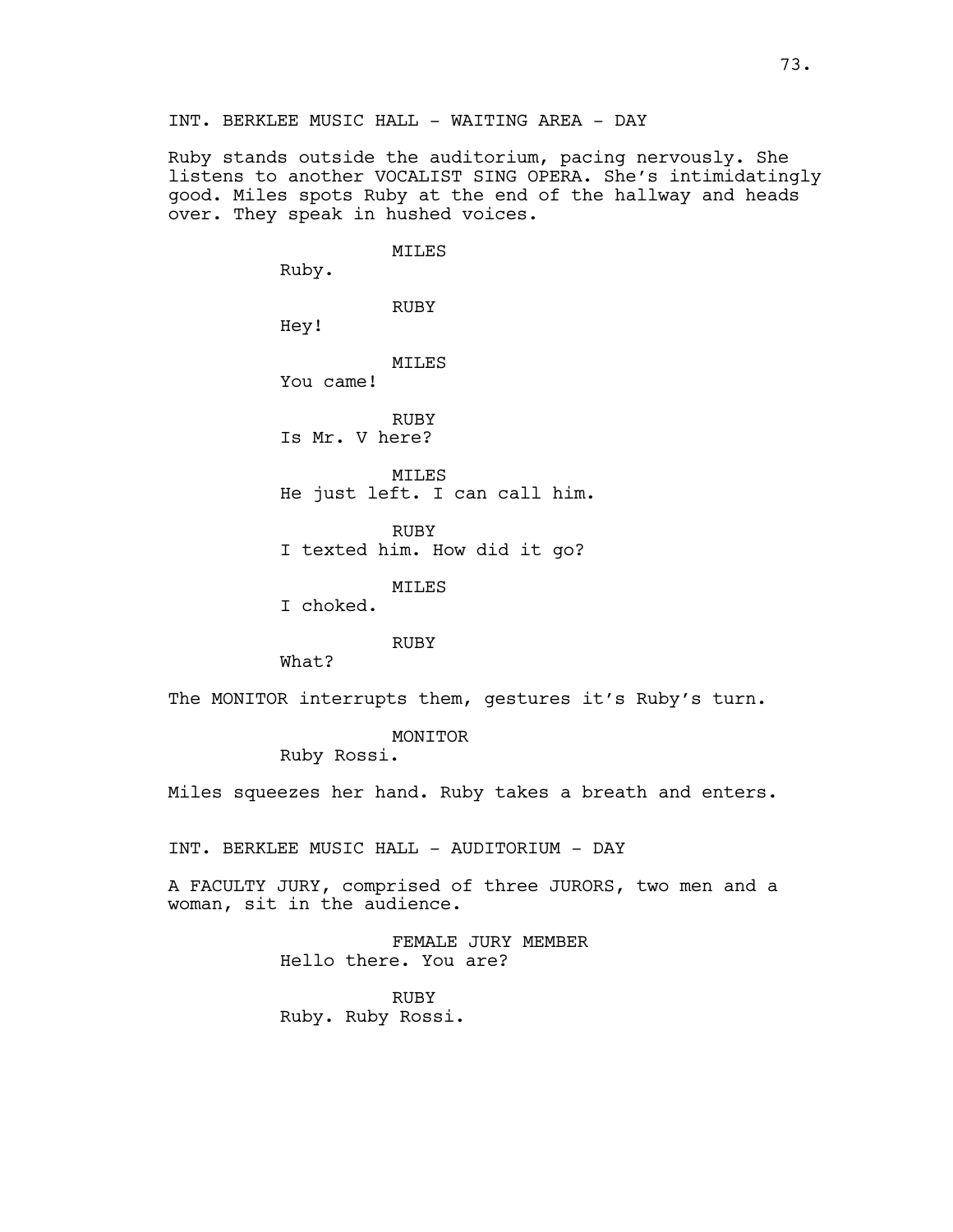### MALE JURY MEMBER

Okay, Ruby Rossi. Looking at your application, aside from your involvement in the school choir and a very nice letter from Bernardo Villalobos, you don't have much of a history with music...

Ruby stares at him, unsure.

RUBY I don't understand. Is there a question?

INT. BERKLEE MUSIC HALL - LOBBY - SAME

Frank, Jackie, and Leo pace. Frank spots a sign - "Balcony." He gestures to Jackie and Leo that they should sneak in. They make sure no one is watching, then slip up the stairs.

INT. BERKLEE MUSIC HALL - AUDITORIUM - DAY

Ruby stands awkwardly on stage being questioned.

FEMALE JURY MEMBER What is your first song today?

RUBY "Both Sides Now" by Joni Mitchell.

FEMALE JURY MEMBER Do you have your sheet music?

Ruby freezes.

RUBY I don't. I forgot.

The Female Jury Member turns to THE PIANIST.

FEMALE JURY MEMBER Do you know that song?

The pianist shakes her head "No."

FEMALE JURY MEMBER (CONT'D) Alright. You are just going to have to sing it a cappella.

RUBY

Okay.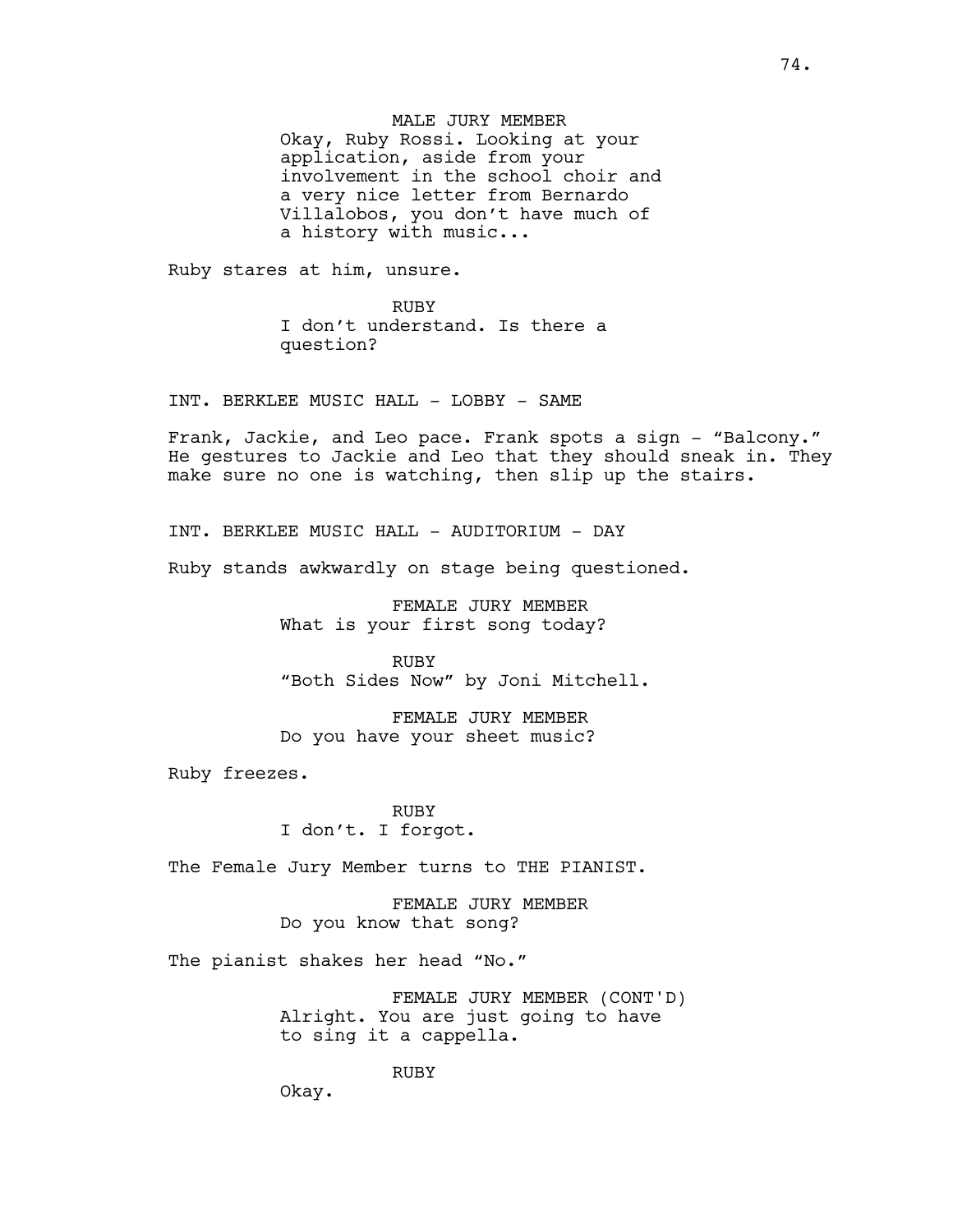Ruby stands there, frozen, as the jury stares back at her. She clears her throat, preparing to sing. From the back of the orchestra, a VOICE speaks up.

> BERNARDO (O.S.) I can accompany her.

Bernardo walks down the aisle into the light. He smiles at Ruby, who is incredibly relieved.

> BERNARDO (CONT'D) Sorry for interrupting. Hi, how are you? I'm Bernardo Villalobos. Class of '89. Nice to see you all. (gesturing to the stage) May I?

> > FEMALE JURY MEMBER

I guess so.

#### BERNARDO

Thank you.

The jury members exchange confused glances.

The pianist steps away from the piano and Bernardo takes her place. He gives Ruby a look - "You can do this."

He begins to play "Both Sides Now." Ruby begins to sing. Her voice is timid, cautious, she's paralyzed with fear.

> RUBY (singing) Rows and floes of angel hair and ice cream castles in the air, and feather canyons everywhere--

Bernardo deliberately plays the wrong note. Ruby falters.

BERNARDO So sorry, my mistake. Let's take it from the top.

He gives Ruby a hard look - "now or never." Ruby nods, understanding. Bernardo starts to play again.

Ruby looks up at the balcony and notices Frank, Jackie and Leo sneaking into the auditorium. They take their seats quietly. She glances at the jury to see if they noticed. They didn't. She closes her eyes and takes a deep breath.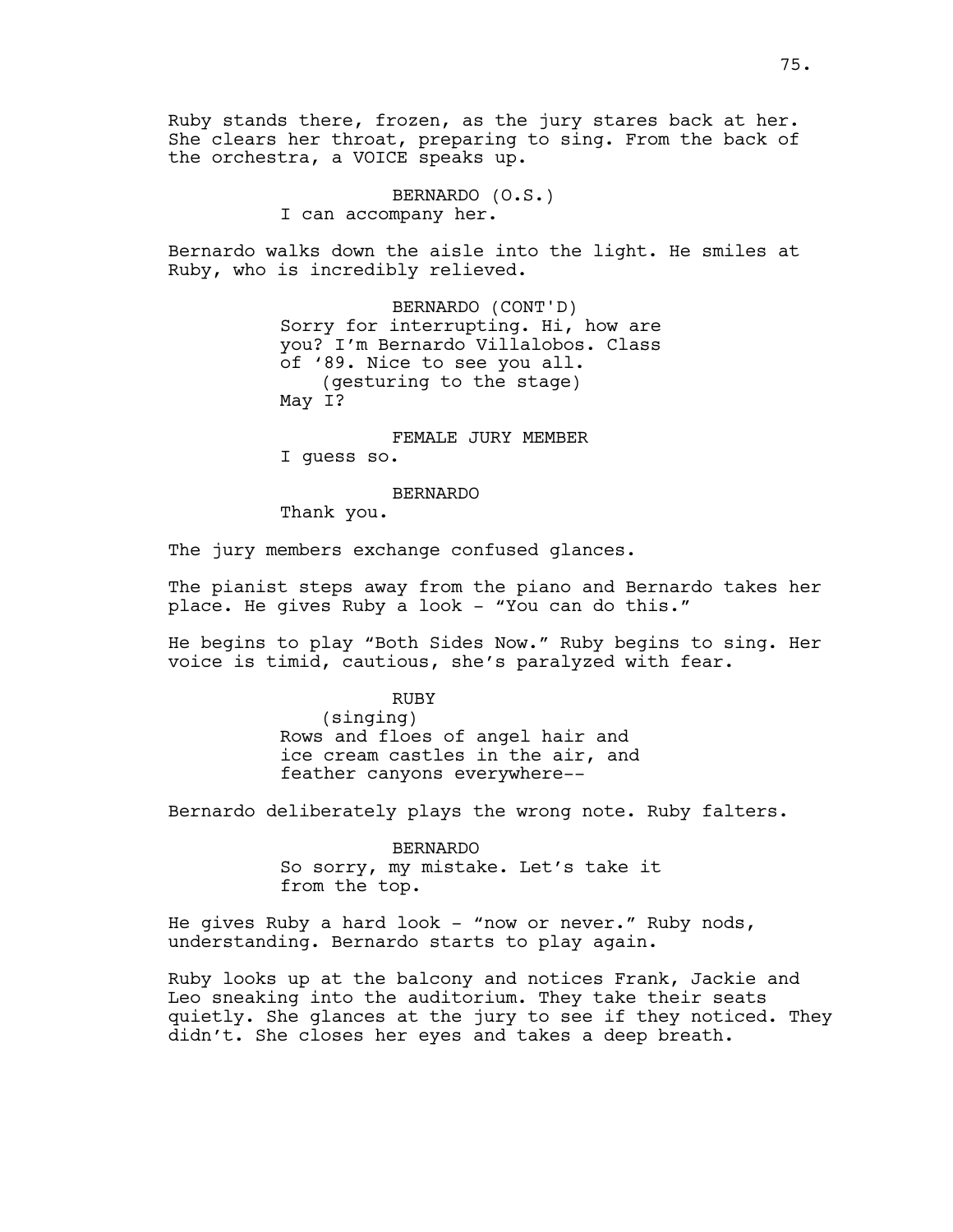RUBY (singing) Rows and floes of angel hair and ice cream castles in the air, and feather canyons everywhere. I've looked at clouds that way.

She glances up at her family. They smile down at her.

RUBY (CONT'D) (singing) But now they only block the sun, they rain and snow on everyone, so many things I would have done but clouds got in my way.

Ruby begins to SIGN, fluidly interpreting the lyrics with her hands as she sings. The movement releases her voice, which comes out with increasing purity and resonance.

> RUBY (CONT'D) (singing) I've looked at clouds from both sides now, from up and down and still somehow, it's cloud's illusions I recall. I really don't know clouds at all --

Ruby's voice sails out. Bernardo grins. The jury, surprised, turns to see who she is signing to.

> RUBY (CONT'D) Moons and Junes and Ferris wheels, the dizzy dancing way you feel, as every fairy tale comes real, I've looked at love that way.

She sings directly to her parents. This is for them. They watch her, moved and proud.

> RUBY (CONT'D) (singing) But now it's just another show, you leave 'em laughing when you go. And if you care, don't let 'em know. Don't give yourself away. I've looked at love from both sides now. From give and take and still somehow, it's love's illusions I recall. I really don't know love at all.

Ruby's song continues as we see the following story unfold --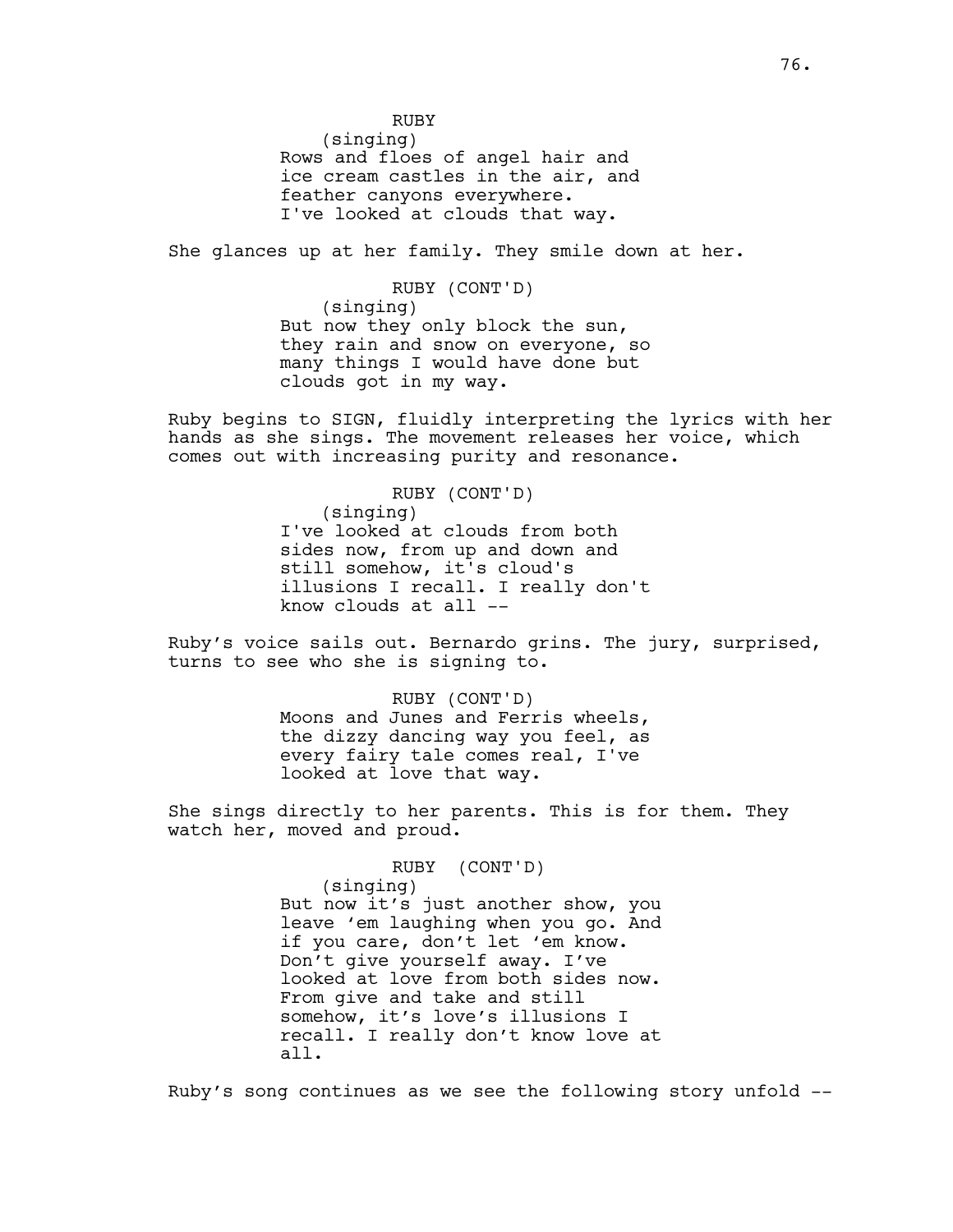EXT. ANGELA ROSE DECK - OPEN OCEAN - DAY

Ruby looks out over the ocean as gulls circle the boat.

On deck, Frank signs furiously at the NEW DECKHAND, showing this idiot how to correctly sort the fish. The guy looks cowed. Ruby, watching from the wheelhouse, laughs. She'll miss this.

EXT. BEACH - SUNSET

Ruby and Miles sit on a stone wall. Ruby forms his fingers into letters, teaching him how to sign his name.

EXT. WAREHOUSE - LOADING DOCK - DAY

Frank gives Leo shit as they load boxes of fish into the back of a new truck. It's painted with the Fresh Catch logo.

EXT. FARM STAND - DAY

Jackie works alongside the fishermen's wives, Nina and Angela, distributing fish at a bustling farmers' market. Jackie counts cash. The women joke around. Jackie laughs with them, now in on the jokes.

#### INT. PRATTY'S BAR - EVENING

Leo and Frank enter the bar. They are greeted by waves from the other fishermen. They join them.

INT. ROSSI HOME - LIVING ROOM - DAY

Ruby and her family crowd around the computer. She logs into the Berklee website to view her ACCEPTANCE STATUS. They wait anxiously, staring at the screen.

INT./EXT. BERNARDO'S HOUSE - FRONT DOOR - DAY

Ruby bikes up to Bernardo's house, tossing her bike and running up the steps. Bernardo opens his door to see Ruby standing on the stoop. He looks at her nervously, awaiting the verdict --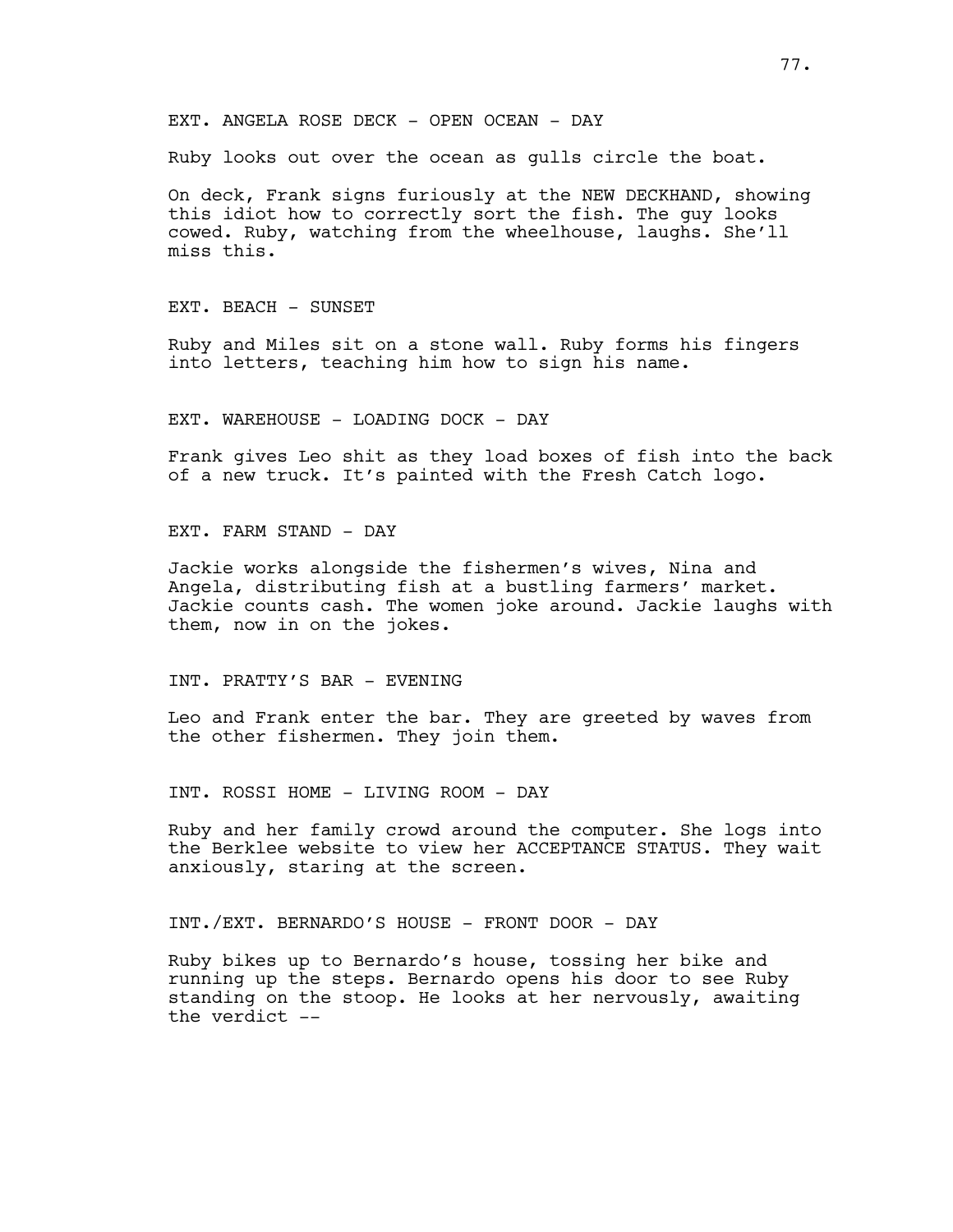The Rossis lean in as Ruby clicks one last button on her computer. Her acceptance status pops up on the screen.

**She's IN**. She lets out a joyful whoop as Frank, Jackie and Leo erupt in cheers and celebration.

EXT. MANSHIP QUARRY - THE BARGE - DAY

Miles and Ruby sit atop The Barge, looking out.

RUBY Visit me in Boston?

MILES You'll forget about me after two weeks. Run off with some jazz drummer who wears a fedora.

RUBY

Obviously.

Ruby laughs. She leans in and gives him a lingering kiss.

RUBY (CONT'D)

Ready?

MILES

Ready.

Together they stand and hold hands. They take a flying leap off the cliff together. They hit the water with a smack.

After a moment they both emerge, howling to the sky.

RUBY

MILES (CONT'D)

OWWWWW!

OOOWWWW!

EXT. ROSSI HOME - DRIVEWAY - DAY

The car is packed full of stuff. Gertie finishes loading Ruby's duffle. Ruby efficiently hugs her family goodbye, trying to avoid a big emotional scene.

> JACKIE *You sure you don't want us to come? We can help set up your dorm room.*

RUBY (signed and spoken) *No! Let's not make this a thing.*